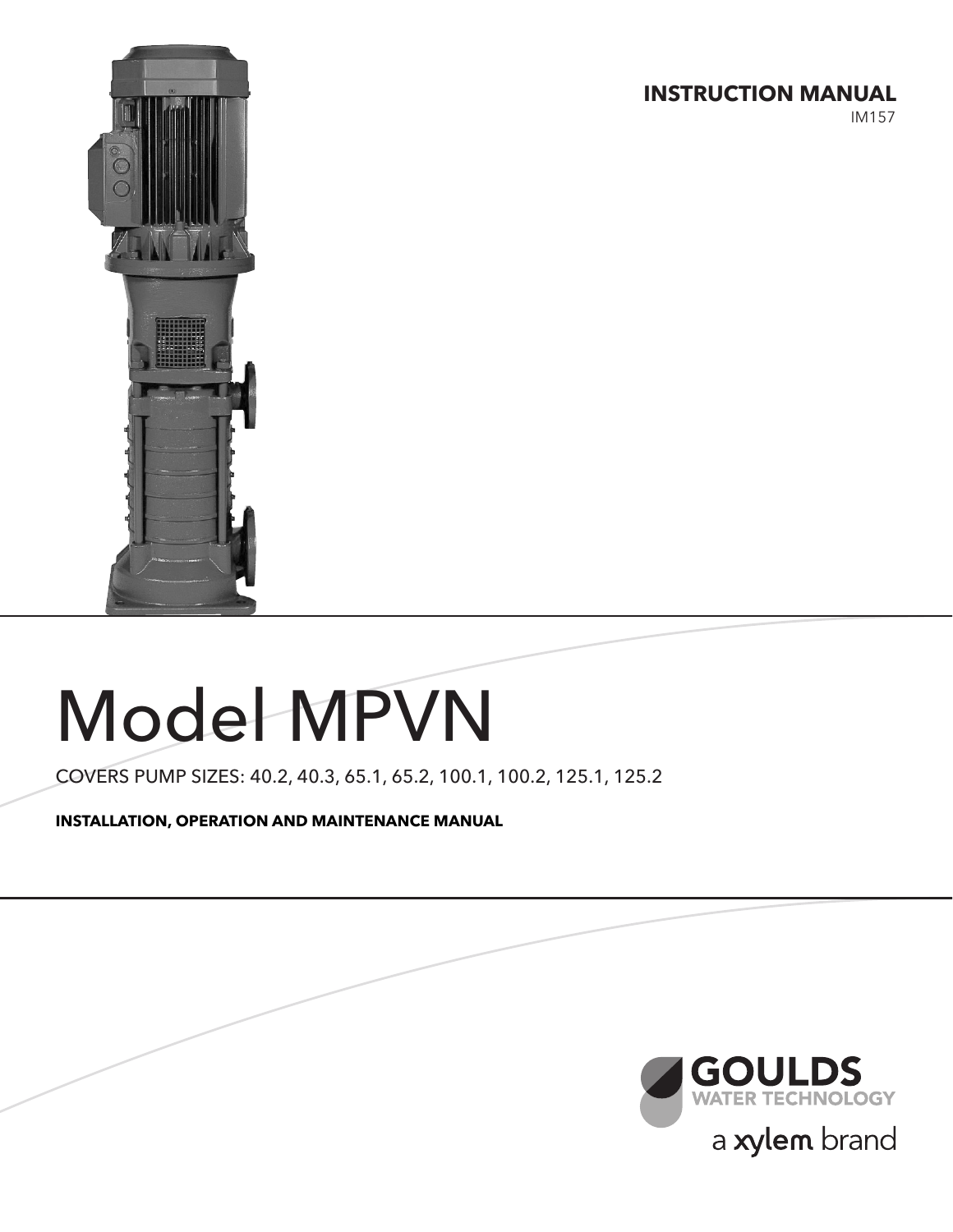# **TABLE OF CONTENTS**

# **SUBJECTS PAGE**

| Dangers of not following safety instructions 3 |
|------------------------------------------------|
| Safety instructions for the operator3          |
|                                                |
|                                                |
|                                                |
|                                                |
|                                                |
|                                                |
|                                                |
|                                                |
|                                                |
|                                                |
|                                                |
|                                                |
|                                                |
|                                                |
| Interval of re-lubrication/grease quantity 5   |
| 3. TRANSPORT, HANDLING, STORAGE5               |
|                                                |
|                                                |
|                                                |

| 4.2 Installation and Alignment of Coupling 5           |  |
|--------------------------------------------------------|--|
|                                                        |  |
|                                                        |  |
|                                                        |  |
|                                                        |  |
|                                                        |  |
|                                                        |  |
|                                                        |  |
|                                                        |  |
|                                                        |  |
| Putting into operation again (after longer standstill; |  |
|                                                        |  |
|                                                        |  |
|                                                        |  |
|                                                        |  |
|                                                        |  |
|                                                        |  |
|                                                        |  |
|                                                        |  |
|                                                        |  |
| 6. LONGER PERIODS OF NON-OPERATION 8                   |  |
|                                                        |  |
|                                                        |  |
| 7. FAULTS - CAUSES AND SOLUTIONS 9                     |  |
|                                                        |  |
|                                                        |  |
|                                                        |  |
|                                                        |  |
|                                                        |  |
|                                                        |  |
|                                                        |  |
|                                                        |  |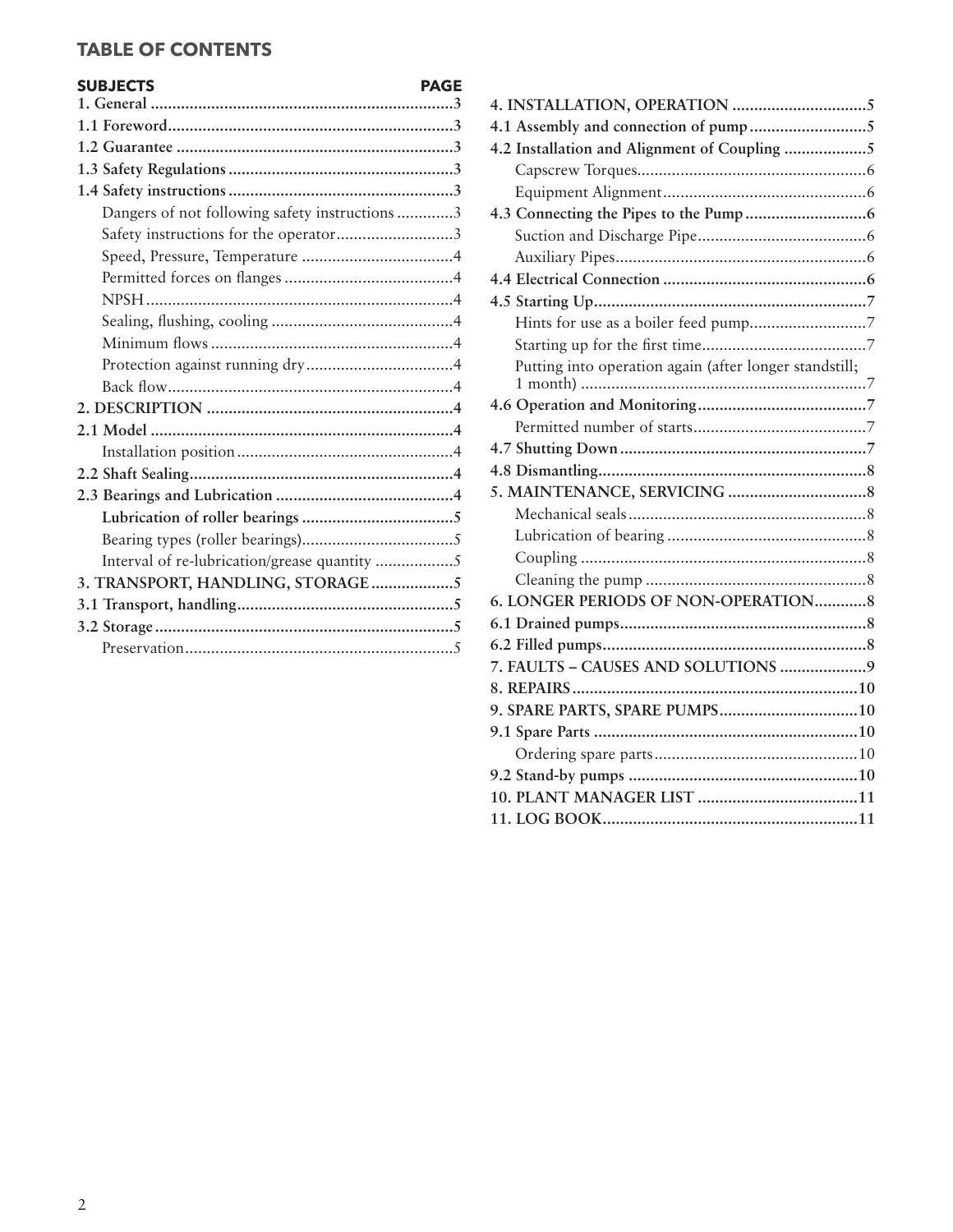# **1. GENERAL**

#### **1.1 Foreword**

*The staff employed on installation, operation, inspection and maintenance must be able to prove that they know about the relevant accident prevention regulations and that they are suitably qualified for this work. If staff do not have the relevant knowledge, they should be provided with suitable instruction.*

The operating safety of the pumps or units (i.e. pump plus motor) supplied is only guaranteed if these are used in accordance with the provisions in "Installation and Operation".

The operator is responsible for following the instructions and complying with the safety requirements given in these Operating Instructions.

Smooth operation of the pump or pump unit can only be achieved if installation and maintenance are carried out carefully in accordance with the rules generally applied in the fields of engineering and electrical engineering.

If not all the information can be found in these Operating Instructions, please contact us.

The manufacturer takes no responsibility for the pump or pump unit if the Operating Instructions are not followed.

These Operating Instructions should be kept in a safe place for future use.

If this pump or pump unit is handed on to any third party, it is essential that these Operating Instructions and the operating conditions and working limits given in the Confirmation of Order are also passed on in full.

These Operating Instructions do not take into account all design details and variants nor all the possible chance occurrences and events which might happen during installation, operation and maintenance.

Alterations or changes to the machine are only permitted by agreement with the manufacturer. Original spare parts and accessories authorized by the manufacturer should be used for greater safety. We bear no responsibility for the consequences of using other parts.

We retain all copyright in these Operating Instructions; they are intended only for personal use by the owner of the pump or the pump unit. The Operating Instructions contain technical instructions and drawings which may not, as a whole or in part, be reproduced, distributed or used in any unauthorized way for competitive purposes or passed on to others.

#### **1.2 Guarantee**

The guarantee is given in accordance with our Conditions of Delivery and/or the confirmation of order. Repair work during the guarantee period may only be carried out by our authorized distributor. Otherwise the guarantee ceases to apply.

The guarantee shall not cover natural wear and tear and all parts subject to wear, such as impellers, shaft sealings, shafts, shaft sleeves, bearings, wear rings etc., or damage caused by transport or improper handling. In order for the guarantee to apply, it is essential that the pump or pump unit is used in accordance with the operating conditions given on the type plate, confirmation of order and in the Data Sheet. This applies particularly for the endurance of the materials and smooth running of the pump and shaft sealing.

If one or more aspects of the actual operating conditions are different, we should be asked to confirm in writing that the pump is suitable.

#### **1.3 Safety Regulations**

These Operating Instructions contain important instructions which must be followed when the pump is assembled and commissioned and during operating and maintenance. For this reason, these Operating Instructions must be read by the skilled staff responsible and/or by the operator of the plant before it is installed and commissioned, and they must be left permanently ready to hand at the place where the pump or pump unit is in use. The operator must ensure that the contents of the Operating Instructions are fully understood by the staff. The operator must confirm this by signing the "Plant Manager List" (see Point 10). These Operating Instructions do not refer to the General Regulations on Accident Prevention or local safety and/or operating regulations. The operator is responsible for complying with these (if necessary by calling in additional installation staff).

The safety instructions contained in these Operating Instructions have the following special safety markings.



*Warning against personal accidents which could occur if the safety instructions given in this part of the Operating Instructions are not followed.*

#### **AWARNING** Hazardous voltage

Warning against dangerous electrical voltage.

#### **ATTENTION: WARNING AGAINST POSSIBLE DAMAGE TO PROPERTY OR THE ENVIRONMENT.**

It is absolutely essential that safety information affixed directly to the pump ot pump unit is followed and maintained so that it is always easily legible.

#### **1.4 Safety Instructions Dangers of not following safety instructions**

Failure to follow the safety instructions can result in the following, for example:

- People being at risk because of electrical, mechanical and chemical factors.
- Important functions of the pump or pump unit failing.
- Dangers to the environment.

#### **Safety instruction for the operator**

- Depending on the operating conditions, wear and tear, corrosion or age will limit the working life of the pump/pump unit, and its specified characteristics. The operator must ensure that regular inspection and maintenance are carried out so that all parts are replaced in good time which would otherwise endanger the safe operation of the system. If abnormal operation or any damage are observed, the pump must cease operation immediately.
- If the breakdown or failure of any system or unit could lead to people being hurt or property being damaged, such system or unit must be provided with alarm devices and/or spare modules, and they should be tested regularly to ensure that they function properly.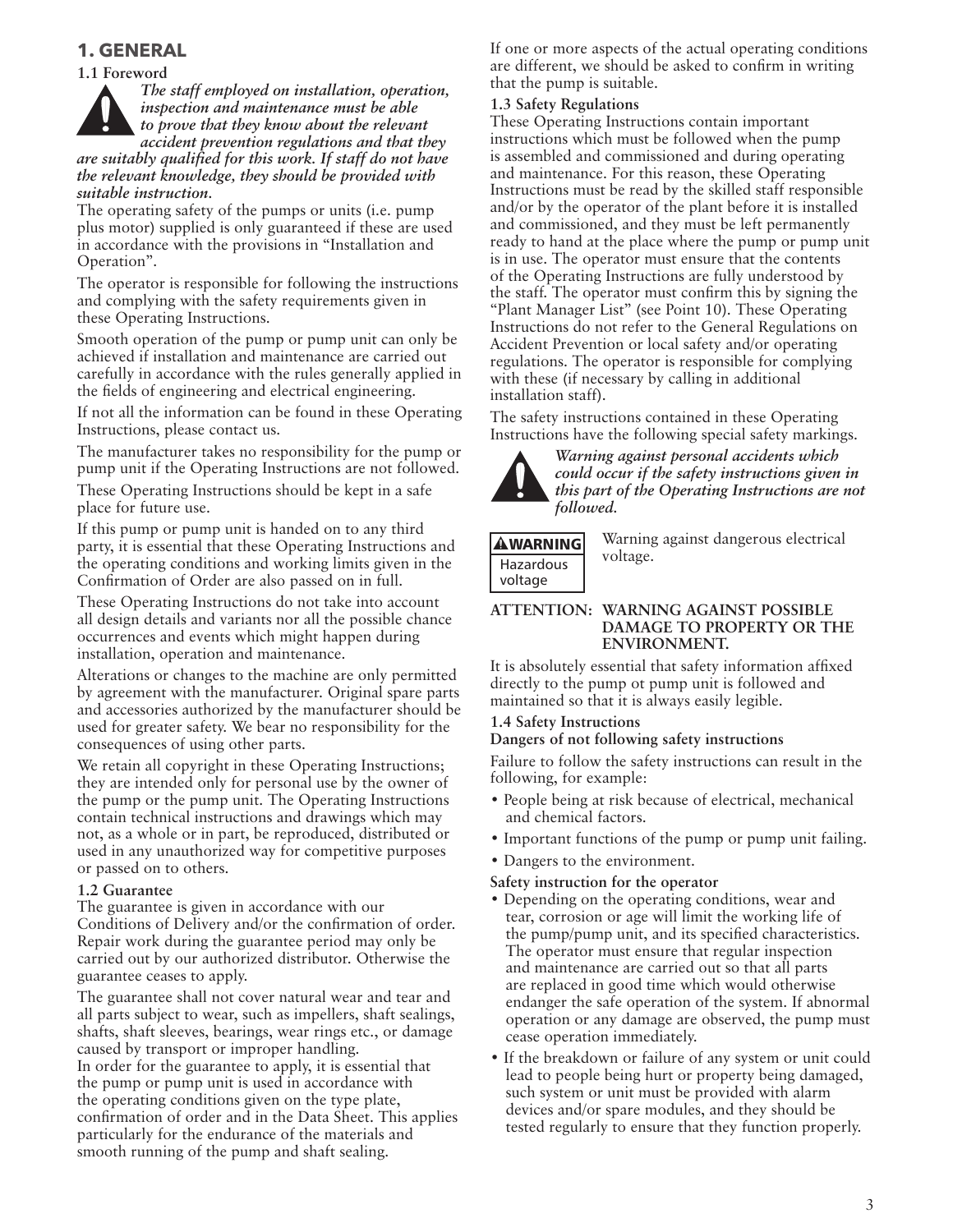- If there is any risk of injury from hot or cold machine parts, these parts must be protected against contact by the user, or suitable warning signs must be affixed.
- Contact protection on moving parts (e.g. Coupling guards) must not be removed from systems that are in operation.
- If dangerous media (e.g. explosive, toxic, hot) leak out (e.g. from shaft seals), these must be directed away so that there is no danger to people or the environment. The provisions of the law must be observed.
- Measures should be taken to exclude any danger from electricity (e.g. by complying with the local regulations on electrical equipment). If work is carried out on live electrical components, they should be unplugged from the mains or the main switch turned off and fuse unscrewed. A motor protection switch is to be provided.
- Basically, all work on the pump or pump unit should only be carried out when the pump is stationary and not under pressure. All parts must be allowed to return to ambient temperature. Make sure that no one can start the motor during such work. It is essential that the procedure for stopping the system described in the Operating Instructions is observed. Pumps or pump systems that carry media that are dangerous to health must be decontaminated before being taken apart. See Safety Data Sheets for the various liquids handled. After the work has been completed, all safety and protective devices must be replaced or restarted.

#### **Speed, Pressure, Temperature**

Suitable safety measures must be taken at the plant to ensure that the speed, pressure and temperature of the pump and the shaft sealing do not exceed the limit values given in the Data Sheet. The given suction pressures must also be sufficiently high. In addition, the pump must be protected against pressure surges such as can be caused by switching off the plant quickly (e.g. by non-return valve on the pressure side, flywheel, air vessel).

#### **Permitted Forces on Flanges**

Basically, the suction and pressure lines should be such that the forces on the pump are kept to a minimum. If this is not feasible, contact your distributor for limits.

#### **NPSH**

When entering the impeller, the liquid being handled must have a minimum pressure NPSH to prevent cavitation or breaking off of flow. This requirement is met if the unit NPSH value (NPSHA) is well above the pump NPSH value (NPSHR) under all operating conditions.

Attention must be paid to the NPSH value in particular when liquids close to boiling point are being handled. If the value falls below the pump NPSHR value, this can lead to damage resulting from cavitation or serious damage from overheating.

The NPSHR for each pump type is given in the sheets of characteristic curves. We can supply leaflets for calculation of NPSH values on request.

#### **Sealing, Flushing, Cooling**

Suitable facilities for the regulation and monitoring of sealing, flushing or cooling are to be provided. When handling dangerous liquids or if temperatures are high, care should be taken to ensure that the pump ceases operating if the sealing, flushing or cooling system fails. Sealing, flushing and cooling systems must always be operational before the pump is started up. They should not be taken out of operation until the pump has stopped, provided that he nature of the operation allows this at all.

#### **Minimum Flows**

If the pump is started against a closed pressure line valve, it should be noted that the power taken up by the pump is transmitted to the liquid handled in the form of heat. This can cause the liquid to heat up excessively within a relatively short time, which will then cause damage to the pump's internal fittings. After the pump has reached operating speed, the discharge valve should therefore be opened as quickly as possible. If operating conditions mean that  $Q = 0$  is unavoidable, or if hot water is circulating, a free flow non-return valve, or, on smaller systems, a by-pass pipe, should be provided. Your distributor can help in determining the minimum flow or designing the by-pass line.

#### **Protection against Running Dry**

The pumps must not run dry under any circumstances, since overheating can damage pump components (e.g. mechanical seals).

#### **Back Flow**

In systems where pumps are operating in closed circuits under pressure (gas cushions, steam pressure), the pressure of the gas cushion must not be reduced via the pump, since the back flow speed may be much higher than the operating speed, which would destroy the unit.

## **2. DESCRIPTION**

#### **2.1 Model**

**Design MPVN**

Design Features:

- Vertical configuration with separate thrust bearing, grease lubrication with grease nipples.
- Motors according NEMA-Standard MG 1-4.07.
- Flexible coupling between pump and motor.
- Medium lubricated sleeve bearing in suction casing.
- Maintenance friendly design. Shaft sealing maintainable without pump disassembly.

#### **Installation Position**

Shaft vertical.

Other installation positions only by agreement.

#### **2.2 Shaft Sealing**

Basic design with mechanical seal. Seal code SA with unbalanced seal; seal code SB with balanced seal.

**ATTENTION: YOU WILL FIND MORE INFORMATION ABOUT MECHANICAL SEALS, AND THE RISKS OF ACCIDENTS THAT THESE MAY INVOLVE, UNDER POINT 4.6 "OPERATION AND MONITORING" AND IN POINT 5 "MAINTENANCE AND REPAIRS'.**

**2.3 Bearings and Lubrication**

**Drive Side:** re-lubricatable roller bearings (thrust bearing).

**Pump Side:** medium-lubricated sleeve bearing in the suction casing.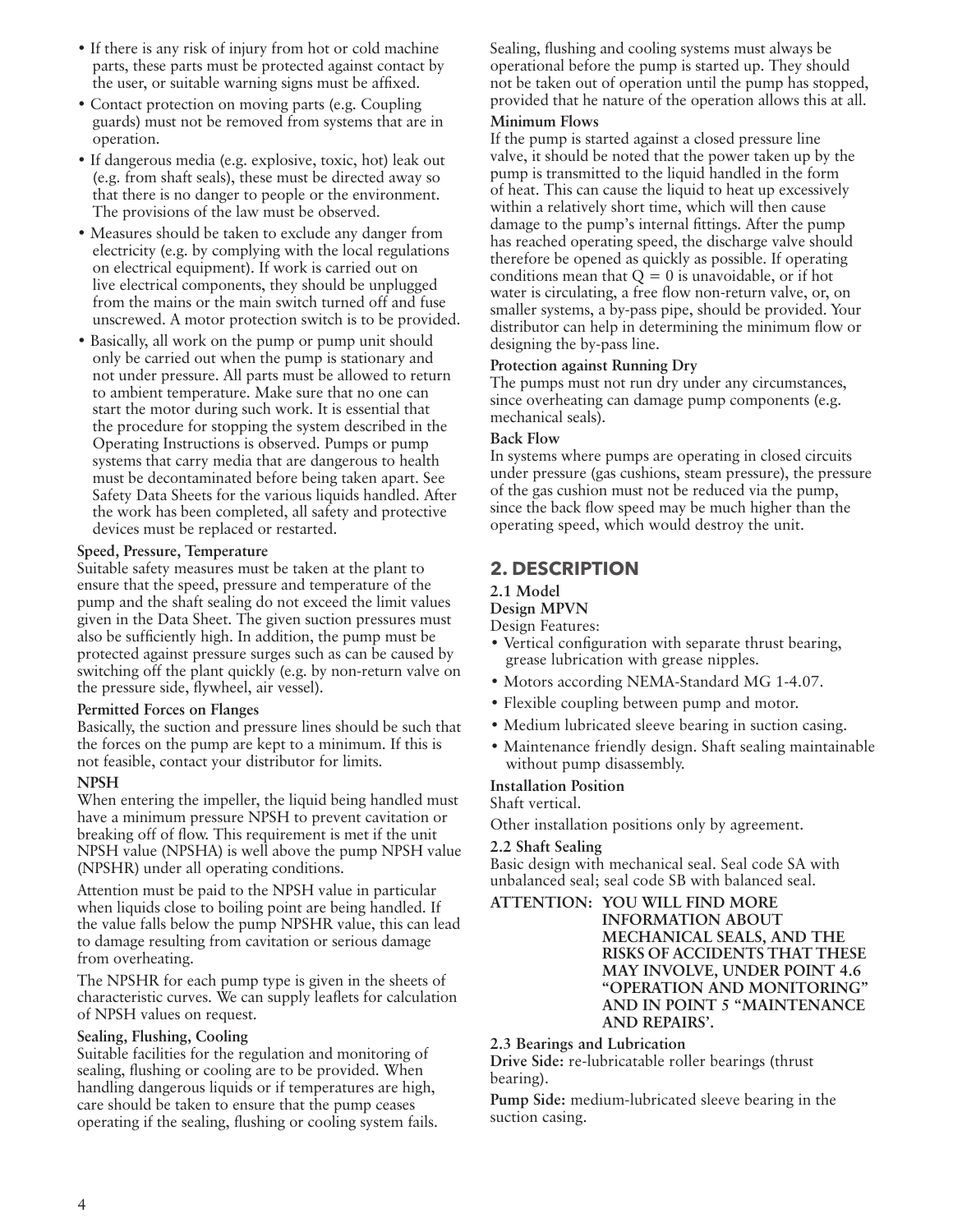## **Lubrication of Roller Bearings**

Standard: grease lubrication with grease nipples.

Grease lubricants to be of Lithium Base Grade 2.

The bearings are already filled with grease and are thus ready for use.

#### **Bearing Types (roller bearings)**

| <b>Pump Size</b>        | <b>Grease Lubricated</b><br><b>Bearing</b> |
|-------------------------|--------------------------------------------|
| MPVN 40.2 / MPVN 40.3   | B306-C3                                    |
| MPVN 65.2 / MPVN 65.2   | B307-C3                                    |
| MPVN 100.1 / MPVN 100.2 | 2 x 7308 (X-arrangement)                   |
| MPVN 125.1 / MPVN 125.2 | 2 x 7310 (X-arrangement)                   |

#### **Interval of re-lubrication / grease quantity**

|  |                         | Grease        |      |      |      |      | Interval of re-lubrication in operating hrs |
|--|-------------------------|---------------|------|------|------|------|---------------------------------------------|
|  | <b>Pump Size</b>        | Qty.<br>[oz.] | 3550 | 2950 | 2200 | 1750 | 1450                                        |
|  | MPVN 40.2 / MPVN 40.3   | 0.41          | 3800 | 4300 | 5500 | 6000 | 6500                                        |
|  | MPVN 65.1 / MPVN 65.2   | 0.53          | 3500 | 4000 | 5000 | 5500 | 6000                                        |
|  | MPVN 100.1 / MPVN 100.2 | 0.78          | 3300 | 3800 | 4500 | 5000 | 5500                                        |
|  | MPVN 125.1 / MPVN 125.2 | 1.12          | 2500 | 3300 | 4300 | 4800 | 5000                                        |

# **3. TRANSPORT, HANDLING, STORAGE**

## **3.1 Transport, Handling**

- Check the pump/pump unit immediately upon delivery/receipt of shipment for damage or missing parts.
- The pump/pump unit must be transported carefully and by competent personnel. Avoid serious impacts.
- 
- Keep the pump/pump unit in the same position in which it was supplied from the factory. Take note of the instructions on the packaging.
- The intake and discharge side of the pump must be closed with plugs during transport and storage.

#### **ATTENTION: DISPOSE OF ALL PACKING MATERIALS IN ACCORDANCE WITH LOCAL REGULATIONS.**

- Lifting devices (e.g. fork-lift truck, crane, crane device, pulleys, sling ropes, etc.) must be sufficiently strong.
- The pump/pump unit may only be lifted by solid points such as the casing, flanges or frame. The illustration above shows the correct method of carrying by crane.



*Do not stand underneath suspended loads; take note of the general regulations on prevention of accidents.*

*The pump/pump unit must be secured against tipping over and slipping until it has been fixed in its final location.*

#### **3.2 Storage**

Pump or pump units that are stored for a long time before use must be protected against moisture, vibrations and dirt (e.g. by wrapping in oil paper or plastic sheeting). Pumps must basically be stored in a place where they are protected from the weather, e.g. under cover. During this time, all suction and discharge branches and all other intakes and outlets must be closed with dummy flanges or plugs.

## **Preservation**

On storing the pump longer than 3 months (depends on order): Special preservation has been used for shipment prep. The product used for that must be removed from the unit before the first normal operation.

# **4. INSTALLATION, OPERATION**

# **4.1 Assembly and Connection of Pump**

MPVN type pumps must be bolted to a fixed subframe (e.g. concrete foundation, steel plate, steel beam, etc.). The subframe must withstand all loads that arise during operation. The size of the subframe and the location and size of the recesses for the foundation anchors are given in the dimension drawing, which is binding.

**ATTENTION: SUFFICIENT SPACE MUST BE PROVIDED FOR MAINTENANCE AND REPAIR WORK, ESPECIALLY FOR REPLACING THE DRIVE MOTOR OR THE COMPLETE PUMP UNIT.** THE MOTOR FAN MUST BE ABLE TO TAKE IN ENOUGH COOL AIR, AND THE INTAKE GRILLE MUST THEREFORE BE AT LEAST 10 CM AWAY FROM ANY WALL, ETC.

To prevent vibrations being transmitted to adjoining components, the foundation should be laid on a suitable insulating base (panels providing insulation against structure-borne sound or vibration panels).

#### **ATTENTION: THE SIZE OF THESE INSULATING PANELS WILL VARY, DEPENDING ON CIRCUMSTANCES, AND SHOULD THEREFORE BE DETERMINED BY AN EXPERIENCED SPECIALIST.**

Concrete foundations must be completely set and the surfaces must be smooth before the pump unit is mounted. Put pump unit onto the foundation and, if necessary, level vertically with the help of thin sheet-metal panels (with spirit level). Tighten foundation anchor evenly and firmly.



*The alignment must be carried out with the utmost care and attention, so that the unit will operate without failure. If you do not pay attention to this hint you will lose your warranty!*

**4.2 Installation and Alignment of Coupling**



*Make sure that nobody can start the motor when work is being carried out on the coupling. In accordance with the Accident Prevention Regulations, the pump unit may only be operated when the coupling guard is mounted.*

- Before starting installation, carefully clean shaft ends and coupling components.
- Pull coupling hub onto motor shaft end. The coupling may be heated beforehand in an oil bath to approx. 100°C. The motor hub will need to be mounted flush to the motor shaft.
- The motor coupling hub will have an interference fit and the pump coupling hub will have a clearance fit. The clearance allows the pump hub to be adjusted on the pump shaft. Keep pump hub loose for adjusting the elastomer element.
- Place half of the coupling elastomer element around the hubs and secure with self-locking capscrews.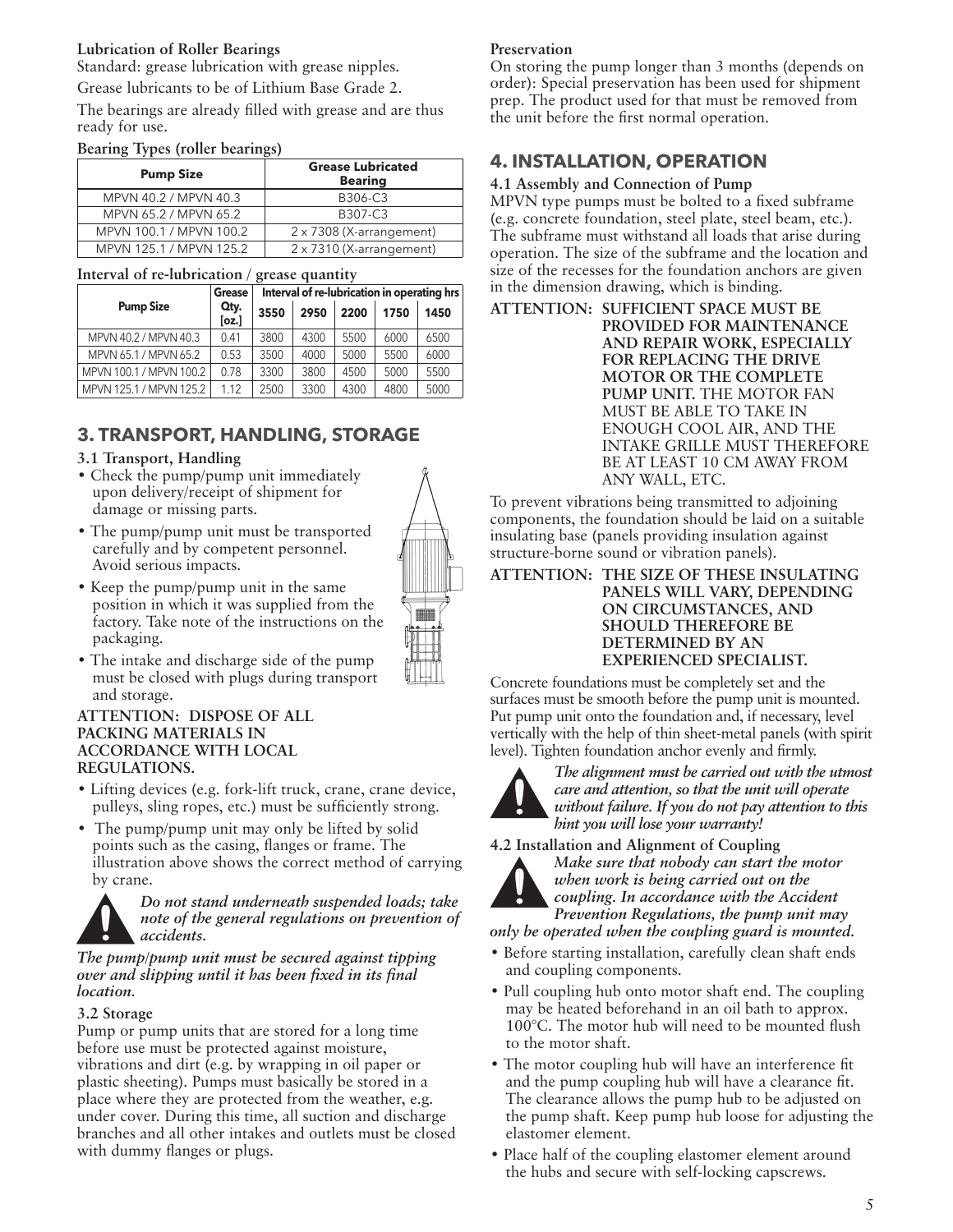- The elastomer element will space the pump hub. Now secure the pump hub to the shaft.
- Mount other half of the elastomer element. Tighten all capscrews to recommended torques.
- Mount coupling guard.

#### **Capscrew Torques**

| <b>Recommended Capscrew Torques</b>                                                                                    | Coupling               | <b>Torque - Dry</b> |          |
|------------------------------------------------------------------------------------------------------------------------|------------------------|---------------------|----------|
|                                                                                                                        | <b>Size</b>            | In. Ibs.            | Ft. lbs. |
| <b>IMPORTANT</b>                                                                                                       | 2<br>3<br>4<br>5<br>10 | 204                 | 17       |
| Capscrews have self-locking<br>patches which should not<br>be reused more than twice.<br>Capscrews can be further used | 20<br>30<br>40<br>50   | 360                 | 30       |
| with applications of a thread-<br>locking adhesive.<br><b>Do Not Lubricate Capscrew</b>                                | 60<br>70<br>80         | 900                 | 75       |
| Threads.                                                                                                               | 100<br>120             | 3240                | 270      |
|                                                                                                                        | 140                    | 7080                | 590      |

#### **Equipment Alignment**

*(coupling alignment is directly related to equipment and coupling life.)* Although Omega couplings can withstand gross misalignment, care should be taken for best possible alignment to assure optimum performance. The caliper/straightedge alignment procedure is described below. If greater alignment accuracy is desired, a dial indicator method is recommended. There are occasions when equipment manufacturers require more specific alignment tolerances, in which case, the manufacturer's recommendations should be followed.

- To correct for angular misalignment, use calipers to check the gap between hubs. Adjust or shim equipment until the gap is the same at all points around the hubs.
- To correct parallel offset, place a straightedge across the hub flanges in two places at 90° to each other. Adjust or shim equipment until the straightedge lays flat on both sides.
- Tighten down connected equipment and recheck alignment.
- Install elastomer element, tightening all capscrews to the values shown in table.
- If practical, recheck and tighten capscrews after several hours of operation.



ADJUST FOR ANGULAR MISALIGNMENT ADJUST FOR PARALLEL OFFSET

#### **4.3 Connecting the Pipes to the Pump Suction and Discharge Pipe**

• The pipes must be of a size and design that liquid can flow freely into the pump and that the pump functions without problems. Particular attention is to be paid to ensuring that suction pipes are airtight and that the NPSH values are observed. Lay the suction pipe in the horizontal section towards the pump so that it is slightly inclined upwards so that no air pockets occur. In most cases, it is recommended that a non-return valve is installed in the discharge pipe shortly after the pump.

- When laying the pipes, make sure that the pump is accessible for maintenance and installation.
- Please note 1.4: "Permitted Forces on Flanges".
- Before connecting up to pump: remove protective coverings from suction and discharge branches.
- To protect the shaft sealing (especially mechanical seals) against foreign bodies, it is recommended that a sieve, 800 micron, is installed in the suction/intake pipe when the motor is being started up.
- Before starting up, the pipe system, fittings and equipment must be cleaned to remove weld spatter, scale etc. Any pollutants are to be completely removed from pump units that are directly or indirectly connected to drinking water systems before being installed and taken into use.
- If the pipe system is tested with the pump installed, do not exceed the maximum permitted casing pressure of the pump and/or shaft sealing (see Data Sheet).
- When emptying the pipe after the pressure test, make sure that the pump is treated properly (danger of rust and problems when starting up).
- In the case of pumps with stuffing boxes, replace packing after pressure test (packing may be overcompressed and thus no longer suitable for use).

#### **Auxiliary Pipes**

Any sealing, flushing or cooling pipe connections that are necessary must be installed. Please consult the Data Sheet to see which pipes, pressures and quantities are necessary.

The relevant detail drawing of the shaft sealing contains a diagrammatic proposal for the pipework and fittings. This proposal does not take into account the safety requirements for each specific pump unit.

#### **ATTENTION: POINT 1.4, "SEALING, COOLING" MUST BE OBSERVED AS REGARDS REGULATION AND MONITORING.**

It is recommended that a pipeline is installed to take off any leakage from the shaft seal. For connection, see the Dimension Sheet.

#### **4.4 Electrical Connection**



Electrical connection work may only be carried out by an authorized professional. The rules and regulations valid for electrical technology, especially those concerned with safety measures, must be observed. The regulations of the power supply companies operating in that area must also be observed.

Before starting work, check that the information on the motor rating plate is the same as the local mains network. The power supply cable of the coupled drive motor must be connected up in accordance with the wiring diagram produced by the motor manufacturer. A protective motor switch is to be provided.

#### **ATTENTION: THE DIRECTION OF ROTATION SHOULD ONLY BE CHECKED WHEN THE PUMP IS FULL. DRY RUNNING WILL CAUSE DAMAGE TO THE PUMP.**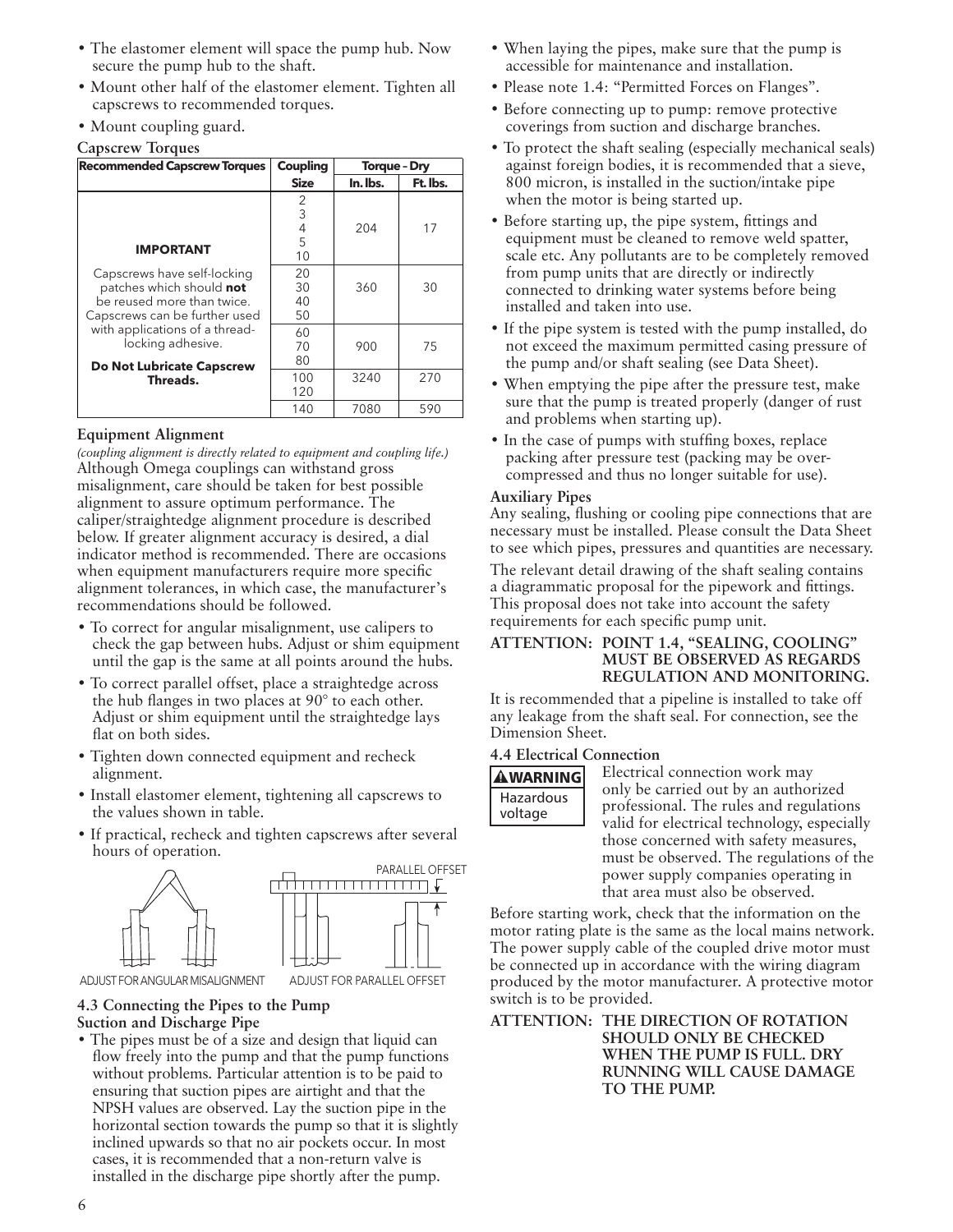#### **4.5 Starting Up**



#### *given here).*

*In order to be able to observe and monitor the shaft sealing, no protective covering is provided in this area. If the pump is running, particular care should therefore be taken (watch out for long hair, loose pieces of clothing etc.).*

#### **Hints for the Use as Boiler Feed Pump**

Limits for cast iron when used in boiler feed or condensate applications: pH-value 9,0 (optimum 9,3), short term: pH-value 8,5.

The above stated values must be guaranteed at the suction side of the pump in any case.

The water treatment must be in accordance with the specifications for water treatment of boiler feed water in steam plants up to 64 bar.

Air traps in the system must be avoided in any case.

#### **Starting up for the First Time**

- With MPV type pumps, no further lubrication is needed before initial start-up.
- Pump and suction pipe must be completely exhausted from air and filled with handling liquid before each start up of the pump unit. When filling the pump open screwed plug "PM2". Close it when water is flowing out.
- Open slide valve in suction/intake pipe.
- Turn pump unit once again by hand and check that it moves smoothly and evenly.
- Check that coupling guard is installed and that all safety devices are operational.
- Switch on any sealing, flushing or cooling devices that are provided. See Data Sheet for hydraulic requirements.
- Set discharge side slide valve to approx. 25% of rated flow quantity. With pumps with a discharge branch rated width less than 200 GPM, the slide valve can remain closed when starting up (see also Point 1.4 "Minimum Quantities".
- Check direction of rotation by switching on and off briefly. It must be the same as the directional arrow on the bearing frame.
- Start drive device.
- As soon as it reaches normal operating speed, open discharge valve immediately and adjust the required operating point (see Data Sheet).
- Mechanical seals don't need to be maintained and are almost free of leakage.

# **Putting into Operation Again**

**(after longer standstill; 1 month)**

Each time you put the pump into operation again you have to do the same things you do when starting the pump for the first time. The control of the rotation direction of the unit can be dropped. You are only allowed to put the pump into operation again automatically when the pump remained filled with liquid during standstill and the required test drives have been made, see point 4.7.

#### **4.6 Operation and Monitoring**



*Be particularly careful not to touch hot machine parts and when working in the unprotected shaft seal area. Remember that automatically controlled systems may switch themselves on* 

*suddenly at any time. Suitable warning signs should be affixed.*

#### **ATTENTION: REGULAR MONITORING AND MAINTENANCE WILL EXTEND THE LIFE OF YOUR PUMP OR PUMP SYSTEM.**

- You must observe the area of application given on the Data Sheet.
- Do not exceed the output given on the motor rating plate.
- Avoid dry running, running against closed discharge valves or operation while the liquid handled is in the vapor phase.
- Avoid sudden changes in temperature (temperature shocks).
- The pump and motor should run evenly and without vibrations; check at least once a week.
- Check the regulating and monitoring facilities of any sealing, flushing or cooling systems once a week to ensure that they function properly. Outgoing cooling water should be body temperature.
- Pumps which are exposed to corrosive chemicals or to wear through abrasion must be inspected periodically for corrosion or wear and tear. The first inspection should be carried out after six months. All further inspection intervals should be determined on the basis of the state of the pump.

#### **Permitted Number of Starts**

Do not exceed the pump's permitted number of starts – see diagram. With electric motors, the permitted number of starts is given in the motor operating instructions. If two different figures are given, the lower figure is valid.



#### **4.7 Shutting Down**

- Close slide valve in discharge pipe. This is not necessary if there is a spring-loaded non-return valve.
- Switch off motor (make sure it runs down quietly.
- Close slide valve on suction side.
- Close auxiliary systems. Do not shut down cooling system until pump has cooled down.
- If there is any risk of freezing, empty pump, cooling system and pipes completely.
- If the pump also remains under operating conditions (pressure and temperature) when stationary: leave all sealing, flushing and cooling systems switched on.
- If the pump remains under operating conditions when stationary, test drives have to be made in regular intervals with a duration of at least 5 minutes. The intervals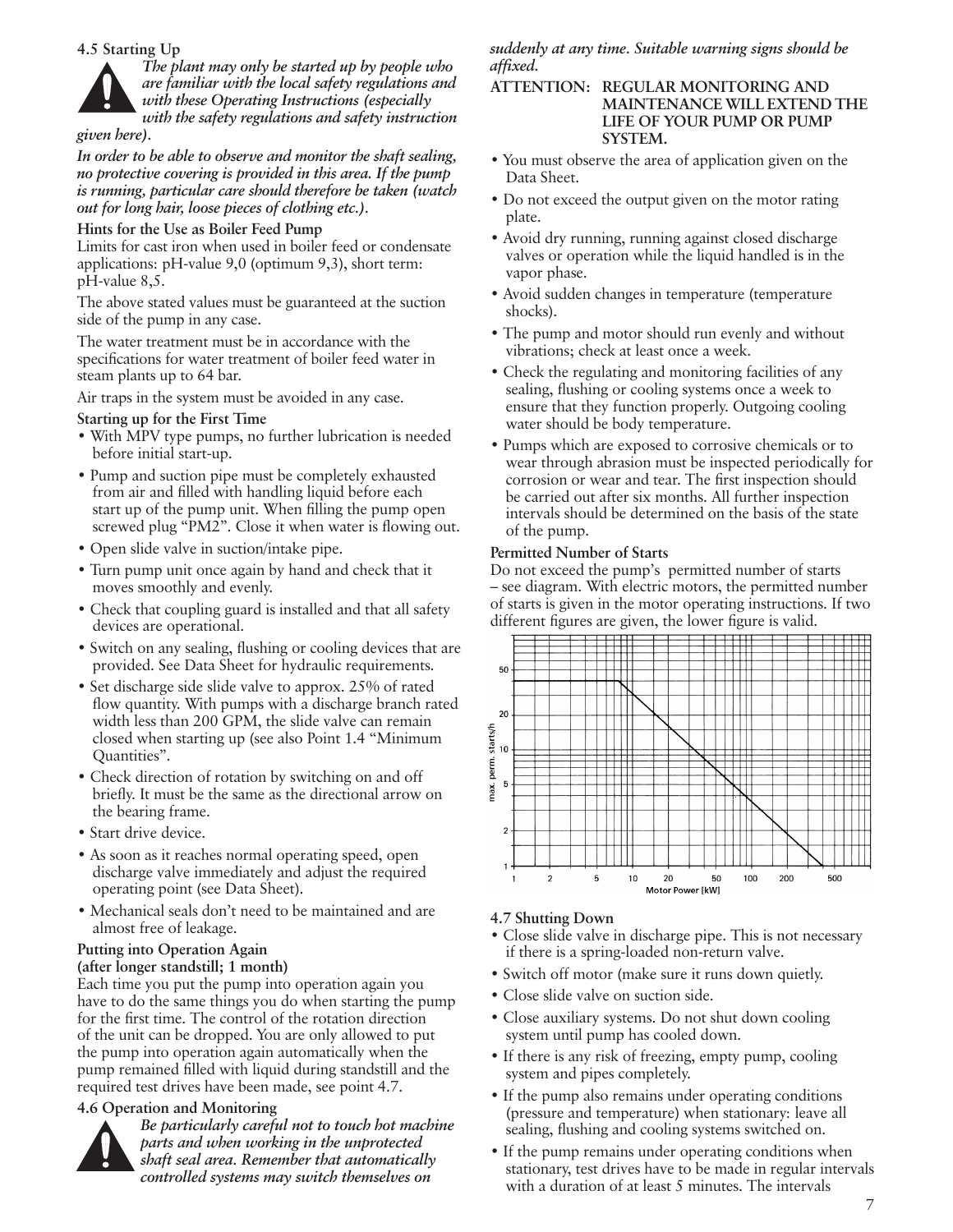between the test drives depend on the unit, but they should be made at least once a week.

**4.8 Dismantling**



- Before starting to disassemble the pump unit make sure that it cannot be switched on again.
- The pump casing must be depressurized and empty.
- All valves in the suction, intake and discharge pipes must be closed.
- All components must have cooled down to ambient temperature.
- To avoid corrosion it is recommended to flush the pump and fill it with a water-repellant preservative, e.g. KLÜBERTOP K01.601 or equal.
- To spread the preservative turn the pump several times with the hand. Then drain the pump and lock the nozzles.

## **5. MAINTENANCE, SERVICING**

*Work should only be carried out on the pump or pump unit when it is not in operation. You must observe Point 1.4 "Safety Instructions".*

**ATTENTION: MAINTENANCE AND SERVICING WORK MUST ONLY BE CARRIED OUT BY TRAINED, EXPERIENCED STAFF WHO ARE FAMILIAR WITH THE CONTENTS OF THESE OPERATING INSTRUCTIONS, OR BY THE DISTRIBUTOR'S OWN SERVICE STAFF. THE WORK CARRIED OUT MUST BE DULY ENTERED IN THE "LOG BOOK" (SEE POINT 11) AND CONFIRMED BY BEING SIGNED.**

#### **Mechanical Seals**



*Before opening the pump, it is essential that you note Point 1.4 "Safety Instructions", Point 4.8 "Dismantling" and Point 8 "Repairs".*

Mechanical seals do not need to be maintained and are completely free of leakage. Pumps with mechanical seals must only be operated when completely filled and without air locks (or air pockets). The seal casing where the mechanical seal is located must always be filled with the sealing liquid. If the liquid being handled drips out at the mechanical seal, it is damaged and must be replaced.

When installing the mechanical seal, make sure that the seal cavity is absolutely clean, particular care has to be paid to the surface of the seal rings. To facilitate the slip-on of the rotating components of the seal onto the shaft, lubricate all moving components and sliding areas by means of water, soapy water or soft soap. Use mineral oils only in case all elastomers are oil resistant. Do not lubricate the surface of the seal rings. Do not force elastomeric elements over sharp edges, if necessary use assembling aiding sleeves.

#### **Lubrication of Bearing**

• Intervals of re-lubrication/grease quantities (see point 2.3 "bearing and lubrication").

• If the pump is left non-operational for any length of time, the grease in the bearings should be changed after 2 years.

#### **Coupling**

When inspecting the element, look for fatigue cracks (over  $\frac{1}{2}$ ) originating near the stress relief grooves (approximately  $\frac{1}{4}$ " –  $\frac{1}{2}$ " above the metal shoe), discoloration (a darker faded orange color signals possible material degradation) or surface cracking if used in adverse conditions such as cooling towers or severe environments ( $pH < 4$  or  $pH > 10$ ).

In critical applications, the probability of unexpected downtime can be greatly diminished by scheduling flexible element replacement at regular intervals. The frequency of replacement will depend upon the severity of the application and environmental conditions. A properly sized element which is stored and operated under normal conditions (i.e. under 85% humidity and 85°F) should obtain a minimum of 6 to 8 years of service life after the date of manufacture. A production date sticker is applied to all elements for ease of inspection (I.E. 3Q93 indicates Third Quarter 1993 production).

After the coupling has been in operation for some time, a "torsional set" may develop in the flex element (up to  $\frac{1}{4}$ " on a size E40, even more on larger sizes). This does ⁄ not affect the performance of the coupling, as it is simply the material creeping under the applied stress. A very large torsional set may suggest a sizing problem and will warrant a close review of the application and coupling selection parameters. For ease of assembly/disassembly, elements should be re-installed in the same "position of rotation" in which they were removed.



#### **Cleaning the Pump**

Dirt on the outside of the pump has an adverse effect on transmission of heat. The pump should therefore be cleaned with water at regular intervals (depending on the degree of dirt).

#### **ATTENTION: THE PUMP SHOULD NOT BE CLEANED WITH PRESSURIZED WATER – WATER WILL GET INTO THE BEARINGS AND INTO THE MOTOR.**

## **6. LONGER PERIODS OF NON-OPERATION**

#### **6.1 Drained Pumps**

- Turn by hand at least 1 x week (do not switch on because of dry running).
- If necessary, unblock by tapping gently on the coupling in axial direction.
- Change the grease in the bearings after 2 years.
- Replace bearings after 5 years.

#### **6.2 Filled Pumps**

- Switch stand-by pumps on and immediately off again once a week.
- If the stand-by pump is at operating pressure and temperature:
- Change the grease in the bearings after 2 years.
- Replace bearings after 5 years.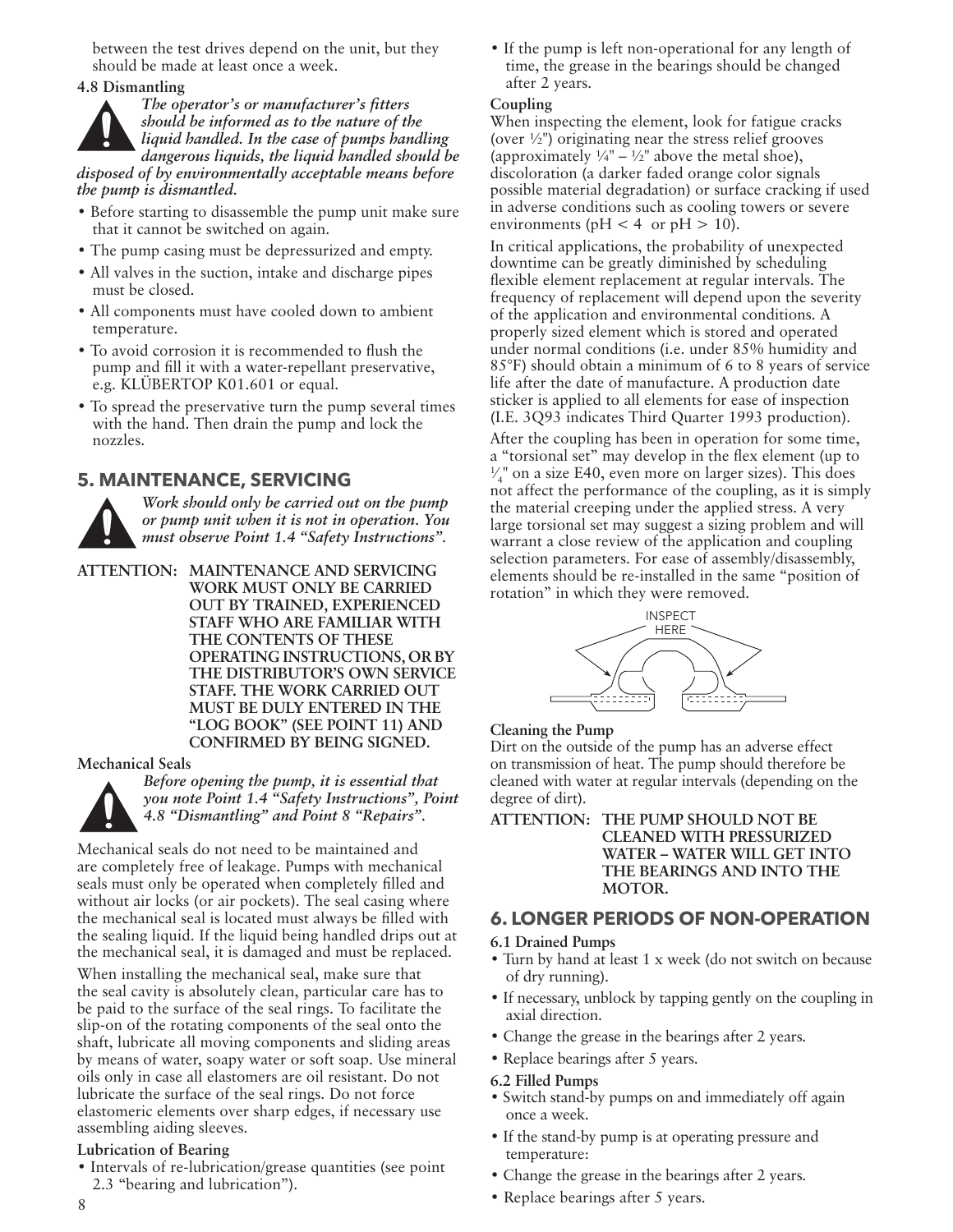# **7. FAULTS – CAUSES AND SOLUTIONS**

The following notes on causes of faults and how to repair them are intended as an aid to recognizing the problem. The distributor's Customer Service Department is available to help repair faults that the operator cannot or does not want to repair. If the operator repairs or changes the pump, the design data on the Data Sheet and Points 1.2 – 1.4 of these Operating Instructions should be particularly taken into account. If necessary, the written agreement of the distributor must be obtained.

## **FAULTS**

DISCHARGE TOO LOW

Code no. 1, 4, 6, 7, 8, 9, 10, 11, 12, 13, 14, 15

- DISCHARGE STOPS AFTER A TIME
- Code no. 8, 10, 11, 12, 30
- HEAD TOO LOW

Code no. 2, 4, 6, 7, 8, 9, 10, 11, 12, 13, 14, 15, 30, 34 HEAD TOO HIGH

- Code no. 3, 5, 34
- DRIVE MECHANISM OVERLOADED Code no. 2, 3, 5, 15, 25, 27
- PUMP NOT RUNNING QUIETLY
- Code no. 7, 10, 14, 22, 23, 24, 25, 29, 30, 33
- TEMPERATURE IN THE PUMP TOO HIGH Code no. 7, 10, 30
- TEMPERATURE IN THE SHAFT SEALING TOO HIGH
- Code no. 18, 19, 21
- TEMPERATURE AT THE BEARING TOO HIGH

Code no. 2, 14, 23, 24, 25, 26, 29, 31, 32

PUMP LEAKING

Code no. 25, 28 LEAKAGE RATE AT SHAFT SEALING TOO HIGH

Code no. 19, 21, 22, 25

#### **MEANING OF CODE NUMBER FOR CAUSE AND METHOD OF REPAIR**

- 1. Back-pressure too high
	- open discharge valve further
	- reduce resistance in discharge pipe (e.g. clean filter if necessary)
	- Use larger impeller (note available motor power)
- 2. Back-pressure too low, discharge too low • throttle discharge valve
- 3. Speed too high
	- reduce speed
	- compare speed of motor with specified pump speed (rating plate)
	- when adjusting speed (frequency transformer) check reference value setting
- 4. Speed too low
	- increase speed (check available motor power)
	- •compare speed of motor with specified pump speed (rating plate)
	- when adjusting speed (frequency transformer) check reference value settings
- 5. Impeller diameter too large
- use smaller impeller
- 6. Impeller diameter too small
	- use larger impeller (check available motor power)
- 7. Pump and/or pipes not completely filled with liquid
	- fill
	- vent
- 8. Pump or suction/intake pipe blocked • clean
- 9. Air pocket in pipeline
	- vent
	- improve course of pipe
- 10. NPSH of system too small
	- increase liquid level
	- increase admission pressure
	- reduce resistance in the intake/suction pipe (change) course and rated width, open shutoff valves, clean filters)
- 11. Air being sucked in
	- increase liquid level
	- check suction pipe is vacuum-tight
	- provide straightening vanes in suction pipe fittings with water seal
- 12. Air being sucked in through shaft sealing
	- clean sealing pipe
	- increase sealing pressure
	- replace shaft sealing
- 13. Direction of rotation is wrong
	- swap over two phases of power supply (to be done by a specialist electrician)
- 14. Inner components suffering from wear • replace worn parts
- 15. Density and/or viscosity of liquid handled is too high • seek assistance
- 16. Shaft sealing worn
	- check sealing, flushing and cooling pipes (pressure) • avoid dry running
- 17. Lines and roughness on shaft or shaft sleeve • replace parts
- 18. Deposits on mechanical seal
	- clean
	- replace mechanical seal if necessary
	- if necessary provide additional rinsing or quench
- 19. Impeller out of balance
	- remove blocks/deposits
	- replace if broken or unevenly worn
	- check shafts to ensure that they are running true
- 20. Coupling not aligned
	- align pump unit better
- 21. Coupling distance too small
	- change
- 22. Forces in pipeline too high (pump unit under strain) • change (support pipes, use copensators, etc.)
	- is foundation plate/frame properly cast in place?
- 23. Too much, too little or the wrong type of lubricant • change
- 24. Electricity supply not right
	- check voltage of all phases (2-phase running)
	- check cable connections
	- check fuses
- 25. Sealing insufficient
	- tighten screws
	- replace sealing
- 26. Bearing damaged
	- replace
	- check lubricant and bearing cavity for pollutants (clean grease cavity if needed)
- 27. Discharge too small
- increase min. amount carried (open slide valves, bypass)
- 28. Discharge too high
	- reduce amount carried (throttle slide valve)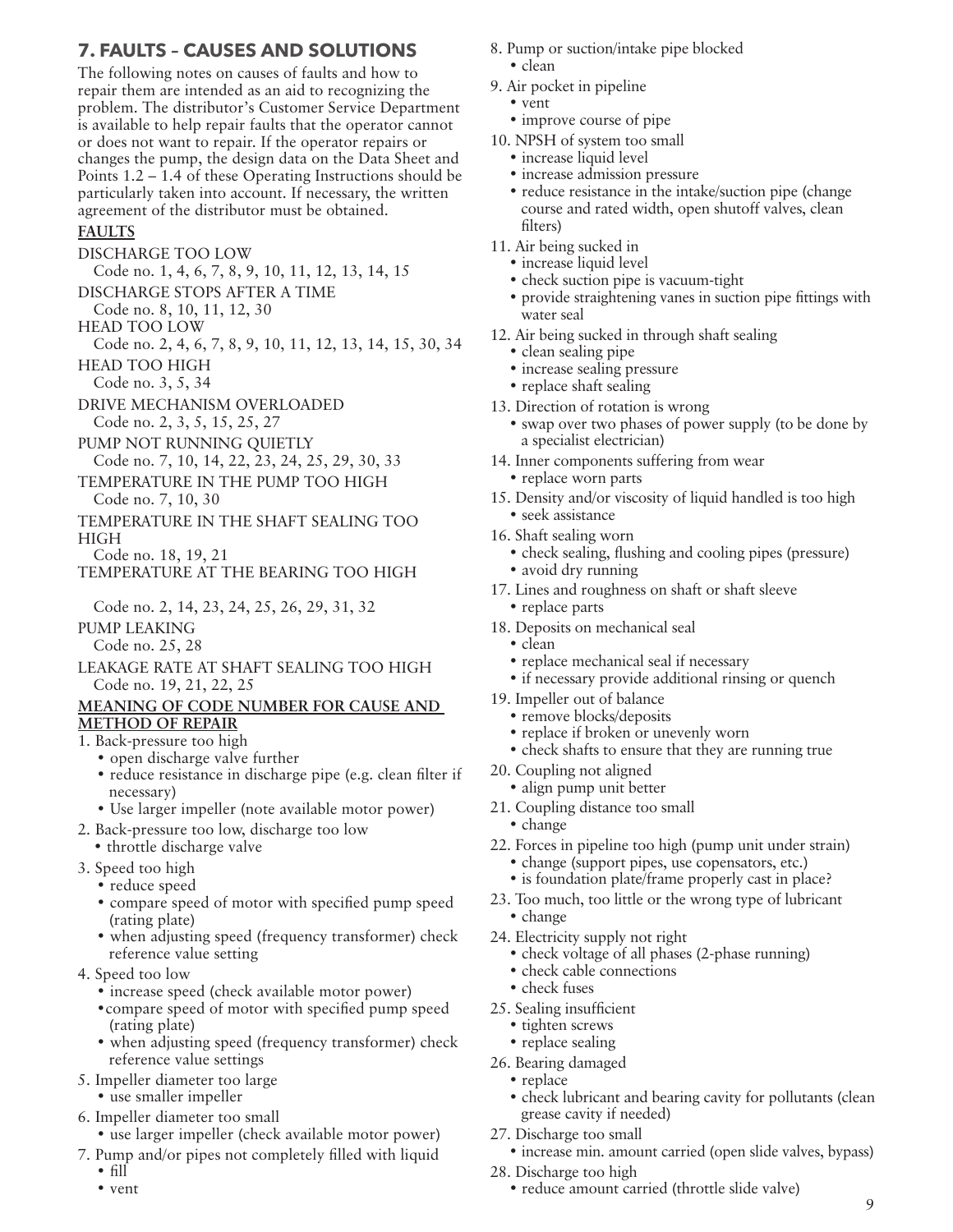- 29. Relief fittings insufficient
	- clean balance in impeller
	- replace worn parts (impeller, split rings)
	- adjust in line with the system pressure/intake pressure given on ordering
- 30. System-related vibrations (resonance)
	- seek assistance
- 31. Flow indicator wrong
	- check flowmeter
	- get rid of blockages
	- put flowmeter in suitable place (no flow distortion or burbling)

## **8. REPAIRS**



*Repairs to the pump or pump system may only be carried out by authorized skilled personnel or by the distributor's specialist staff.*

Trained Customer Service engineers are available to assist with installation and repair work on request. When removing the pump, you must comply with Point 1.4 "Safety Instructions", Point 3.1 "Transport, Handling" and Point 4.8 "Dismantling".

# **9. SPARE PARTS, SPARE PUMPS**

#### **9.1 Spare Parts**

Spare parts should be selected to last for two-years continuous operation. If no other guidelines are applicable, we recommend that you stock the number of parts listed below.

| <b>Number of Pumps (including stand-by pumps)</b> |                              |                |                |                |     |      |       |
|---------------------------------------------------|------------------------------|----------------|----------------|----------------|-----|------|-------|
|                                                   | 2                            | 3              |                | 5              | 6/7 | 8/9  | $10+$ |
| <b>Spare Part</b>                                 | <b>Number of Spare Parts</b> |                |                |                |     |      |       |
| Impeller                                          |                              |                |                | 2i             | 2i  | 3i   | 30%   |
| Diffuser                                          | i/2                          | i/2            | 1/2            |                |     | 3i/2 | 15%   |
| Shaft with key and shaft screws/nuts              |                              |                | 2              | 2              | 2   | 3    | 30%   |
| Bearing (roller bearing)                          |                              |                | 2              | $\overline{2}$ | 2   | 3    | 30%   |
| Shaft sleeve                                      | $\overline{2}$               | $\overline{2}$ | $\mathfrak{p}$ | 3              | 3   | 4    | 50%   |
| Joints for Pump Casing - sets                     | 4                            | 6              | 8              | 8              | 9   | 12   | 150%  |
| Other joints†-sets                                | 4                            | 6              | 8              | 8              | 9   | 10   | 100%  |
| Mechanical seal                                   | $\overline{2}$               | 3              | 4              | 5              | 6   |      | 90%   |

i = no. of stages

**ATTENTION: TO ENSURE OPTIMUM** 

**AVAILABILITY, WE RECOMMEND THAT SUITABLE QUANTITIES OF SPARE PARTS ARE HELD IN STOCK, ESPECIALLY IF THESE ARE MADE FROM SPECIAL MATERIALS AND IN THE CASE OF MECHANICAL SEALS, BECAUSE OF THE LONGER DELIVERY TIMES.**

#### **Ordering Spare Parts**

When ordering spare parts, please supply the following information:

Pump Type:

Pump Order No.

Part Designation in sectional drawing

All the information is given in the Data Sheet and the relevant sectional drawing.

#### **9.2 Stand-By Pumps**



*It is essential that a sufficient number of standby pumps are kept ready for use in plants where* 

*failure of a pump could endanger human life or* 

*cause damage to property or high costs. Regular checks should be carried out to ensure that such pumps are always ready for use (see Point 6.2).*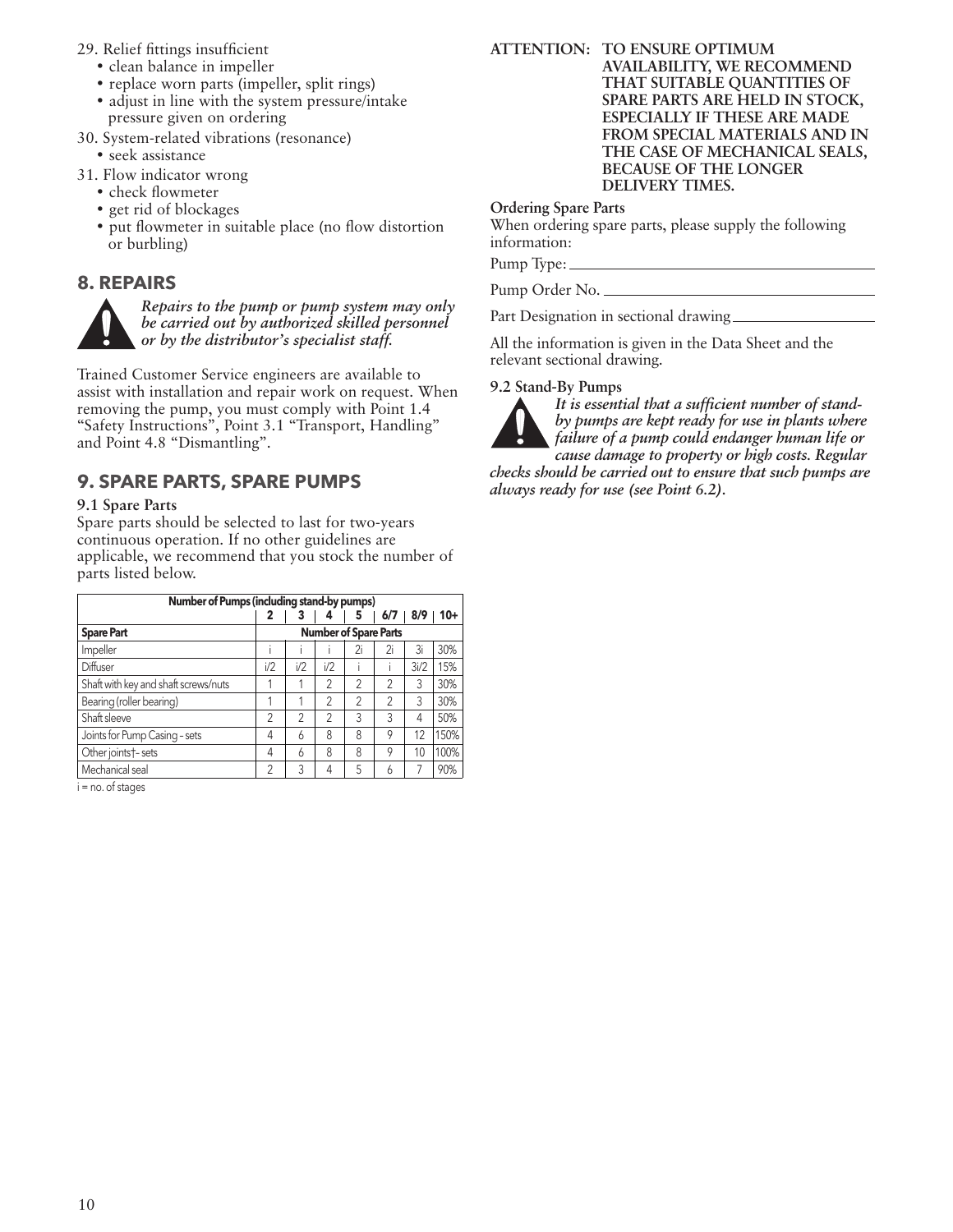# **10. PLANT MANAGER LIST**

Each plant manager should sign below to confirm that he has received, read and understood these Operating Instructions. He undertakes to follow the instructions conscientiously. If these instructions are not followed, the manufacturer's guarantee and liability shall cease to apply.

| Name: | Date: | Signature: |
|-------|-------|------------|
|       |       |            |
|       |       |            |
|       |       |            |
|       |       |            |
|       |       |            |
|       |       |            |
|       |       |            |
|       |       |            |
|       |       |            |
|       |       |            |
|       |       |            |
|       |       |            |
|       |       |            |
|       |       |            |
|       |       |            |
|       |       |            |
|       |       |            |
|       |       |            |
|       |       |            |
|       |       |            |
|       |       |            |

# **11. LOG BOOK**

Each plant operator shall duly enter all maintenance and service work that has been carried out, and shall see that the person responsible confirms such work by signing below.

| Maintenance Work |  | Date | Signature<br>Plant Operator | Confirmed By<br>Person Responsible |
|------------------|--|------|-----------------------------|------------------------------------|
|                  |  |      |                             |                                    |
|                  |  |      |                             |                                    |
|                  |  |      |                             |                                    |
|                  |  |      |                             |                                    |
|                  |  |      |                             |                                    |
|                  |  |      |                             |                                    |
|                  |  |      |                             |                                    |
|                  |  |      |                             |                                    |
|                  |  |      |                             |                                    |
|                  |  |      |                             |                                    |
|                  |  |      |                             |                                    |
|                  |  |      |                             |                                    |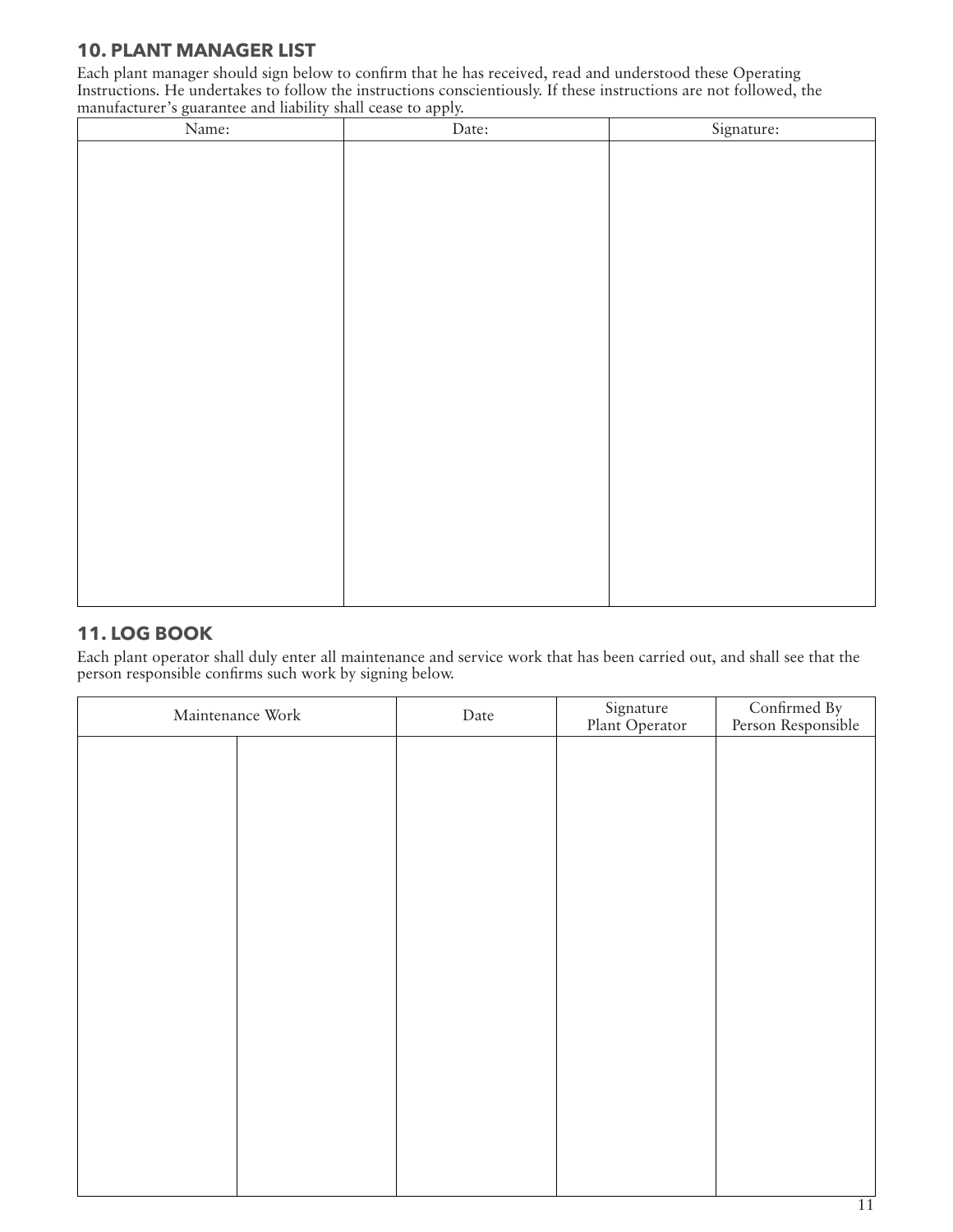#### **GOULDS WATER TECHNOLOGY LIMITED WARRANTY**

This warranty applies to all water systems pumps manufactured by Goulds Water Technology.

Any part or parts found to be defective within the warranty period shall be replaced at no charge to the dealer during the warranty period. The warranty period shall exist for a period of twelve (12) months from date of installation or eighteen (18) months from date of manufacture, whichever period is shorter.

A dealer who believes that a warranty claim exists must contact the authorized Goulds Water Technology distributor from whom the pump was purchased and furnish complete details regarding the claim. The distributor is authorized to adjust any warranty claims utilizing the Goulds Water Technology Customer Service Department.

#### **The warranty excludes:**

- (a) Labor, transportation and related costs incurred by the dealer;
- (b) Reinstallation costs of repaired equipment;
- (c) Reinstallation costs of replacement equipment;
- (d) Consequential damages of any kind; and,
- (e) Reimbursement for loss caused by interruption of service.

#### **For purposes of this warranty, the following terms have these definitions:**

- (1) "Distributor" means any individual, partnership, corporation, association, or other legal relationship that stands between Goulds Water Technology and the dealer in purchases, consignments or contracts for sale of the subject pumps.
- (2) "Dealer" means any individual, partnership, corporation, association, or other legal relationship which engages in the business of selling or leasing pumps to customers.
- (3) "Customer" means any entity who buys or leases the subject pumps from a dealer. The "customer" may mean an individual, partnership, corporation, limited liability company, association or other legal entity which may engage in any type of business.

#### **THIS WARRANTY EXTENDS TO THE DEALER ONLY.**



Xylem, Inc. 2881 East Bayard Street Ext., Suite A Seneca Falls, NY 13148 Phone: (800) 453-6777 Fax: (888) 322-5877 www.xyleminc.com/brands/gouldswatertechnology

Goulds is a registered trademark of Goulds Pumps, Inc. and is used under license. © 2012 Xylem, Inc. IM157 Revision Number 2 July 2012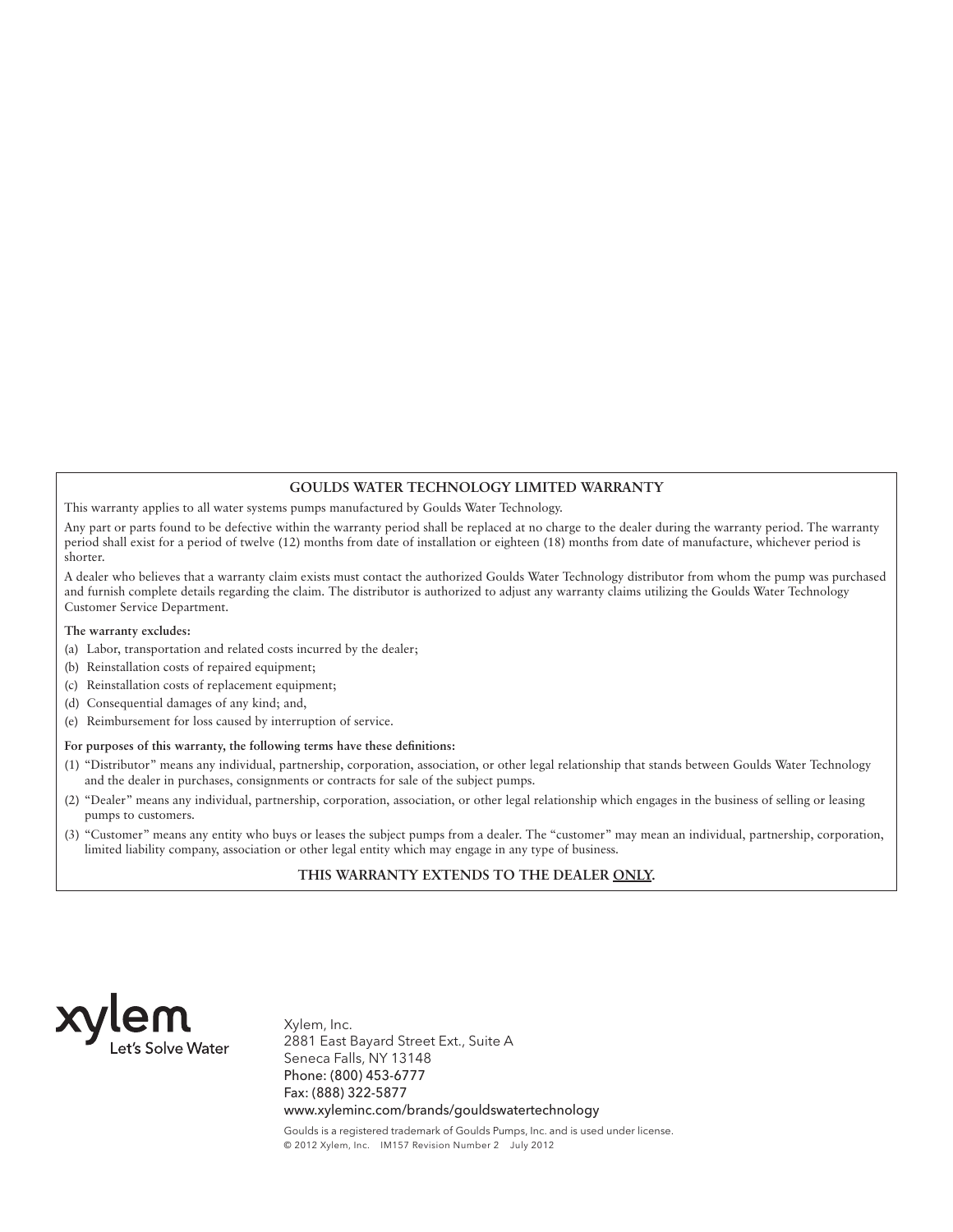

# **MANUAL DE LA INSTRUCCIÓN**

IM157

# Modelo MPVN

PARA BOMBAS DE LOS SIGUIENTES TAMAÑOS: 40.2, 40.3, 65.1, 65.2, 100.1, 100.2, 125.1, 125.2

**MANUAL DE INSTALACIÓN, OPERACIÓN Y MANTENIMIENTO**

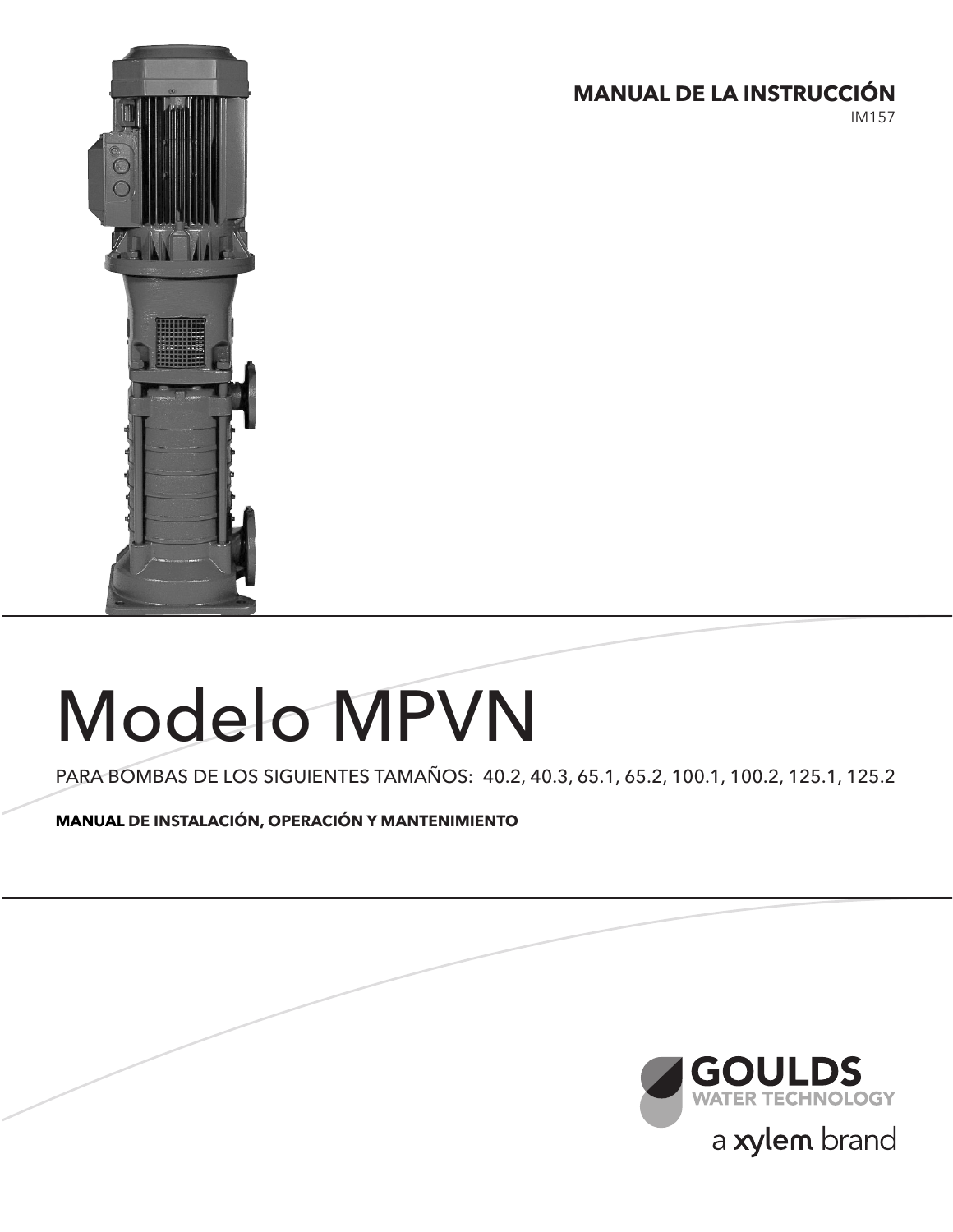# **ÍNDICE**

# **TEMAS PÁGINA**

| 1.3 Reglamentaciones de seguridad 15                 |
|------------------------------------------------------|
|                                                      |
| Riesgos en los que se incurre de no seguir estas in- |
| Instrucciones de seguridad para el operador 16       |
| Velocidad, presión y temperatura 16                  |
| Fuerzas permitidas en las bridas 16                  |
| NPSH (carga de succión positiva neta)16              |
| Sellado, limpieza por descarga de agua y             |
|                                                      |
|                                                      |
| Protección contra la operación en seco 16            |
|                                                      |
|                                                      |
|                                                      |
|                                                      |
|                                                      |
|                                                      |
| Lubricación de los cojinetes de rulemán 17           |
| Tipos de cojinetes (rulemanes)17                     |
| Intervalo de lubricación / cantidad de grasa 17      |
| 3. TRANSPORTE, MANIPULEO Y ALMACE-                   |
|                                                      |
|                                                      |
|                                                      |
|                                                      |
|                                                      |

| 4.1 Montaje y conexión de la bomba 17             |  |
|---------------------------------------------------|--|
| 4.2 Instalación y alineación del acoplamiento  18 |  |
|                                                   |  |
|                                                   |  |
|                                                   |  |
|                                                   |  |
|                                                   |  |
|                                                   |  |
|                                                   |  |
| Consejos para el uso como bomba de alimentación   |  |
|                                                   |  |
|                                                   |  |
| Arranque luego de un período de detención pro-    |  |
|                                                   |  |
| Número de arranques permitidos20                  |  |
|                                                   |  |
|                                                   |  |
| 5. MANTENIMIENTO Y SERVICIO 20                    |  |
|                                                   |  |
|                                                   |  |
|                                                   |  |
|                                                   |  |
| 6. PERÍODOS PROLONGADOS DE INACTIVIDAD 21         |  |
|                                                   |  |
|                                                   |  |
| 7. FALLAS - CAUSAS Y SOLUCIONES 21                |  |
|                                                   |  |
| 9. PIEZAS Y BOMBAS DE REPUESTO 23                 |  |
|                                                   |  |
| Cómo efectuar pedidos de piezas de repuesto 23    |  |
|                                                   |  |
| 10. LISTA DE GERENTES DE PLANTA23                 |  |
| 11. REGISTRO DE SERVICIO Y                        |  |
|                                                   |  |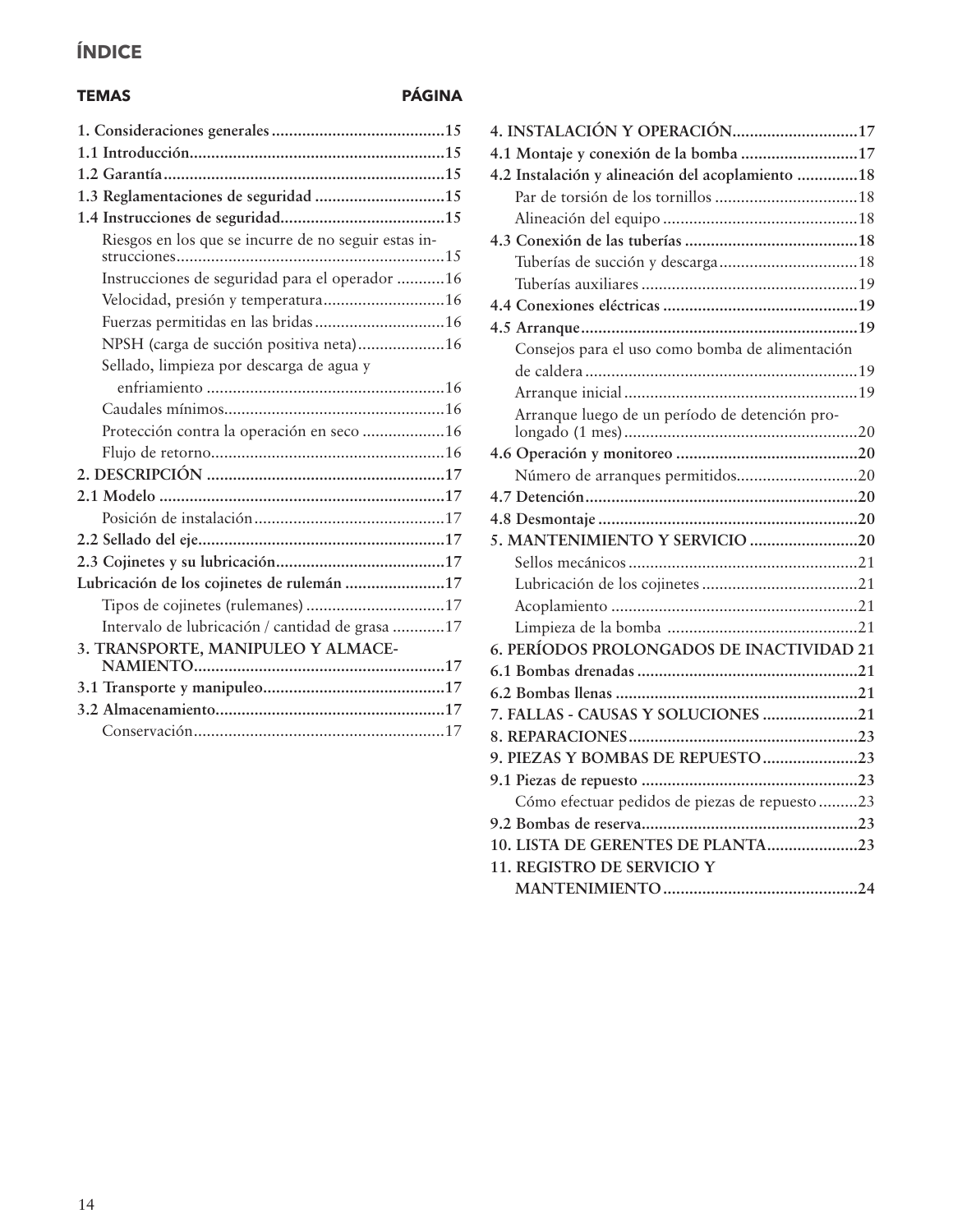# **1. CONSIDERACIONES GENERALES**

#### **1.1 Introducción**

Este producto cumple con los requisitos de seguridad de las directivas para máquinas 89/392/EEC, 91/368/EEC y 93/44 EEC de la CE y la Ordenanza sobre Seguridad para Máquinas (MSO) de Austria del 27 de abril de 1994.



*El personal a cargo de la instalación, operación, inspección y mantenimiento debe ser capaz de demostrar que conoce las regulaciones relevantes para la prevención de accidentes y que está sat-*

*isfactoriamente calificado para realizar dichas tareas. Si el personal no cuenta con el conocimiento suficiente, deberá recibir instrucción adecuada.*

La seguridad de la operación de las bombas o unidades de bombeo provistas (entendiéndose por unidad de bombeo el conjunto de bomba y motor) está garantizada únicamente si se utilizan de acuerdo con las provisiones de la Planilla de datos técnicos adjunta y del punto 4, "Instalación y operación".

El operador tiene la responsabilidad de seguir las instrucciones y cumplir con todos los requisitos de seguridad presentados en estas Instrucciones de operación.

La operación regular y pareja de la bomba o la unidad de bombeo sólo puede lograrse si la instalación y el mantenimiento se realizan cuidadosamente y de acuerdo con las reglas de ingeniería e ingeniería eléctrica de aplicación general. Si no encuentra toda la información en estas Instrucciones de operación, sírvase comunicarse con nosotros.

El fabricante no asume ninguna responsabilidad por la bomba o la unidad de bombeo si no se siguen las Instrucciones de operación.

Estas instrucciones deberán guardarse en un lugar seguro para referencia en el futuro.

Si la bomba o la unidad de bombeo se entrega a un tercero, es esencial que se entreguen también estas Instrucciones de operación completas junto con todas las condiciones operativas y los límites de funcionamiento mencionados en la confirmación del pedido.

Estas instrucciones de operación no toman en consideración todos los detalles y variantes de diseño ni los sucesos o hechos fortuitos que pudieran ocurrir durante la instalación, operación o mantenimiento.

Las alteraciones o modificaciones a la máquina se permitirán únicamente con el acuerdo expreso del fabricante. Para mayor seguridad, se recomienda el uso de partes de repuesto y accesorios originales autorizados por el fabricante. El fabricante no se responsabiliza por las consecuencias derivadas del uso de otras partes o accesorios.

El fabricante conserva todos los derechos de autor de este manual. Las instrucciones aquí incluidas están destinadas únicamente al uso personal del propietario de la bomba o la unidad de bombeo. Las instrucciones de operación contienen instrucciones técnicas y diagramas que no pueden ser total ni parcialmente reproducidos, distribuidos o usados en forma no autorizada con fines competitivos ni traspasados a terceros.

#### **1.2 Garantía**

La garantía se otorga de acuerdo con nuestras condiciones de entrega y la confirmación del pedido. Las tareas de reparación durante el período de garantía pueden ser efectuadas sólo por el distribuidor autorizado. De otra manera, la garantía quedará sin efecto.

La garantía no cubre el desgaste natural ocasionado por el uso ni ninguna de las partes sujetas a desgaste, tales como

impulsores, sellos del eje, mangas del eje, cojinetes, anillos de desgaste, etc. Tampoco cubre daños causados por el transporte o el manipuleo inapropiado.

A fin de que la garantía tenga validez, es esencial que la bomba o la unidad de bombeo sea utilizada de acuerdo con las condiciones de operación indicadas en la placa identificatoria, en la confirmación del pedido o en la Planilla de datos técnicos. Estas consideraciones son de particular importancia para la duración de los materiales y el funcionamiento uniforme y sin problemas de la bomba y los sellos del eje.

Si uno o más de los aspectos considerados difieren en las condiciones reales de operación, se deberá solicitar al fabricante que confirme por escrito que la bomba es apropiada para tales condiciones.

#### **1.3 Reglamentaciones de seguridad**

Estas instrucciones de operación contienen información e instrucciones importantes que deben seguirse durante el montaje y puesta en funcionamiento de la bomba, así como también durante la operación y el mantenimiento Por este motivo, estas instrucciones deben ser leídas por el personal calificado responsable o el operador de la planta antes de instalar y poner en funcionamiento la bomba, y se las debe conservar en el lugar donde funciona la bomba o la unidad de bombeo de modo que sean fácilmente accesibles en todo momento. El operador debe cerciorarse de que el personal comprende claramente las instrucciones de operación contenidas en este manual.Tal hecho deberá ser confirmado firmando la lista de gerentes de planta (ver el punto 10). Estas instrucciones de operación no se refieren a las reglamentaciones generales para la prevención de accidentes ni a las reglamentaciones locales de seguridad u operación. Es responsabilidad del operador cumplir y hacer cumplir estas instrucciones y, si fuera necesario, convocar a personal adicional para la instalación.

Las instrucciones de seguridad contenidas en este manual de operación se identifican con los siguientes símbolos.



*Advertencia sobre accidentes personales que podrían ocurrir de no seguirse las instrucciones presentadas en esta parte del Manual de instrucciones de operación.*

ADVERTENCIA Advertencia sobre voltaje peligroso. Tensión

peligrosa

**ATENCIÓN: ADVERTENCIA SOBRE POSIBLES DAÑOS MATERIALES O AL MEDIO AMBIENTE.**

Es absolutamente imperativo observar la información de seguridad que se encuentra adherida a la bomba o unidad de bombeo y mantener dicha información legible en todo momento.

#### **1.4 Instrucciones de seguridad**

**Riesgos en los que se incurre de no seguir estas instrucciones**

Si no se observan las instrucciones de seguridad se pueden generar, entre otros, los siguientes riesgos:

- Peligro para el personal derivado de factores eléctricos, mecánicos o químicos.
- Fallas en funciones importantes de la bomba o de la unidad de bombeo.
- Daños ambientales.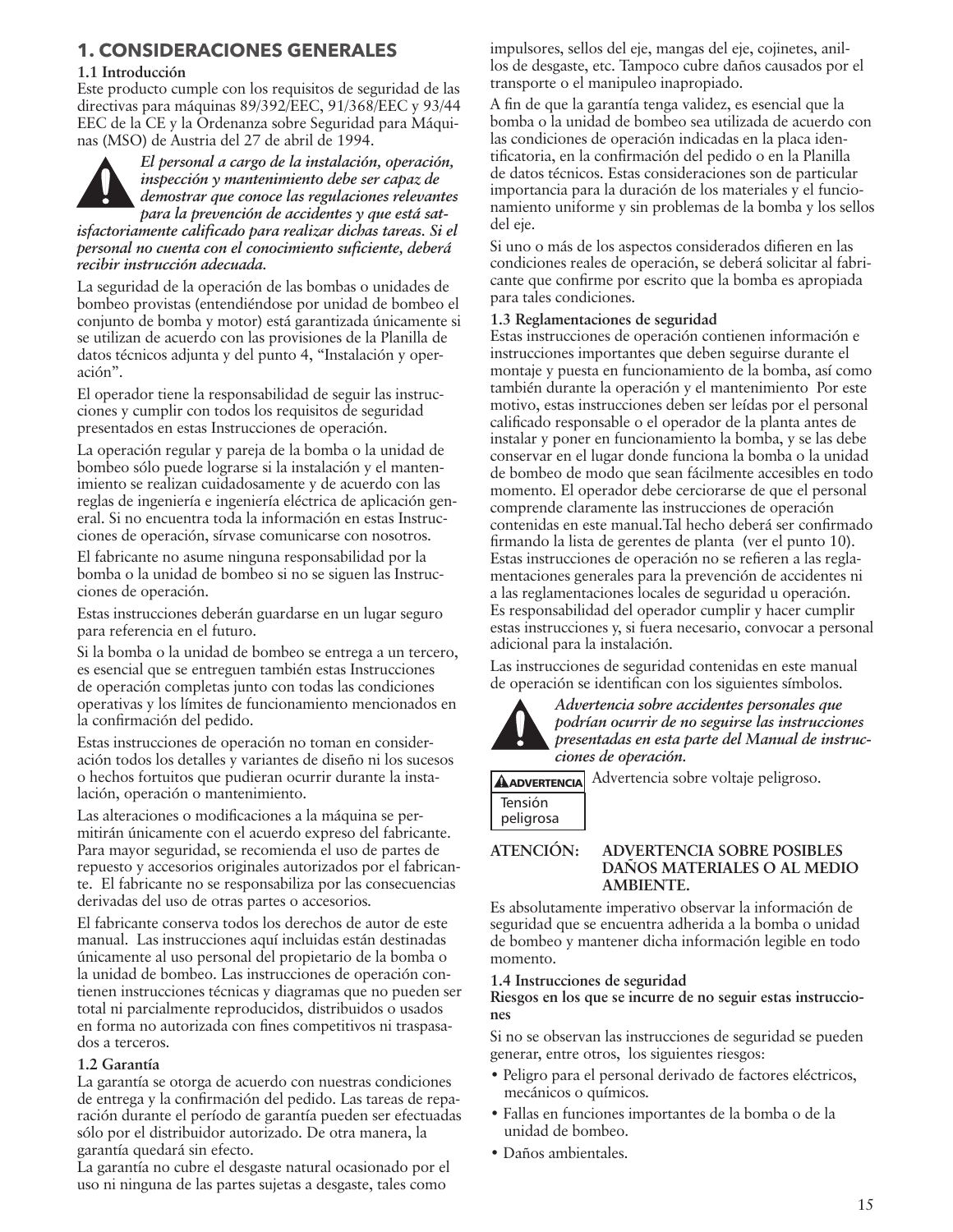#### **Instrucciones de seguridad para el operador**

- Dependiendo de las condiciones de operación, el desgaste, la corrosión y la edad limitarán la vida útil de la bomba o la unidad de bombeo, así como sus características específicas. El operador deberá asegurar que se lleven a cabo todas las inspecciones y el mantenimiento regular de manera que todas las piezas sean reemplazadas a tiempo, ya que de otra manera podría verse afectada la operación segura y confiable del sistema. Si se observa un funcionamiento anormal o cualquier tipo de daño, se debe detener la bomba inmediatamente.
- Si la falla o rotura de algún sistema o unidad pudiera poner en peligro la integridad física del personal o la propiedad, se deberá equipar a dicho sistema o unidad con dispositivos de alarma o módulos de repuesto, y los mismos se deben probar regularmente para asegurar su funcionamiento correcto.
- Si existe algún riesgo de lesión por contacto con partes calientes o frías de la máquina, dichas partes deberán contar con protección contra el contacto por parte del usuario o con avisos de advertencia apropiados adheridos a la máquina.
- La protección de contacto en las partes movibles (por ejemplo, los protectores del acoplamiento) no debe quitarse de los sistemas que están en operación.
- Si hay fugas de elementos peligrosos (explosivos, tóxicos, calientes) en, por ejemplo, los sellos del eje, se las debe dirigir hacia donde no representen un peligro para el personal ni el medio ambiente. Se deben observar todas las disposiciones legales.
- Se deben tomar medidas para excluir cualquier riesgo derivado de la electricidad (por ejemplo, se deben observar todas las reglamentaciones locales sobre equipos eléctricos). Si se realizan tareas en componentes eléctricos con corriente, los mismos deberán desconectarse del suministro eléctrico o se deberá apagar el interruptor principal y retirar el fusible. Se debe suministrar un interruptor de protección para el motor.
- Básicamente, todo trabajo que se realice en la bomba o la unidad de bombeo debe llevarse a cabo cuando la unidad está estacionaria y no bajo presión. Se debe permitir que todas las partes retornen a la temperatura ambiente. Asegúrese de que nadie puede arrancar el motor cuando se realizan dichas tareas. Es esencial que se observe el procedimiento para detener el sistema tal como se describe en las Instrucciones de operación. Las bombas o sistemas de bombeo que impulsan elementos peligrosos para la salud deben ser descontaminadas antes de desarmarlas. Consulte las Planillas de datos de seguridad para los distintos líquidos. Una vez que se ha completado el trabajo, todos los dispositivos de protección y seguridad deben volver a colocarse en su lugar o volver a ponerse en marcha, según corresponda.

#### **Velocidad, presión y temperatura**

Se deben tomar medidas apropiadas en la planta para asegurar que la velocidad, la presión y la temperatura de la bomba y del sellado del eje no superen los límites especificados en la Planilla de datos técnicos. Las presiones de succión dadas (presiones del sistema) también deben ser suficientemente altas. Además, se debe proteger la bomba contra picos de presión como los que se pueden generar al detener la planta rápidamente (por ejemplo, con una válvula de retención en el lado de presión, volante, recipiente de aire).

#### **Fuerzas permitidas en las bridas**

Básicamente, las líneas de succión y presión deben ser tales que las fuerzas sobre la bomba se reduzcan a un mínimo. Si esto no es posible, comuníquese con su distribuidor para obtener los límites permitidos.

#### **NPSH (Carga de succión positiva neta)**

El líquido bombeado debe tener una carga de succión positiva neta de presión mínima al entrar al impulsor para evitar la cavitación o la interrupción del flujo. Este requisito se cumple si el valor NPSH de la unidad (NPSHA) está bien por encima del valor NPSH de la bomba (NPSHR) bajo todas las condiciones de operación.

Se debe prestar particular atención al valor de NPSH cuando se bombean líquidos próximos al punto de ebullición. Si el valor cae por debajo del valor NPSH de la bomba, se pueden producir daños causados por cavitación o graves daños por sobrecalentamiento.

El valor de NPSHR para cada tipo de bomba se encuentra en las hojas de curvas características. Por pedido, podemos proporcionar folletos para el cálculo de los valores de NPSH.

**Sellado, limpieza por descarga de agua y enfriamiento** Se debe proveer instalaciones adecuadas para la regulación y el monitoreo de las tareas de sellado, limpieza por descarga de agua y enfriamiento. Cuando se bombean líquidos peligrosos o a alta temperatura, debe tenerse cuidado en asegurar que la bomba deje de funcionar si los sistemas de sellado, limpieza por descarga de agua o enfriamiento fallan.

Estos tres sistemas siembre deben estar operativos antes de arrancar la bomba. No se deben poner fuera de operación hasta que la bomba se haya detenido, y esto siempre y cuando la naturaleza de la operación así lo permita.

#### **Caudales mínimos**

Si la bomba se hace arrancar contra una válvula cerrada en la línea de presión, debe hacerse notar que la potencia tomada por la bomba es transmitida al líquido bombeado en forma de calor. Esto puede hacer que el líquido se sobrecaliente excesivamente en un período de tiempo relativamente corto, lo que dañará los accesorios internos de la bomba. Una vez que la bomba ha alcanzado la velocidad de operación, se debe abrir la válvula de descarga tan pronto como sea posible. Si las condiciones de operación hacen que  $Q = 0$  sea inevitable o si lo que circula es agua caliente, se debe proveer una válvula de retención de insuflación directa o, en sistemas pequeños, una tubería de desvío. Su distribuidor puede ayudarlo a calcular el caudal mínimo o diseñar la tubería de desvío.

#### **Protección contra la operación en seco**

Las bombas no deben funcionar en seco bajo ninguna circunstancia, puesto que el sobrecalentamiento puede dañar los componentes (por ejemplo, los sellos mecánicos).

#### **Flujo de retorno**

En sistemas en los que las bombas operan en circuito cerrado bajo presión (colchones de gas, presión de vapor), la presión del colchón de gas no se debe reducir con la bomba, puesto que la velocidad del flujo de retorno puede ser mucho mayor que la velocidad de operación, lo que destruiría la unidad.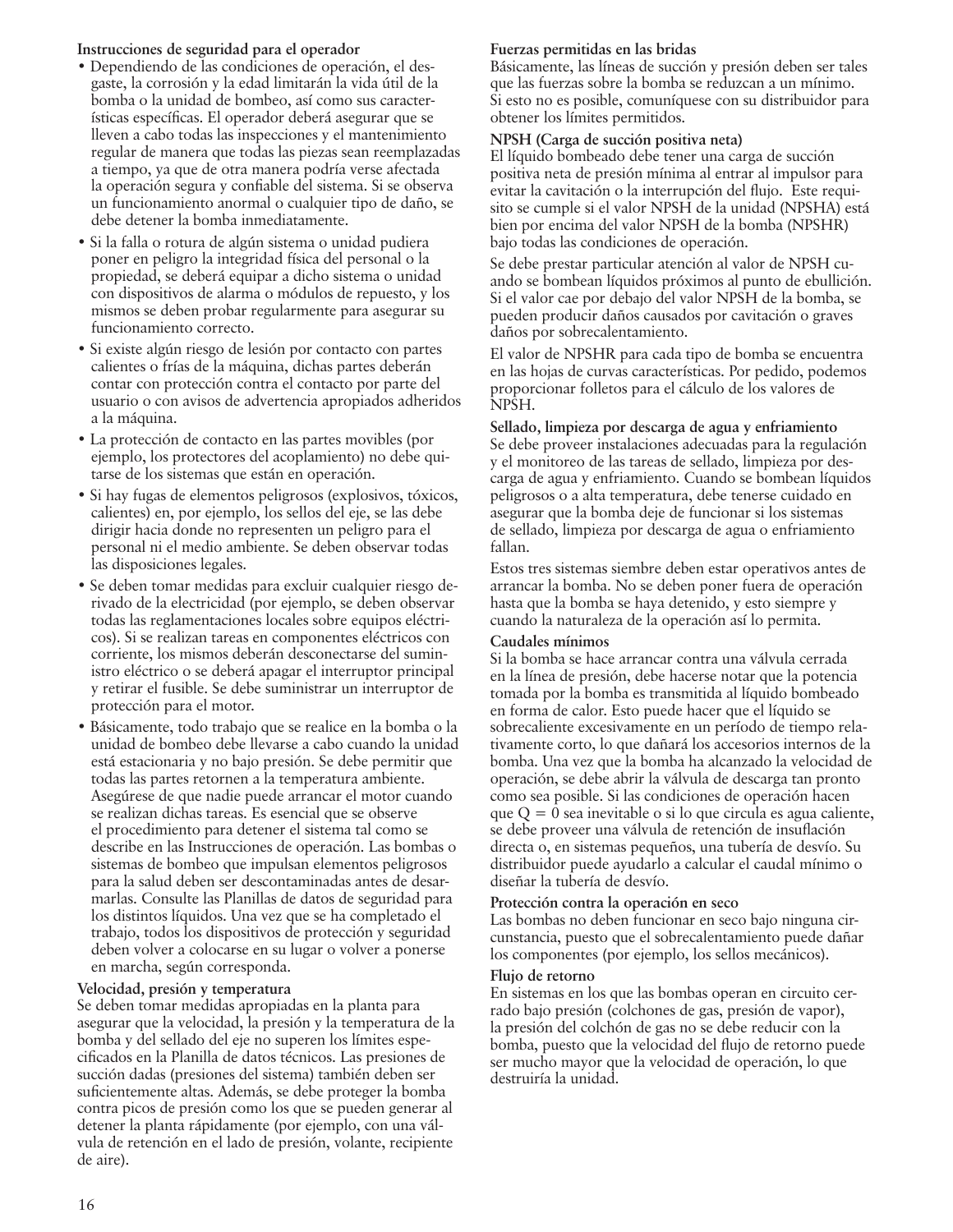# **2. DESCRIPCIÓN**

#### **Modelo**

#### **Diseño MPVN**

Características de diseño:

- Configuración vertical con cojinetes de empuje separados, lubricación con grasa por medio de niples.
- Motores de acuerdo con Norma NEMA MG 1-4.07.
- Acoplamiento flexible entre la bomba y el motor.
- Cojinete de deslizamiento de lubricación media en la carcasa de succión.
- Diseñada para el fácil mantenimiento. El sellado del eje puede recibir mantenimiento sin necesidad de desarmar la bomba.

## **Posición de instalación**

Con el eje vertical.

Cualquier otra posición de instalación debe contar con el acuerdo previo del fabricante.

## **2.2 Sellado del eje**

Diseño básico con sello mecánico. Sello código SA con sello no balanceado; sello código SB con sello balanceado.

**ATENCIÓN: ENCONTRARÁ MÁS INFORMACIÓN SOBRE LOS SELLOS MECÁNICOS Y LOS RIESGOS DE ACCIDENTE QUE PUEDEN IMPLICAR EN EL PUNTO 4.6, "OPERACIÓN Y MONITOREO", Y EN EL PUNTO 5, "MANTENIMIENTO Y REPARACIONES".**

#### **2.3 Cojinetes y su lubricación**

**Lado del motor:** cojinetes de rulemán lubricables (cojinetes de empuje)

**Lado de la bomba:** cojinete de deslizamiento de lubricación media en la carcasa de succión.

#### **Lubricación de los cojinetes de rulemán**

Estándar: lubricación con grasa a través de niples. Las grasas lubricantes deben ser a base de litio, grado 2.

Los cojinetes de rulemán ya vienen engrasados y listos para el uso.

**Tipos de cojinetes (cojinetes de rulemán)**

| Tamaño de bomba         | Lubricación con grasa<br>Tipo de cojinete |
|-------------------------|-------------------------------------------|
| MPVN 40.2 / MPVN 40.3   | <b>B306C§</b>                             |
| MPVN 65.2 / MPVN 65.2   | <b>B307C§</b>                             |
| MPVN 100.1 / MPVN 100.2 | $2 \times 7308$ (arreglo X)               |
| MPVN 125.1 / MPVN 125.2 | 2 x 7308 (arreglo X)                      |

#### **Intervalo de lubricación / calidad de grasa**

| $\frac{1}{1000}$ , and the implication $\frac{1}{1000}$ and $\frac{1}{1000}$ |                                                           |      |      |      |      |      |  |
|------------------------------------------------------------------------------|-----------------------------------------------------------|------|------|------|------|------|--|
|                                                                              | Cantidad   Intervalo de lubricación en horas de operación |      |      |      |      |      |  |
| Tamaño de la bomba                                                           | de grasa                                                  | 3550 | 2950 | 2200 | 1750 | 1450 |  |
| MPVN 40.2 / MPVN 40.3                                                        | 12.1                                                      | 3800 | 4300 | 5500 | 6000 | 6500 |  |
| MPVN 65.1 / MPVN 65.2                                                        | 15.5                                                      | 3500 | 4000 | 5000 | 5500 | 6000 |  |
| MPVN 100.1 / MPVN 100.2                                                      | 23.0                                                      | 3300 | 3800 | 4500 | 5000 | 5500 |  |
| MPVN 125.1 / MPVN 125.2                                                      | 33,0                                                      | 2500 | 3300 | 4300 | 4800 | 5000 |  |

# **3. TRANSPORTE, MANIPULEO Y ALMACENAMIENTO**

# **3.1 Transporte y manipuleo**

- Inspeccione la bomba -o la unidad de bomba y motor- inmediatamente al recibirla para asegurarse de que no esté dañada y contenga todas las partes.
- La bomba o la unidad de bombeo deben ser transportadas cuidadosamente por personal competente. Evite los impactos fuertes.
- Mantenga la bomba o unidad de bombeo en la misma posición en que fue provista por la fábrica. Tome nota de las instrucciones en el embalaje.



• Los lados de admisión y descarga de la bomba deben estar cerrados con tapones durante el transporte y almacenamiento.

#### **ATENCIÓN: DESECHE EL MATERIAL DE EMBALAJE DE ACUERDO CON LAS REGLAMENTACIONES LOCALES.**

- Los dispositivos de elevación que se utilicen (montacargas de horquilla, grúa, poleas, eslingas, etc. ) deben ser suficientemente fuertes.
- La bomba o la unidad de bombeo sólo deben levantarse por sus puntos sólidos, como por ejemplo la carcasa, las bridas o el armazón. La ilustración arriba muestra el modo correcto de transportar la unidad por grúa.



*No se pare bajo cargas suspendidas; tome nota de las regulaciones generales para prevención de accidentes.*

*La bomba o unidad de bombeo debe asegurarse para que no se vuelque ni deslice hasta tanto sea colocada en su ubicación final.*

#### **3.2 Almacenamiento**

Las bombas o unidades de bombeo que se almacenan por un período prolongado antes de usarlos deben protegerse de la humedad, las vibraciones y el polvo (por ejemplo, envolviéndolos en papel de aceite o en una cubierta de plástico). Básicamente, las bombas deben almacenarse en lugares donde estén protegidas contra la intemperie, es decir, bajo cubierta. Durante este tiempo, se deben cerrar todas las ramas de succión y descarga y todas las otras entradas y salidas con bridas falsas o tapones.

#### **Conservación**

Cuando la bomba se almacena por más de 3 meses (dependiendo del pedido): En la fábrica ya se ha efectuado un trabajo especial de conservación. El producto utilizado debe ser quitado con agua antes de hacer funcionar la bomba por primera vez.

# **4. INSTALACIÓN Y OPERACIÓN**

#### **4.1 Montaje y conexión de la bomba**

Las bombas del tipo MPV deben sujetarse con pernos a un bastidor auxiliar fijo (por ejemplo, una fundación de concreto, una placa o una viga de acero, etc.) El bastidor auxiliar debe soportar todas las cargas que se generen durante el funcionamiento. El tamaño del bastidor auxiliar y la ubicación y el tamaño de los recesos para el anclaje de los cimientos se dan en el diagrama de dimensiones, el cual es obligatorio.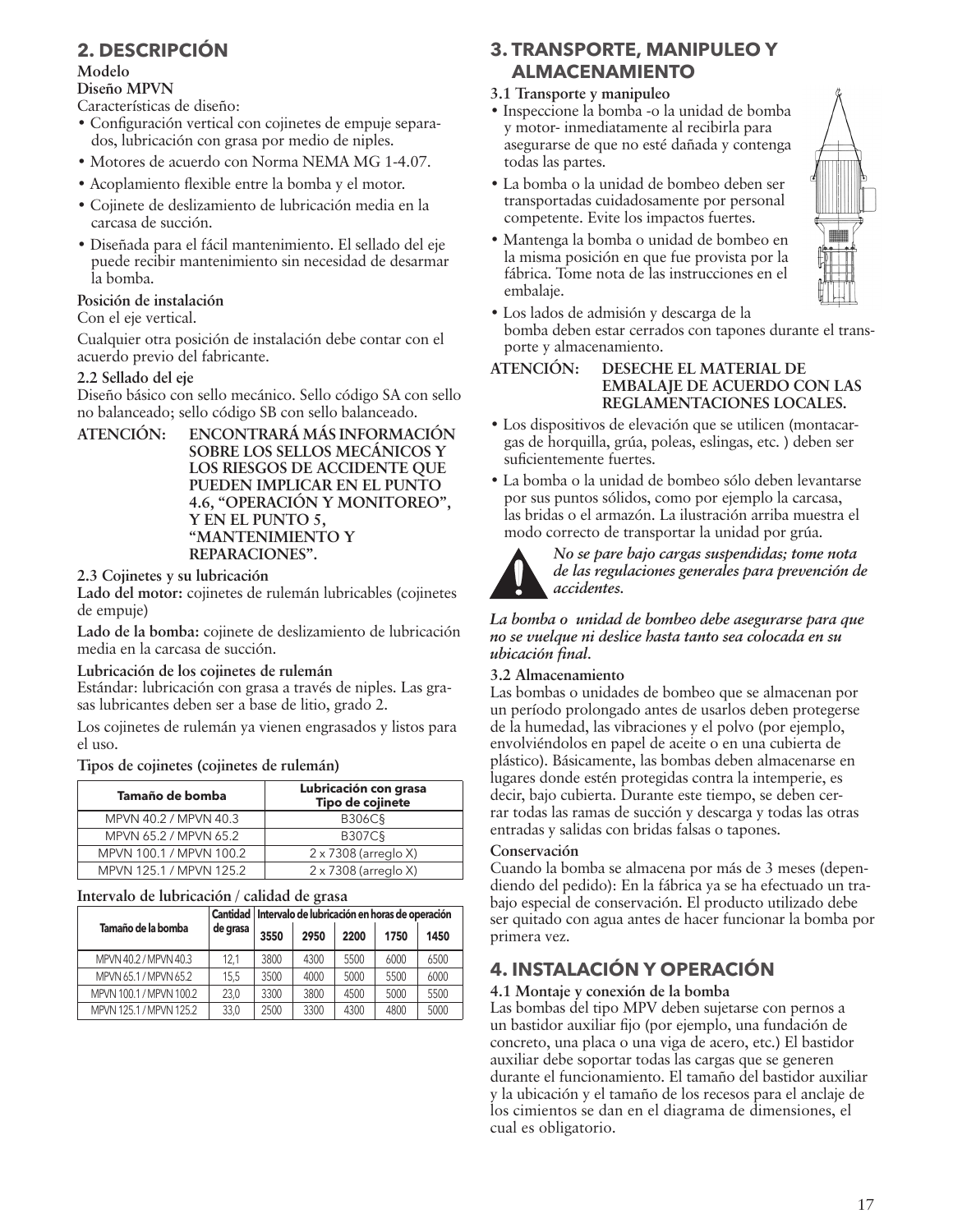**ATENCIÓN: SE DEBE PROVEER ESPACIO SUFICIENTE PARA REALIZAR TAREAS DE MANTENIMIENTO Y REPARACIÓN, ESPECIALMENTE PARA REEMPLAZAR EL MOTOR O LA UNIDAD COMPLETA.** EL VENTILADOR DEL MOTOR DEBE PODER TOMAR SUFICIENTE AIRE FRESCO, POR LO TANTO LA PARRILLA DE ENTRADA DEBE ESTAR A POR LO MENOS 10 CM DE CUALQUIER PARED, ETC.

Para evitar que las vibraciones se transmitan a los componentes vecinos, la cimentación debe colocarse sobre una base aisladora apropiada (por ejemplo, paneles que aíslan los sonidos generados por la estructura o paneles que absorben vibraciones).

**ATENCIÓN: EL TAMAÑO DE ESTOS PANELES AISLANTES VARIARÁ DEPENDIENDO DE LAS CIRCUNSTANCIAS, POR LO QUE DEBE SER CALCULADO POR UN ESPECIALISTA CON EXPERIENCIA.**

Los cimientos de concreto deben estar completamente secos y su superficie debe ser lisa antes de montar la unidad. Coloque la unidad sobre la base de montaje y, si fuera necesario, nivélela verticalmente con ayuda de paneles delgados de metal (con nivel de burbuja de aire). Ajuste el anclaje de montaje en forma pareja y segura.



*La alineación debe realizarse con sumo cuidado y atención de modo que la unidad pueda operar sin fallas. Si no se sigue este consejo la garantía quedará anulada.*

**4.2 Instalación y alineamiento del acoplamiento**



*Asegúrese de que nadie puede arrancar el motor mientras se trabaja en el acoplamiento. De acuerdo con los Reglamentos para Prevención de Accidentes, la unidad puede funcionar única-*

*mente cuando el protector del acoplamiento está montado en su lugar.*

- Antes de comenzar la instalación, limpie cuidadosamente los extremos del eje y los componentes del acoplamiento.
- Jale la cabeza de acoplamiento hacia el extremo del eje del motor. Previamente, se puede calentar el acoplamiento hasta aproximadamente 100°C en un baño de aceite. La cabeza del motor deberá montarse a ras con el eje del motor.
- La cabeza de acoplamiento del motor tendrá un ajuste con apriete y la cabeza de acoplamiento de la bomba tendrá un ajuste con holgura. La holgura permite ajustar la cabeza de la bomba al eje. Mantenga la cabeza de la bomba floja para ajustar el elemento elastómero.
- Coloque la mitad del elemento elastómero del acoplamiento alrededor de las cabezas y asegúrelo con tornillos de casquete autobloqueantes.
- El elemento elastómero separará la cabeza de la bomba. Ahora, asegure la cabeza de la bomba al eje.
- Monte la otra mitad del elemento elastómero. Ajuste todos los tornillos al par de torsión recomendado.
- Monte el protector del acoplamiento.

**Par de torsión para los tornillos de casquete**

| Par de torsión recomendado      | Tamaño del   | Par de torsión - Seco |            |  |
|---------------------------------|--------------|-----------------------|------------|--|
|                                 | acoplamiento | Pulg./Libra           | Pies/Libra |  |
|                                 | 2            |                       |            |  |
|                                 | 3            |                       |            |  |
|                                 | 4            | 204                   | 17         |  |
| <b>IMPORTANTE</b>               | 5            |                       |            |  |
| Los tornillos de casquete       | 10           |                       |            |  |
| tienen conexiones autoblo-      | 20           |                       |            |  |
| queantes que no deben usarse    | 30           | 360                   | 30         |  |
| más de dos veces. Los tornillos | 40           |                       |            |  |
| pueden seguir utilizándose      | 50           |                       |            |  |
| aplicándoles un adhesivo        | 60           |                       |            |  |
| bloqueante en el roscado.       | 70           | 900                   | 75         |  |
|                                 | 80           |                       |            |  |
| No lubrique el roscado de       | 100          | 3240                  | 270        |  |
| los tornillos.                  | 120          |                       |            |  |
|                                 | 140          | 7080                  | 590        |  |

#### **Alineación del equipo**

*(la alineación del acoplamiento está directamente relacionada con la vida útil del equipo y el acoplamiento)*

Si bien los acoplamientos Omega pueden soportar un gran desalineamiento, se debe tener cuidado de lograr el mejor alineamiento posible para asegurar el rendimiento óptimo. A continuación se describe el procedimiento de alineación de calibre/línea recta. Si se desea un alineamiento con mayor exactitud, se recomienda utilizar el método de indicador de cuadrante. En algunos casos el fabricante de los equipos requiere tolerancias de alineación más específicas. En tales situaciones se deberán seguir las recomendaciones del fabricante.

- Para corregir un defecto de alineación angular, utilice calibres para medir la distancia entre las cabezas. Ajuste los equipos o coloque cuñas hasta que la separación sea la misma en todos los puntos alrededor de las cabezas.
- Para corregir una desviación paralela, coloque un canto en línea recta transversalmente entre las bridas de la cabeza en dos lugares a 90° entre ellos. Ajuste los equipos o coloque cuñas hasta que el canto en línea recta se apoye en forma plana en ambos lados.
- Ajuste los equipos conectados y vuelva a verificar la alineación.
- Instale el elemento elastómero ajustando todos los tornillos de casquete a los valores indicados en la tabla.
- Si fuera práctico, verifique y vuelva a ajustar los tornillos luego de varias horas de operación. DESVIACIÓN PARALELA



AJUSTE DEL DESALINAMIENTO ANGULAR AJUSTE DE LA DESVIACIÓN PARALELA

#### **4.3 Conexión de las tuberías de succión y descarga de la bomba**

• Las tuberías deben ser de diseño y tamaño tales que permitan que el líquido fluya libremente hacia la bomba y que la bomba funcione sin problemas. Se debe prestar particular atención a asegurar que las tuberías de succión sean herméticas y que se respeten los valores de NPSH. Tienda la tubería de succión en la sección horizontal hacia la bomba de manera que esté apenas inclinada hacia arriba para evitar que se formen bolsas de aire. Para la mayoría de los casos, se recomienda la instalación de una válvula de retención en la tubería de descarga, apenas después de la bomba.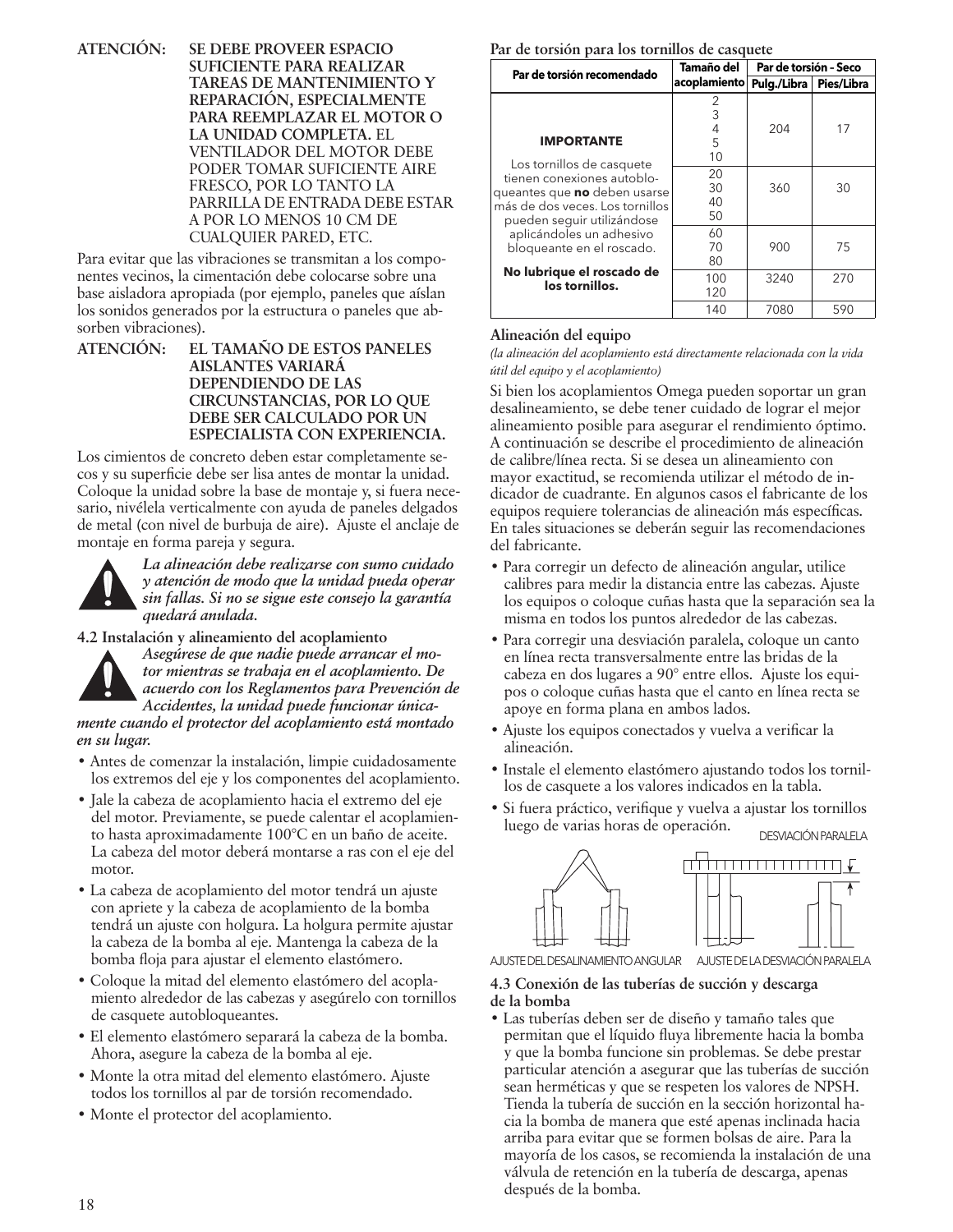- Al colocar las tuberías, asegúrese de que la bomba sea accesible para realizar tareas de instalación y mantenimiento.
- Consulte el punto 1.4. "Fuerzas permitidas en las bridas".
- Antes de conectar a la bomba: retire las cubiertas protectoras de las ramas de succión y descarga.
- Para proteger los sellos del eje contra cuerpos extraños (especialmente los sellos mecánicos) se recomienda instalar un tamiz de 800 micrones en la tubería de succión / entrada cuando se arranca el motor.
- Antes del arranque se debe limpiar el sistema de tuberías, accesorios y equipos para remover restos de soldadura, incrustaciones, etc. Además, antes de la instalación y uso, se debe eliminar completamente cualquier contaminante de aquellas unidades de bombeo que están directa o indirectamente conectadas a sistemas de agua potable.
- Si el sistema de tuberías se prueba con la bomba ya instalada, tenga cuidado de no exceder la presión de carcasa máxima permitida para la bomba o el sellado del eje (consulte la Planilla de datos técnicos).
- Al vaciar las tuberías luego de la prueba de presión, asegúrese de que la bomba sea tratada apropiadamente (peligro de oxidación y problemas en el arranque).
- Si se trata de bombas con prensaestopas, reemplace la empaquetadura luego de la prueba de presión (la empaquetadura puede estar excesivamente comprimida y por lo tanto ya no estará en buenas condiciones de uso).

#### **Tuberías auxiliares**

Se deben instalar todas las conexiones de cañerías de sellado, limpieza por descarga de agua o enfriamiento que sean necesarias. Consulte la Planilla de datos técnicos para determinar las tuberías, presiones y cantidades necesarias. La posición y el tamaño de las conexiones a la bomba se dan en la Planilla de dimensiones, en el Apéndice.

El correspondiente diagrama detallado del sellado del eje contiene una propuesta diagramática de la tubería y los accesorios de conexión. Esta propuesta no toma en cuenta los requisitos de seguridad para cada unidad de bombeo específica.

#### **ATENCIÓN: SE DEBE OBSERVAR EL PUNTO 1.4, "SELLADO Y ENFRIAMIENTO" EN LO REFERENTE A REGULACIÓN Y MONITOREO.**

Se recomienda instalar una tubería para retirar cualquier pérdida del sellado del eje. Las conexiones se detallan en la Planilla de dimensiones.

#### **4.4 Conexiones eléctricas**

**AADVERTENCIA** Tensión peligrosa

Las conexiones eléctricas sólo pueden ser realizadas por un profesional autorizado. Se deben observar las reglas y reglamentaciones en vigencia para tecnología eléctrica, en especial aquellas relacionadas con medidas de seguridad. También se deben cumplir los reglamentos de las empresas locales de electricidad.

Antes de comenzar los trabajos, verifique que la información en la placa nominal del motor coincida con la red de suministro local. El cable de alimentación eléctrica del motor acoplado debe conectarse de acuerdo con el diagrama de cableado proporcionado por el fabricante del motor. Se debe suministrar un interruptor de protección para el motor.

**ATENCIÓN: LA DIRECCIÓN DE ROTACIÓN SE DEBE VERIFICAR CUANDO LA BOMBA ESTÁ LLENA ÚNICAMENTE. EL FUNCIONAMIENTO EN SECO DAÑARÁ LA BOMBA.**

#### **4.5 Arranque**

*La planta sólo puede ser arrancada por personal que conoce los reglamentos de seguridad locales y estas Instrucciones de operación y seguridad.*

*A fin de poder observar y vigilar el sellado del eje, no se suministra una cubierta de protección en esta área. Si la bomba está en funcionamiento, se debe proceder con extremo cuidado (prestar suma atención al cabello largo, vestimenta floja, etc.)*

**Consejos para el uso como bomba de alimentación de caldera**

Límites para el hierro fundido cuando se usa en aplicaciones de alimentación de caldera o condensado: Valor pH •e 9,0 (óptimo•e 9,3), corto plazo: Valor pH •e 8,5.

Estos valores deben estar garantizados en el lado de succión de la bomba en todos los casos.

El tratamiento de agua debe estar de acuerdo con las especificaciones para tratamiento de agua de alimentación de calderas en plantas de vapor hasta 64 bar.

En todos los casos se deben evitar las trampas de aire en el sistema.

#### **Arranque inicial**

- En las bombas de tipo MPV no es necesaria ninguna lubricación adicional antes del primer arranque.
- Tanto la bomba como la tubería de succión deben estar completamente vacías de aire y se deben llenar con el líquido bombeado antes de cada arranque de la unidad. Al llenar la bomba, abra el tapón roscado "PM2". Ciérrelo cuando fluya agua hacia afuera.
- Abra la válvula de corredera en la tubería de succión / entrada.
- Haga girar la bomba manualmente una vez más y verifique que se mueve en forma suave y pareja.
- Cerciórese de que el protector del acoplamiento esté instalado y que todos los dispositivos de seguridad estén funcionando.
- Encienda todos los dispositivos de sellado, limpieza por descarga de agua o enfriamiento que se hayan provisto. Consulte en la Planilla de datos técnicos la cantidad y presión adecuadas.
- Ajuste la válvula de corredera en el lado de descarga a aproximadamente 25% del flujo nominal. En bombas con una rama de descarga con valor nominal de menos de 200, la válvula de corredera puede permanecer cerrada durante el arranque (consulte también el punto 1.4, "Cantidades mínimas").
- Verifique la dirección de rotación encendiendo y apagando rápidamente. Debe ser igual a la flecha direccional en la caja del cojinete.
- Arranque el dispositivo de accionamiento.
- Tan pronto como llegue a la velocidad normal de operación, abra la válvula de descarga inmediatamente y ajuste el punto de operación requerido (consulte la Planilla de datos técnicos).
- Los sellos mecánicos no requieren mantenimiento y están casi libres de pérdidas.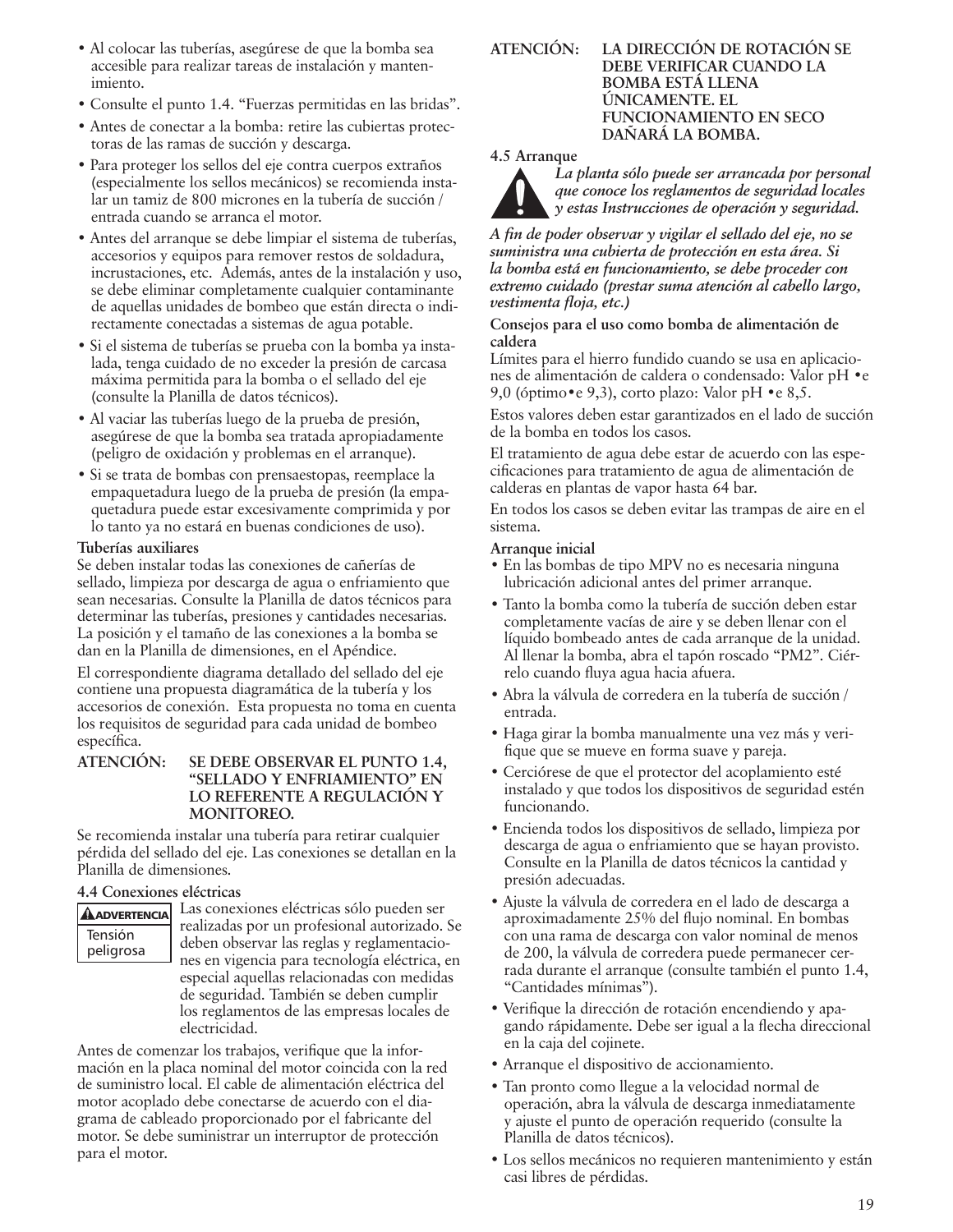**Arranque luego de un período de detención prolongado (1 mes)** Cada vez que la bomba se vuelve a poner en funcionamiento es necesario completar los mismos pasos que se siguieron al arrancar la bomba por primera vez. El control de la dirección de rotación de la unidad puede obviarse. Sólo se permite volver a hacer funcionar la bomba automáticamente cuando ésta ha permanecido llena de líquido durante el período de inactividad y se han llevado a cabo las pruebas requeridas, ver punto 4.7.

#### **4.6 Operación y monitoreo**



*Tenga especial cuidado de no tocar las partes calientes de la máquina y preste especial atención al trabajar en el área desprotegida del sellado del eje. Recuerde que los sistemas con control automático pueden encenderse por sí solos o en forma repentina en cualquier momento. Es necesario colocar señales de advertencia apropiadas.*

- **ATENCIÓN: EL MONITOREO Y MANTENIMIEN-TO REGULARES EXTENDERÁN LA VIDA DE LA BOMBA Y DEL SISTEMA DE BOMBEO.**
- Debe observar el área de aplicación que se indica en la Planilla de datos técnicos.
- No exceda la salida indicada en la placa nominal del motor.
- Evite la operación en seco, el funcionamiento contra válvulas de descarga cerradas y la operación cuando el líquido bombeado se encuentra en la fase de vapor.
- Evite los cambios bruscos de temperatura (choques térmicos).
- La bomba y el motor deben funcionar en forma pareja y sin vibraciones, verifique la operación al menos una vez por semana.
- Inspeccione las instalaciones de regulación y monitoreo de los sistemas de sellado, limpieza por descarga de agua y enfriamiento una vez por semana para verificar que funcionan correctamente. El agua de salida fría debe estar a la temperatura del cuerpo humano.
- Las bombas que están expuestas a agentes químicos corrosivos o al desgaste por abrasión deben ser inspeccionadas periódicamente en busca de señales de corrosión o desgaste. La primera inspección debe realizarse a los seis meses. Los intervalos subsiguientes de inspección deben determinarse de acuerdo con el estado de la bomba.

#### **Número de arranques permitidos**

No exceda la cantidad de arranques permitidos para la bomba. Consulte el diagrama. En el caso de motores eléctricos, el número de arranques permitidos se da en las instrucciones de operación del motor. Si se dan dos valores distintos, la cantidad menor es la cantidad válida.



#### **4.7 Detención**

- Cierre la válvula de corredera en la tubería de descarga. Esto no es necesario si hay una válvula de retención de resorte.
- Apague el motor (asegúrese de que se detiene suavemente).
- Cierre la válvula de corredera en el lado de succión.
- •Cierre los sistemas auxiliares. No cierre el sistema de enfriamiento hasta tanto la bomba se haya enfriado.
- Si existe peligro de congelamiento, vacíe completamente la bomba y las tuberías y áreas de enfriamiento.
- Si la bomba además permanece en condiciones de operación (presión y temperatura) mientras está estacionaria, deje todos los sistemas de sellado, limpieza por descarga de agua y enfriamiento conectados.
- Si la bomba permanece en condiciones de operación mientras está estacionaria, las pruebas deberán efectuarse a intervalos regulares con una duración de por lo menos 5 minutos. El intervalo entre pruebas dependerá de la unidad, pero deben realizarse al menos una vez por semana.

#### **4.8 Desmontaje**



*El operador o el personal involucrado del fabricante deberá ser informado sobre la naturaleza del líquido que bombea el sistema. Si se trata de un líquido peligroso, se lo debe desechar por medios aceptados para la protección del medio ambiente* 

*antes de desmontar la bomba.* • Antes de comenzar a desmontar la unidad de bombeo asegúrese de que no se puede volver a encender.

- La carcasa de la bomba se debe despresurizar y vaciar.
- Se deben cerrar todas las válvulas en las tuberías del lado de succión, entrada y descarga.
- Todos los componentes deben haberse enfriado y estar a temperatura ambiente.
- Para evitar corrosión se recomienda limpiar la bomba con una descarga de agua y llenarla con un preservativo hidrófugo, por ejemplo, KLÜBERTOP K01.601 o similar.
- Para extender el preservativo haga girar la bomba varias veces manualmente. Luego, drene la bomba y cierre las toberas.

# **5. MANTENIMIENTO Y SERVICIO**



*Sólo se debe trabajar sobre la bomba o la unidad de bombeo cuando la misma no se encuentra en operación. Se deben observar las indicaciones del punto 1.4, "Instrucciones de seguridad".*

**ATENCIÓN: LAS TAREAS DE SERVICIO Y MANTENIMIENTO SÓLO DEBEN SER LLEVADAS A CABO POR PER-SONAL CAPACITADO Y CON EXPERIENCIA QUE CONOCE EL CONTENIDO DE ESTAS INSTRUCCIONES DE OPERACIÓN, O POR EL PERSONAL DE SERVICIO DEL DISTRIBUIDOR. LAS TAREAS REALIZADAS SE DEBEN REGISTRAR EN EL REGISTRO DE SERVICIO Y MANTENIMIENTO (VER PUNTO 11) Y DEBEN CONFIRMARSE CON LA FIRMA CORRESPONDIENTE.**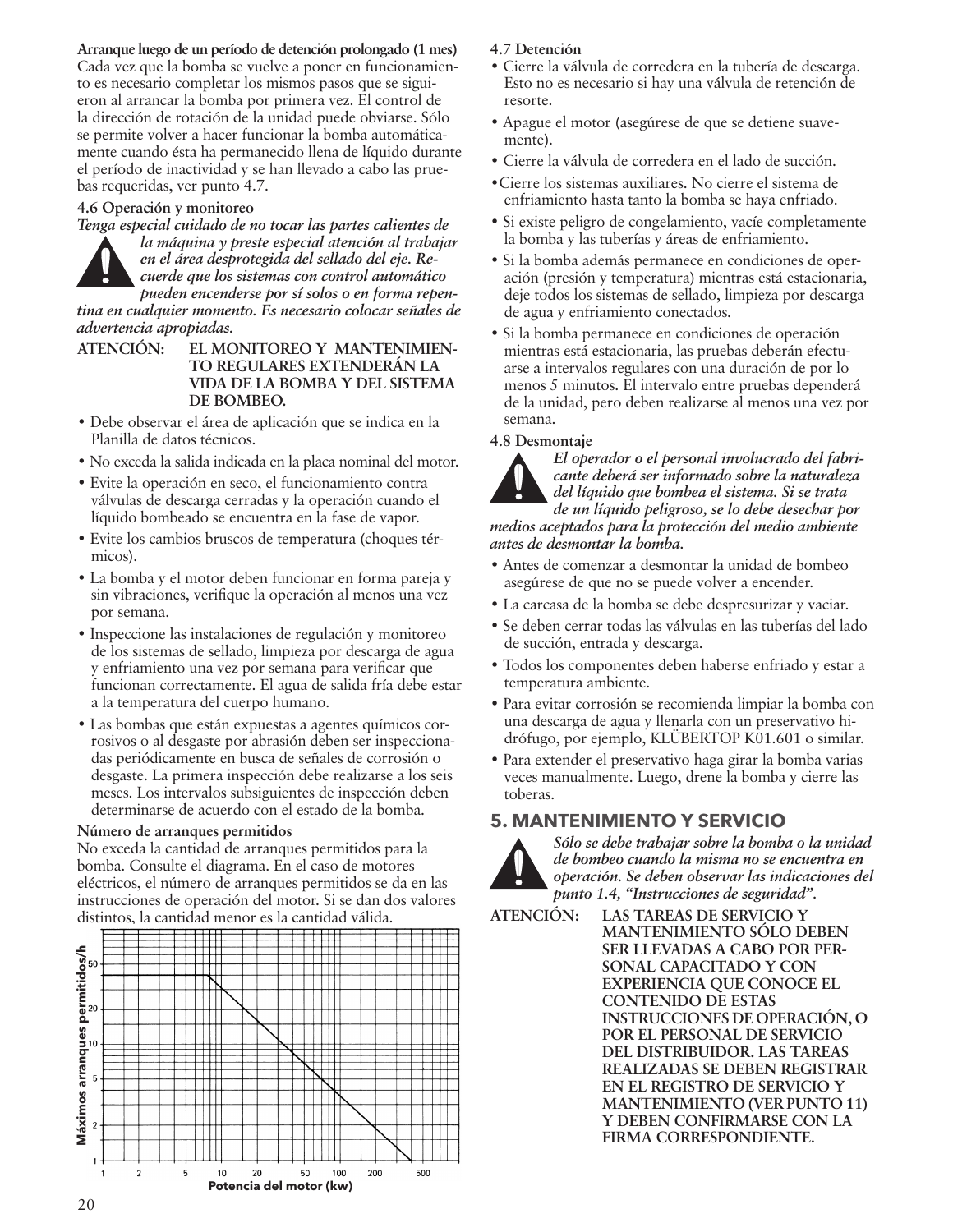#### **Sellos mecánicos**



Los sellos mecánicos no requieren mantenimiento y están completamente libres de fugas. Las bombas con sellos mecánicos deben hacerse funcionar únicamente cuando están completamente llenas y venteadas. La caja donde se encuentra el sello mecánico debe estar siempre llena del líquido sellador. Si el líquido bombeado gotea en el sello mecánico, el sello está dañado y debe reemplazarse.

Al instalar el sello mecánico asegúrese de que la caja del sello esté completamente limpia, prestando especial atención a la superficie de los anillos del sello. Para facilitar el deslizamiento de los componentes rotativos del sello sobre el eje, lubrique todas las partes movibles y las áreas de deslizamiento con agua, agua jabonosa o jabón blando. Use aceites minerales sólo si los elastómeros son resistentes al aceite. No lubrique la superficie de los anillos del sello. No fuerce los elementos elastoméricos sobre bordes filosos, de ser necesario use mangas de ayuda para el montaje.

#### **Lubricación de los cojinetes**

- Intervalos de lubricación / cantidad de grasa (consulte el punto 2.3, "Cojinetes y su lubricación").
- Si la bomba no está operativa por cualquier período de tiempo, la grasa de los cojinetes deberá cambiarse a los dos años.

#### **Acoplamiento**

Al inspeccionar el elemento, busque resquebrajaduras por fatiga (de más de 12 pulgadas) que nacen cerca de las ranuras de atenuación de tensión (aproximadamente entre 14 y 12 pulgadas sobre la zapata de metal), decoloración (un tono naranja oscuro desteñido indica una posible degradación del material) o rajaduras en la superficie si se usa bajo condiciones adversas, como en torres de enfriamiento o ambientes severos (pH < 4 or pH > 10).

En aplicaciones críticas, la probabilidad de inoperabilidad no anticipada se puede disminuir grandemente programando el reemplazo del elemento flexible a intervalos regulares. La frecuencia de reemplazo dependerá de la severidad de la aplicación y las condiciones ambientales. Un elemento del tamaño adecuado que se almacena y opera bajo condiciones normales (es decir, a menos de 85% de humedad y 85° F) deberá tener un mínimo de entre 6 y 8 años de servicio a partir de la fecha de fabricación. Una calcomanía con la fecha de producción se coloca en todos los elementos para facilitar la inspección (por ejemplo, 3Q93 indica que se fabricó en el tercer trimestre de 1993).

Luego de que el acoplamiento ha estado en operación por cierto tiempo, se puede crear una "deformación torsional" en el elemento flexible (hasta 14 pulgadas en el tamaño E40 y aún más en tamaños mayores). Esto no afecta el desempeño del acoplamiento, es simplemente el material deformándose bajo el estrés. Una deformación torsional muy grande puede sugerir un problema de tamaño y se aconseja revisar detenidamente la aplicación y los parámetros de selección del acoplamiento. Para facilitar el montaje y desmontaje, los elementos deben volver a instalarse en la misma posición de rotación en la que se encontraban cuando fueron retirados.



#### **Limpieza de la bomba**

La suciedad en la parte externa de la bomba afecta negativamente la transmisión del calor. Por lo tanto, es necesario limpiar la bomba con agua a intervalos regulares (dependiendo del grado de suciedad).

#### **ATENCIÓN: LA BOMBA NO SE DEBE LIMPIAR CON AGUA A PRESIÓN. DE HACERLO, ENTRARÁ AGUA A LOS COJINETES Y AL MOTOR.**

# **6. PERÍODOS PROLONGADOS DE INACTIVIDAD**

#### **6.1 Bombas drenadas**

- Haga girar la bomba manualmente al menos una vez por semana (no la encienda para evitar la operación en seco).
- De ser necesario, desbloquee golpeando suavemente el acoplamiento en dirección axial.
- Cambie la grasa de los cojinetes a los 2 años.
- Reemplace los cojinetes a los 5 años.
- **6.2 Bombas llenas**
- Encienda y vuelva a apagar inmediatamente las bombas de reserva una vez por semana.
- Si la bomba de reserva está a temperatura y presión de operación:
- Cambie la grasa de los cojinetes a los 2 años.
- Reemplace los cojinetes a los 5 años.

# **7. FALLAS – CAUSAS Y SOLUCIONES**

Las notas que se presentan a continuación sobre las posibles causas de fallas y cómo repararlas se ofrecen sólo como ayuda para reconocer el problema. El departamento de Atención al Cliente del distribuidor está disponible para asistir en la reparación de cualquier falla que el operador no pueda o no desee reparar. Si el operador repara o modifica la bomba, se deben tomar particularmente en cuenta los datos de diseño de la Planilla de datos técnicos y los puntos 1.2 - 1.4 de estas Instrucciones de operación. Si fuera necesario, se deberá obtener la aprobación por escrito del distribuidor. **FALLAS**

- DESCARGA MUY BAJA
	- Códigos No. 1, 4, 6, 7, 8, 9, 10, 11, 12, 13, 14, 15

LA DESCARGA SE DETIENE LUEGO DE UN TIEMPO Códigos No. 8, 10, 11, 12, 30

CARGA MUY BAJA

Códigos No. 2, 4, 6, 7, 8, 9, 10, 11, 12, 13, 14, 15, 30, 34 CARGA MUY ALTA

Códigos No. 3, 5, 34

SOBRECARGA DEL MECANISMO DE ACCIONA-MIENTO

- Códigos No. 2, 3, 5, 15, 25, 27
- LA BOMBA NO FUNCIONA SILENCIOSAMENTE Códigos No. 7, 10, 14, 22, 23, 24, 25, 29, 30, 33
- ALTA TEMPERATURA EN LA BOMBA Códigos No. 7, 10, 30
- ALTA TEMPERATURA EN EL SELLADO DEL EJE Códigos No. 18, 19, 21
- ALTA TEMPERATURA EN LOS COJINETES Códigos No. 2, 14, 23, 24, 25, 26, 29, 31, 32
- FUGAS EN LA BOMBA
- Códigos No. 25, 28
- ALTO NIVEL DE FUGAS EN EL SELLADO DEL EJE Códigos No 19, 21, 22, 25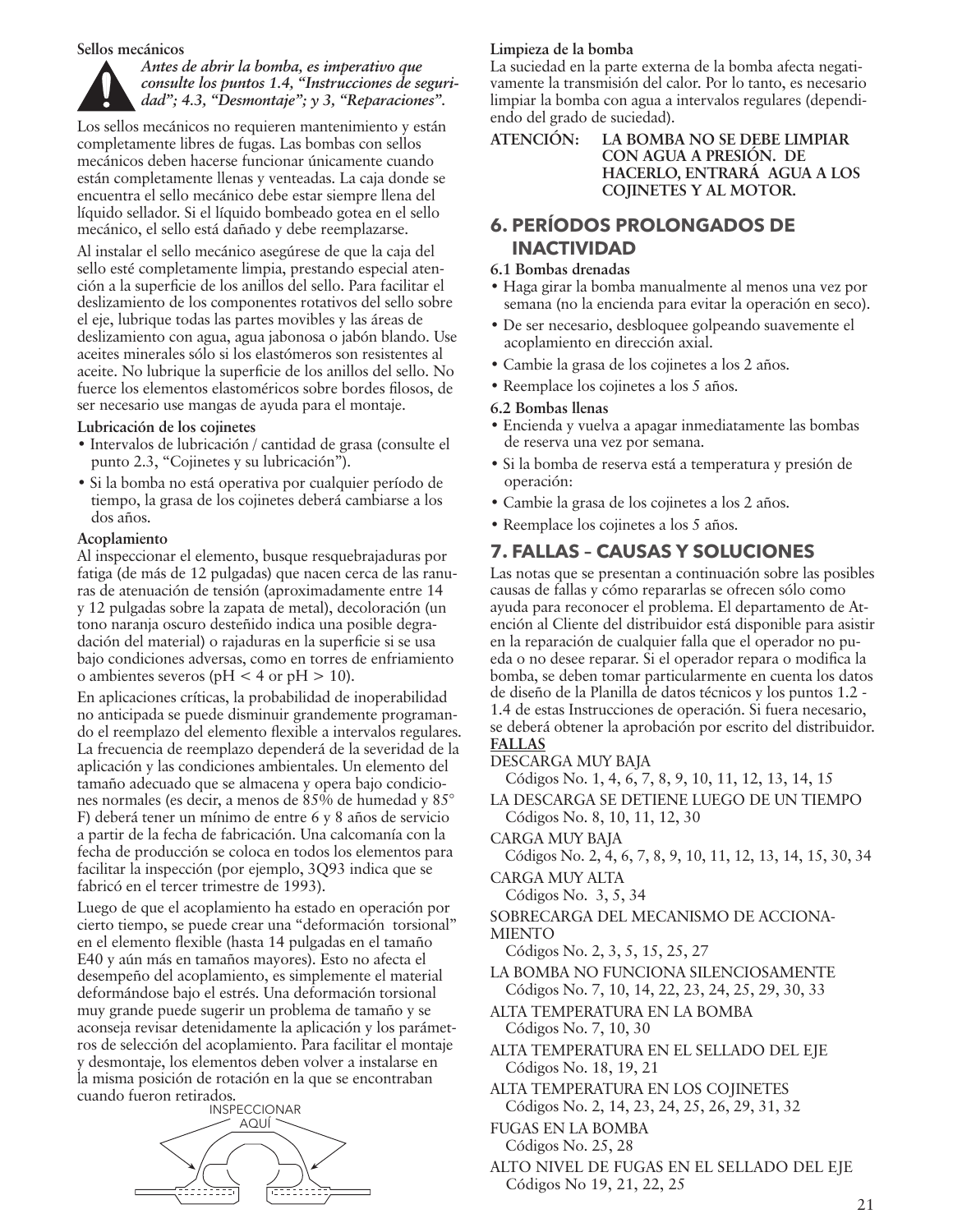#### **SIGNIFICADO DEL NÚMERO DE CÓDIGO DE CAUSA Y MÉTODO DE REPARACIÓN**

- 1. Contrapresión muy alta
	- abrir más la válvula de descarga
	- reducir la resistencia en la tubería de descarga (por ejemplo, limpiando el filtro si fuera necesario)
	- usar un impulsor más grande (se debe tomar en cuenta la potencia del motor disponible)
- 2. Contrapresión muy baja, descarga muy baja
	- estrangular la válvula de descarga
- 3. Velocidad muy alta
	- reducir la velocidad
		- comparar la velocidad del motor con la velocidad especificada para la bomba (placa nominal)
		- al ajustar la velocidad (transformador de frecuencia), verificar el ajuste del valor de referencia
- 4. Velocidad muy baja
	- aumentar la velocidad (verificar la potencia del motor disponible)
	- comparar la velocidad del motor con la velocidad especificada para la bomba (placa nominal)
	- al ajustar la velocidad (transformador de frecuencia), verificar el ajuste del valor de referencia
- 5. El diámetro del impulsor es muy grande
	- usar un impulsor más pequeño
- 6. El diámetro del impulsor es muy pequeño
	- usar un impulsor más grande (verificar la potencia del motor disponible)
- 7. La bomba o las tuberías no están completamente llenas
- de líquido
	- llenar
	- ventear
- 8. Bomba o tubería de succión / entrada bloqueada • limpiar
- 9. Bolsa de aire en la tubería
	- ventear
	- mejorar el tendido de la tubería
- 10. NPSH del sistema muy baja
	- aumentar el nivel del líquido
	- aumentar la presión de admisión
	- reducir la resistencia en la tubería de succión / entrada (cambiar el curso y el grosor nominal, abrir las válvulas de seccionamiento, limpiar los filtros)
- 11. Se está absorbiendo aire
	- aumentar el nivel del líquido
	- verificar que la tubería de succión sea hermética
	- proveer husillos en los accesorios de la tubería de succión con sello de agua
- 12. Se está absorbiendo aire por el sellado del eje
	- limpiar la tubería de sellado
	- aumentar la presión de sellado
	- reemplazar el sellado del eje
- 13. La dirección de rotación es incorrecta
	- •intercambiar dos fases del suministro eléctrico (esta tarea debe ser realizada por un electricista especializado)
- 14. Los componentes interiores sufren efectos de desgaste • reemplazar las partes gastadas
- 15. La densidad o viscosidad del líquido bombeado es muy alta
	- solicitar ayuda
- 16. El sellado del eje está gastado
	- inspeccionar las tuberías de sellado, limpieza por descarga de agua y enfriamiento (presión)
	- evitar la operación en seco
- 17. Líneas y asperezas en el eje o la camisa del eje • reemplazar las partes afectadas
- 18. Depósitos en el sello mecánico
	- limpiar
	- reemplazar el sello mecánico si fuera necesario
	- de ser necesario, proveer templado o enjuague adicional
- 19. El impulsor está desbalanceado
	- eliminar bloques / depósitos
	- reemplazar si está roto o con desgaste desparejo
	- inspeccionar los ejes para verificar que están funcionando de la manera debida
- 20. Acoplamiento desalineado
	- mejorar el alineamiento de la unidad
- 21. Distancia de acoplamiento muy pequeña • modificar
- 22. Las fuerzas en la tubería son muy elevadas (la unidad de bombeo opera con esfuerzo)
	- modificar (tuberías de soporte, usar compensadores, etc.)
	- verificar que el marco o placa de cimiento esté fundido en su lugar correctamente
- 23. Demasiado lubricante, poco lubricante o tipo de lubri-
- cante incorrecto
	- modificar
- 24. El suministro eléctrico no es correcto
	- verificar el voltaje de todas las fases (operación bifásica)
	- verificar la conexión de los cables
	- inspeccionar los fusibles
- 25. Sellado insuficiente
	- ajustar los tornillos
	- reemplazar los sellos
- 26. Cojinete dañado
- reemplazar
	- inspeccionar el lubricante y el espacio de cojinetes en busca de contaminantes (enjuagar el área del aceite)
- 27. Muy poca descarga
	- aumentar el tamaño mínimo transportado (abrir válvulas de corredera, desvío)
- 28. Descarga muy elevada
	- reducir la cantidad transportada (estrangular la válvula de corredera)
- 29. Insuficientes accesorios de alivio
	- limpiar los orificios de alivio del impulsor
	- reemplazar las partes gastadas (impulsor, anillos partidos)
	- ajustar en línea con la presión de entrada / presión del sistema indicadas en el momento del pedido
- 30. Vibraciones relacionadas con el sistema (resonancia) • solicitar ayuda
- 31. Indicador de flujo impreciso
	- inspeccionar el medidor de flujo
	- eliminar obstrucciones
	- colocar el medidor de flujo en un lugar adecuado (sin distorsión de flujo ni burbujas)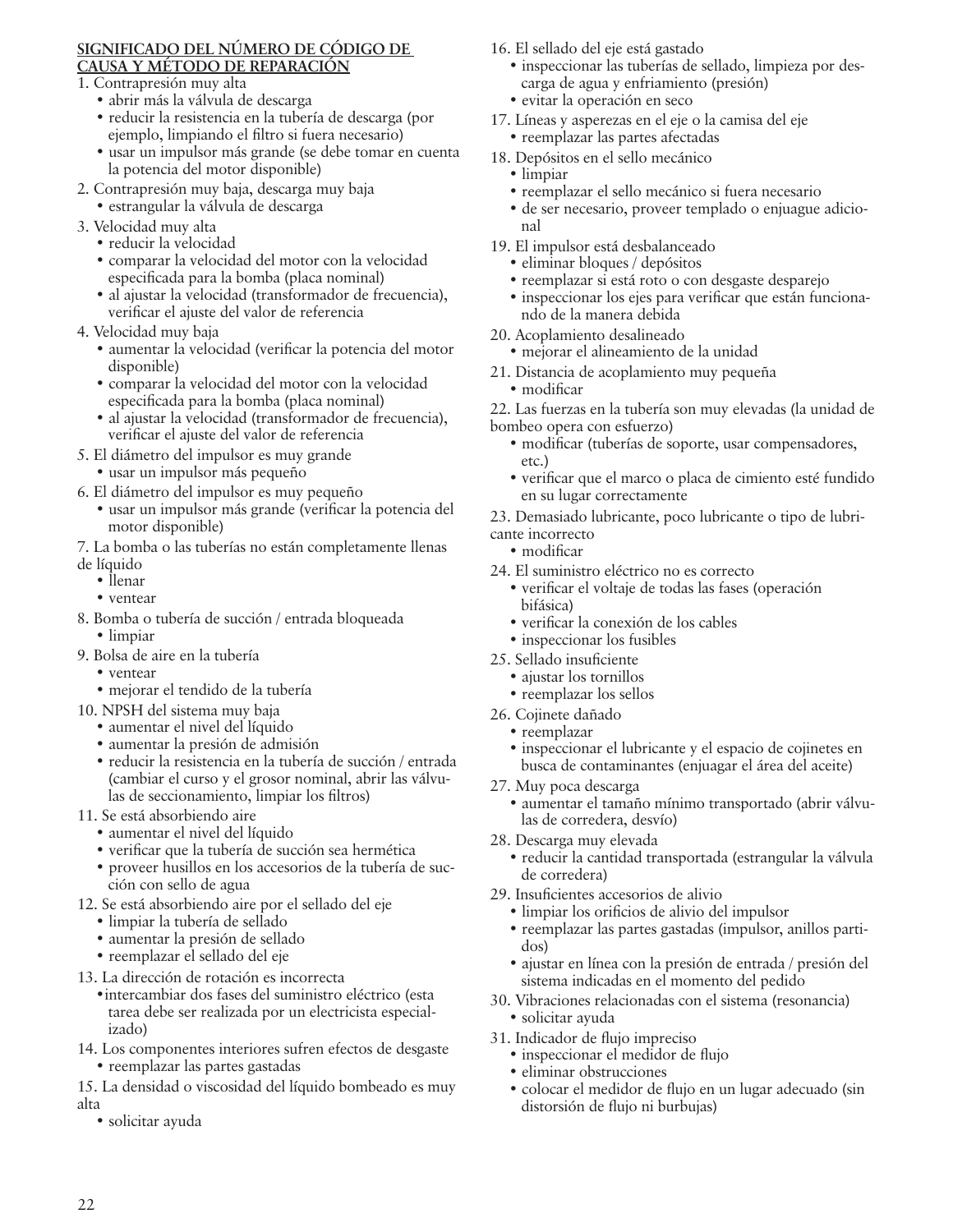# **8. REPARACIONES**



*Las reparaciones a la bomba o al sistema de bombeo pueden ser efectuadas por personal capacitado autorizado únicamente o por personal especializado del distribuidor.*

Ingenieros capacitados de Atención al Cliente están a su disposición para asistirlo en las tareas de instalación y reparación a su solicitud. Al retirar la bomba, debe cumplir las indicaciones de los puntos 1.4, "Instrucciones de seguridad"; 1.3, "Transporte y manipuleo"; y 4.8, "Desmontaje".

# **9. PIEZAS Y BOMBAS DE REPUESTO**

#### **9.1 Piezas de repuesto**

Las partes de repuesto se deben seleccionar para que duren por dos años de operación continua. Si no se aplican otras pautas, recomendamos que se mantengan en stock las cantidades indicadas a continuación:

| Cantidad de bombas (incluyendo bombas de reserva) |                |     |                |                |                              |      |                   |
|---------------------------------------------------|----------------|-----|----------------|----------------|------------------------------|------|-------------------|
|                                                   | 2              | з   | 4              | 5              |                              |      | $6/7$   8/9   10+ |
| <b>Repuesto</b>                                   |                |     |                |                | <b>Cantidad del repuesto</b> |      |                   |
| Impulsor                                          |                |     |                | 2i             | 2i                           | Зi   | 30%               |
| Difusor                                           | i/2            | i/2 | i/2            |                |                              | 3i/2 | 15%               |
| Eje con chaveta y tornillos/tuercas<br>del eje    | 1              |     | $\mathfrak{D}$ | $\mathfrak{D}$ | $\mathfrak{D}$               | 3    | 30%               |
| Cojinete (de rulemanes)                           | 1              | 1   | $\mathfrak{D}$ | $\mathfrak{D}$ | $\mathfrak{D}$               | 3    | 30%               |
| Camisa del eje                                    | $\mathfrak{D}$ | 2   | 2              | 3              | 3                            | 4    | 50%               |
| Juntas para carcasa de bomba -<br>Juegos          | 4              | 6   | 8              | 8              | 9                            | 12   | 150%              |
| Otras juntas - Juegos                             | 4              | 6   | 8              | 8              | 9                            | 10   | 100%              |
| Sello mecánico                                    | $\mathfrak{D}$ | 3   | 4              | 5              | 6                            |      | 90%               |

i = No. de pasos

# **10. LISTA DE GERENTES DE PLANTA**

**ATENCIÓN: A FIN DE ASEGURAR LA DISPONIBILIDAD ÓPTIMA, RECOMENDAMOS QUE SE MANTENGAN EN STOCK CANTIDADES APROPIADAS DE REPUESTOS, ESPECIALMENTE DE LAS PIEZAS FABRICADAS CON MATERIALES ESPECIALES O, EN EL CASO DE LOS SELLOS MECÁNICOS, PORQUE LOS TIEMPOS DE ENTREGA PUEDEN SER PROLONGADOS.**

#### **Pedidos de piezas de repuesto**

Al efectuar pedidos de piezas de repuesto deberá suministrar la información siguiente:

Número de pedido

Identificación de la pieza tal como aparece en el diagrama seccional

Toda la información se encuentra en la Planilla de datos técnicos y en los diagramas seccionales correspondientes.

#### **9.2 Bombas de reserva**



*Es indispensable mantener una cantidad suficiente de bombas de reserva listas para usar en plantas en las que la falla de una bomba podría poner en peligro la vida humana o causar* 

*daños materiales o costos elevados. Se debe verificar regularmente que tales bombas estén siempre listas para usar (ver punto 6.2).*

Cada gerente de planta debe firmar abajo como confirmación de que ha recibido, leído y comprendido perfectamente estas instrucciones de operación. Cada gerente se compromete a seguir estas instrucciones a conciencia. Si no se siguen estas instrucciones, la garantía y la responsabilidad del fabricante quedan canceladas.

| Nombre: | Fecha: | Firma: |
|---------|--------|--------|
|         |        |        |
|         |        |        |
|         |        |        |
|         |        |        |
|         |        |        |
|         |        |        |
|         |        |        |
|         |        |        |
|         |        |        |
|         |        |        |
|         |        |        |
|         |        |        |
|         |        |        |
|         |        |        |
|         |        |        |
|         |        |        |
|         |        |        |
|         |        |        |
|         |        |        |
|         |        |        |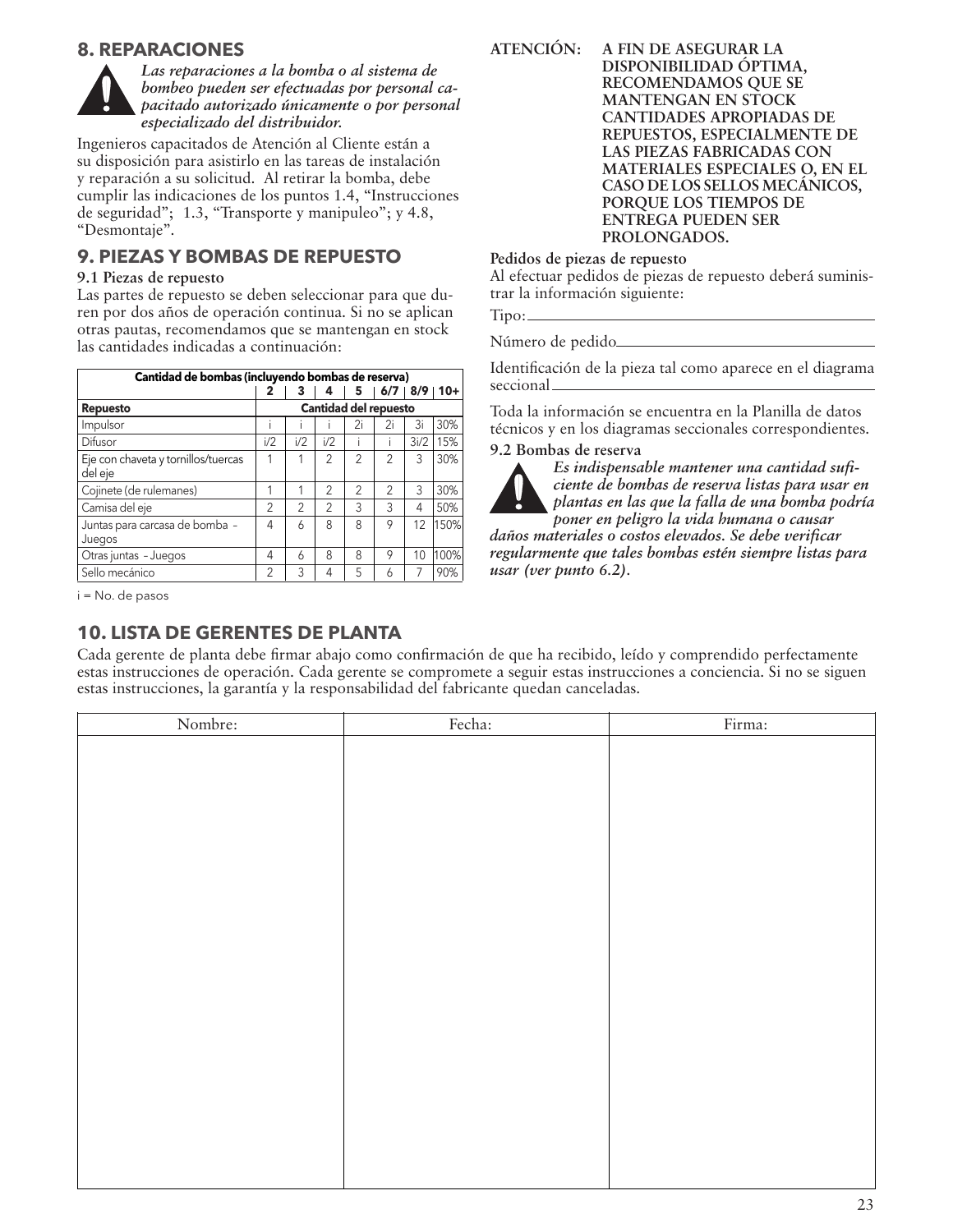# **11. REGISTRO DE SERVICIO Y MANTENIMIENTO**

Todo operador de la planta deberá completar detalladamente todas las tareas de servicio y mantenimiento que se realicen, y deberá cerciorarse de que la persona responsable confirme dichas tareas firmando al pie.

| Tarea de mantenimiento | Fecha | Firma del operador<br>de la planta | Confirmación de la<br>persona responsable |
|------------------------|-------|------------------------------------|-------------------------------------------|
|                        |       |                                    |                                           |
|                        |       |                                    |                                           |
|                        |       |                                    |                                           |
|                        |       |                                    |                                           |
|                        |       |                                    |                                           |
|                        |       |                                    |                                           |
|                        |       |                                    |                                           |
|                        |       |                                    |                                           |
|                        |       |                                    |                                           |
|                        |       |                                    |                                           |
|                        |       |                                    |                                           |
|                        |       |                                    |                                           |

#### **GARANTÍA LIMITADA DE GOULDS WATER TECHNOLOGY**

Esta garantía es aplicable a todas las bombas para sistemas de agua fabricadas por Goulds Water Technology. Toda parte o partes que resultaren defectuosas dentro del período de garantía serán reemplazadas, sin cargo para el comerciante, durante dicho período de garantía. Tal período de garantía se extiende por doce (12) meses a partir de la fecha de instalación, o dieciocho (18) meses a partir de la fecha de fabricación, cualquiera se cumpla primero.

Todo comerciante que considere que existe lugar a un reclamo de garantía deberá ponerse en contacto con el distribuidor autorizado de Goulds Water Technology del cual ad-<br>quiriera la bomba y ofrecer información detallada c de Servicios a Clientes de Goulds Water Technology.

#### **La presente garantía excluye:**

- (a) La mano de obra, el transporte y los costos relacionados en los que incurra el comerciante;
- (b) los costos de reinstalación del equipo reparado;
- (c) los costos de reinstalación del equipo reemplazado;
- (d) daños emergentes de cualquier naturaleza; y
- (e) el reembolso de cualquier pérdida causada por la interrupción del servicio
- **A los fines de esta garantía, los términos "Distribuidor", "Comerciante" y "Cliente" se definen como sigue:**
- (1) "Distribuidor" es aquel individuo, sociedad, corporación, asociación u otra persona jurídica que opera en relación legal entre Goulds Water Technology y el comerciante para la compra, consignación o contratos de venta de las bombas en cuestión.
- (2) "Comerciante" es todo individuo, sociedad, corporación, asociación u otra persona jurídica que en el marco de una relación legal realiza negocios de venta o alquiler-venta (leasing) de bombas a clientes.
- (3) "Cliente" es toda entidad que compra o que adquiere bajo la modalidad de leasing las bombas en cuestión de un comerciante. El término "cliente" puede significar un individuo, sociedad, corporación, sociedad de responsabilidad limitada, asociación o cualquier otra persona jurídica con actividades en cualquier tipo de negocios.

#### **LA PRESENTE GARANTÍA SE EXTIENDE AL COMERCIANTE ÚNICAMENTE.**



Xylem, Inc. 2881 East Bayard Street Ext., Suite A Seneca Falls, NY 13148 Teléfono: (800) 453-6777 Fax: (888) 322-5877 www.xyleminc.com/brands/gouldswatertechnology

Goulds es una marca registrada de Goulds Pumps, Inc. y se utiliza bajo licencia. © 2012 Xylem, Inc. IM157 Revisión Número 2 Julio 2012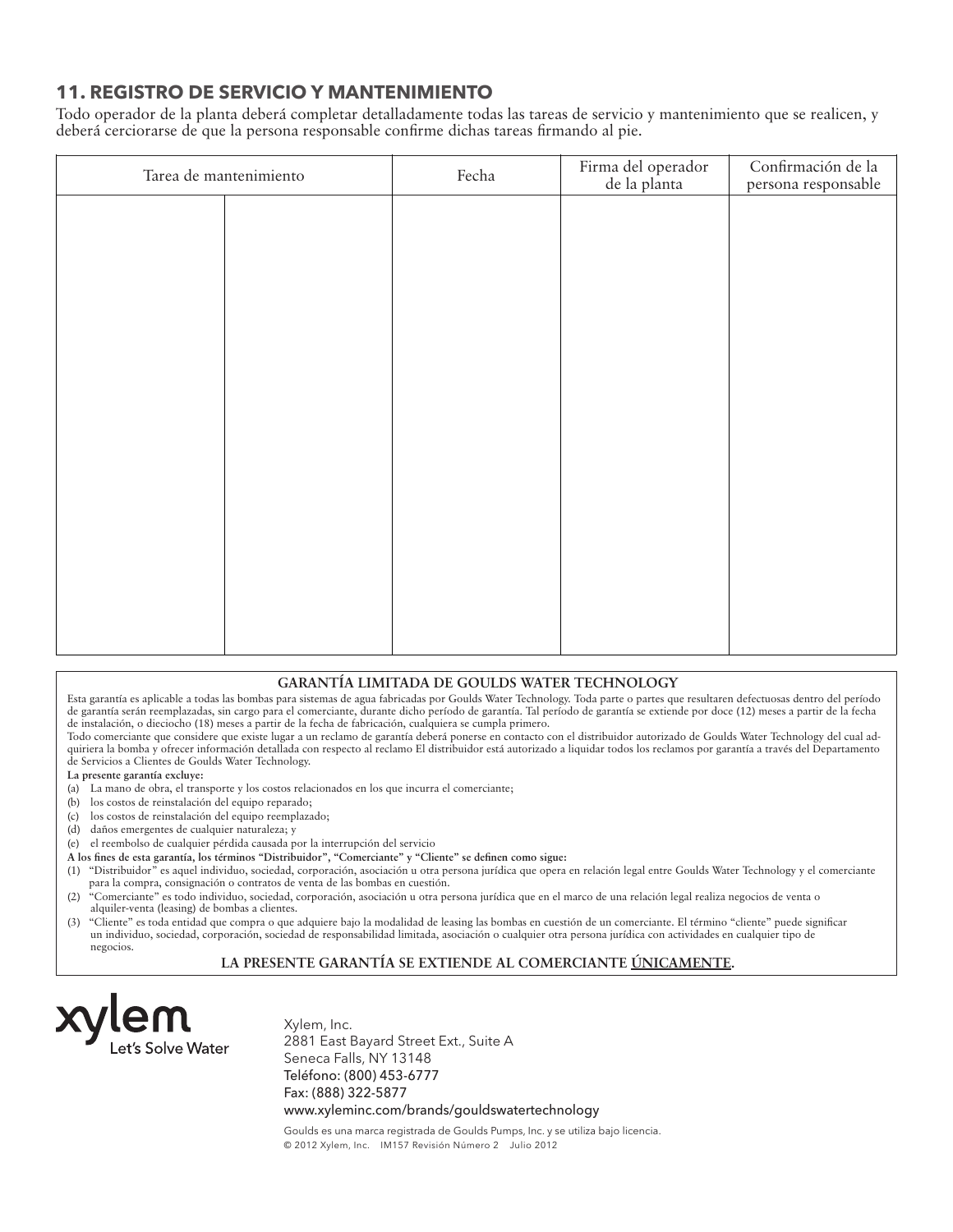**MANUEL D'UTILISATION**

IM157



# Modèle MPVN

POUR LES POMPES: 40.2, 40.3, 65.1, 65.2, 100.1, 100.2, 125.1, 125.2

**MANUEL D'INSTALLATION, D'UTILISATION ET D'ENTRETIEN**

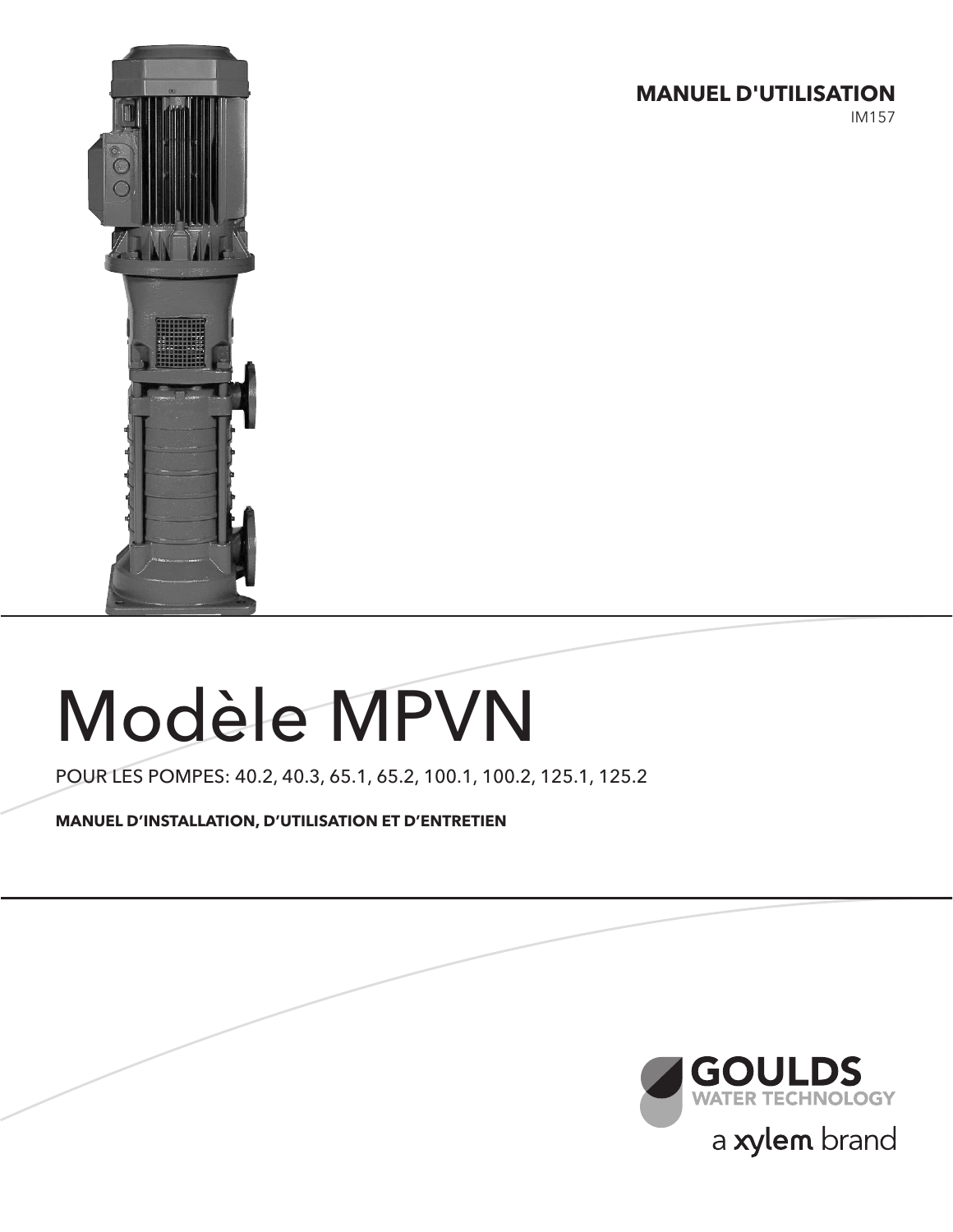# **TABLE DES MATIÈRES**

| <b>SUJET</b><br><b>PAGE</b>                            |
|--------------------------------------------------------|
|                                                        |
|                                                        |
|                                                        |
|                                                        |
| Dangers liés au non-respect des consignes de           |
|                                                        |
| Consignes de sécurité pour l'exploitant 27             |
| Vitesse de rotation, pression et température 28        |
|                                                        |
| Hauteur nette d'aspiration (NPSH) 28                   |
| Étanchéisation, rinçage et refroidissement 28          |
|                                                        |
|                                                        |
|                                                        |
|                                                        |
|                                                        |
|                                                        |
|                                                        |
|                                                        |
| Lubrification des roulements à rouleaux  29            |
|                                                        |
| Intervalle de lubrification et quantité de graisse  29 |
| 3. TRANSPORT, MANUTENTION ET                           |
|                                                        |
|                                                        |
|                                                        |
|                                                        |

| 4.2. Pose et alignement de l'accouplement 30           |  |
|--------------------------------------------------------|--|
| Couple de serrage des vis d'assemblage 30              |  |
|                                                        |  |
| 4.3. Raccordement des tuyaux à la pompe 30             |  |
| Tuyaux d'aspiration et de refoulement 30               |  |
|                                                        |  |
|                                                        |  |
|                                                        |  |
| Conseils sur l'alimentation de chaudières 31           |  |
|                                                        |  |
| Remise en service après un arrêt prolongé (1 mois)  31 |  |
|                                                        |  |
| Nombre de démarrages permis par heure  32              |  |
|                                                        |  |
|                                                        |  |
|                                                        |  |
|                                                        |  |
| Lubrification des paliers et roulements 32             |  |
|                                                        |  |
|                                                        |  |
|                                                        |  |
|                                                        |  |
|                                                        |  |
| 7. ANOMALIES, CAUSES ET CORRECTIFS  33                 |  |
|                                                        |  |
| 9. PIÈCES ET POMPES DE RECHANGE 34                     |  |
|                                                        |  |
|                                                        |  |
|                                                        |  |
| <b>10. REGISTRE DU DIRECTEUR DES</b>                   |  |
|                                                        |  |
|                                                        |  |
| <b>GARANTIE LIMITÉE DE</b>                             |  |
|                                                        |  |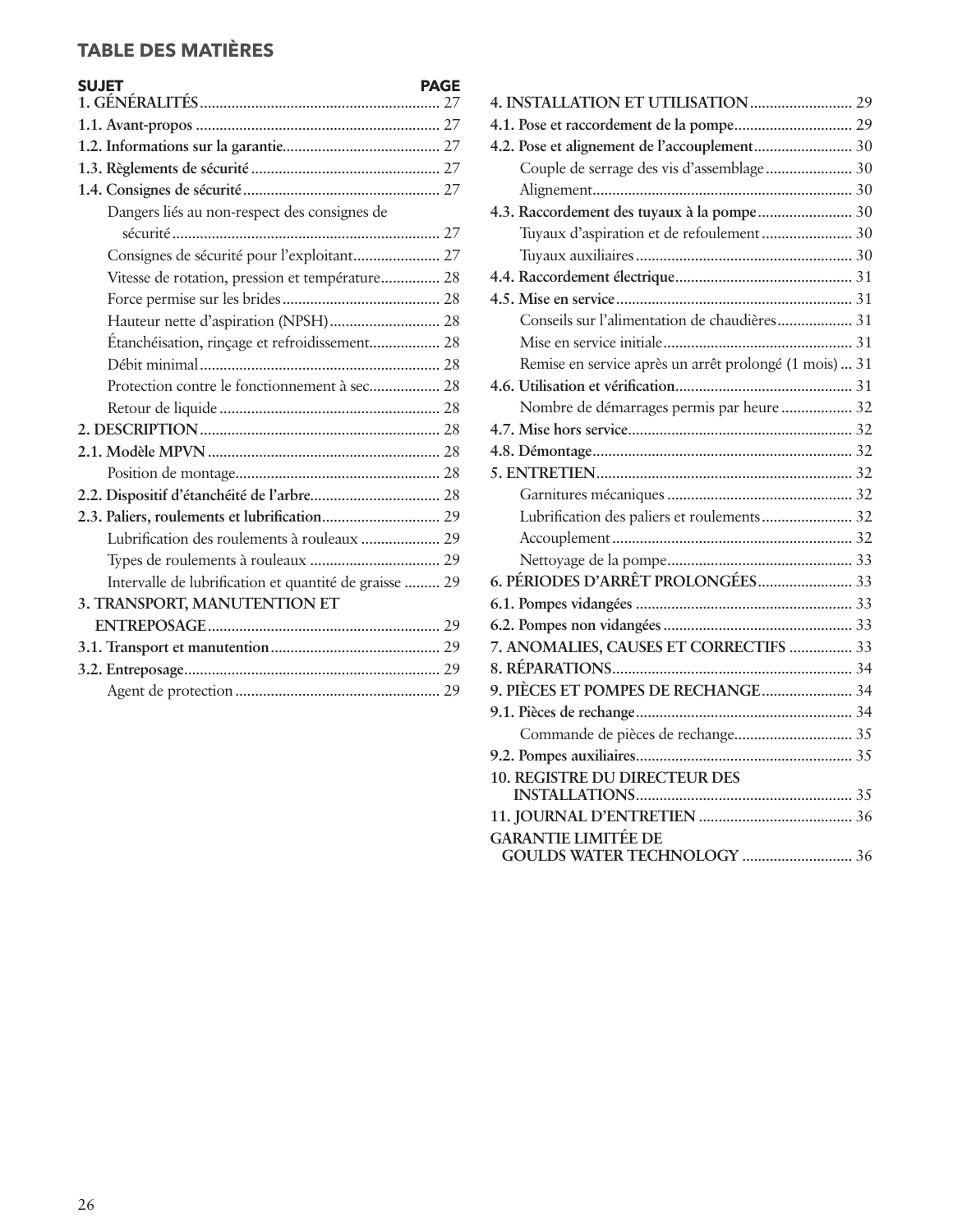# **1. GÉNÉRALITÉS**

#### **1.1. Avant-propos**

*Les personnes chargées de l'installation, de l'utilisation, de l'inspection et de l'entretien doivent être en mesure de démontrer leurs connaissances des règlements de prévention des accidents pertinents, ainsi que leurs compétences dans l'exécution des tâches prévues. Si elles n'ont pas les connaissances adéquates, elles devraient recevoir la formation appropriée.*

La sécurité de fonctionnement n'est garantie que si les pompes ou les groupes de pompage (ensembles pompemoteur) fournis sont utilisés conformément aux stipulations de la section «Installation et utilisation».

L'exploitant doit suivre les directives et respecter les règles de sécurité ci-incluses.

On ne peut obtenir un fonctionnement optimal de la pompe ou du groupe de pompage que si l'installation et l'entretien sont effectués avec soin conformément aux règles généralement appliquées en génie mécanique et électrique.

Si l'information contenue dans le présent document ne suffit pas, communiquer avec Goulds Water Technology.

Le fabricant ne sera pas responsable de la pompe ou du groupe de pompage si les présentes directives ne sont pas suivies.

Les «Directives d'installation, d'utilisation et d'entretien» devraient être conservées en un endroit sûr à titre consultatif.

Si la pompe ou le groupe de pompage sont remis à une tierce partie, il est essentiel que lui soient remis aussi le présent document et toutes les informations relatives aux conditions et aux limites de service fournies dans la confirmation de la commande.

Le présent document ne fait pas état de chaque variante et détail de conception ni des événements fortuits pouvant survenir pendant l'installation, l'utilisation et l'entretien.

Les transformations et modifications à apporter à la machine ne sont permises qu'avec l'accord du fabricant. Pour plus de sécurité, on devrait employer les accessoires et les pièces de rechange d'origine autorisés par le fabricant. Goulds Water Technology ne sera pas responsable des conséquences découlant de l'utilisation de pièces autres que celles d'origine.

Goulds Water Technology conserve son droit d'auteur sur les présentes «Directives d'installation, d'utilisation et d'entretien», destinées à l'usage personnel du propriétaire de la pompe ou du groupe de pompage. Ces directives contiennent des informations techniques et des dessins qui, en tout ou en partie, ne peuvent pas être reproduits, distribués, remis à d'autres ni utilisés à des fins concurrentielles sans autorisation.

#### **1.2. Informations sur la garantie**

Goulds Water Technology accorde sa garantie conformément à ses propres conditions de livraison ou à la confirmation de la commande, ou aux deux. Durant la période de garantie, les réparations ne pourront être effectuées que par le distributeur Goulds Water Technology agréé. Sinon, la garantie prendra fin.

La garantie ne couvrira pas l'usure ni la détérioration normales, ni les pièces soumises au frottement (usure) telles que les roues, les dispositifs d'étanchéité des arbres, les arbres, les chemises d'arbre, les bagues d'usure, etc., ni les dommages dus au transport ou à une mauvaise manutention.

Pour que la garantie s'applique, il est indispensable que la pompe ou le groupe de pompage soient utilisés selon les conditions de service indiquées sur la plaque signalétique, dans la confirmation de la commande et sur la fiche technique. Cela vise surtout l'endurance des matériaux et les performances optimales de la pompe et du dispositif d'étanchéité de l'arbre.

Si un ou plusieurs aspects des conditions de service réelles sont différents, on devrait demander à Goulds Water Technology de confirmer par écrit si la pompe convient.

#### **1.3. Règlements de sécurité**

Le présent document contient d'importantes directives, que l'on doit suivre au cours du montage, de la mise en service, de l'utilisation et de l'entretien de la pompe. Avant le montage et la mise en service, les directives doivent donc être lues par le personnel qualifié chargé de ces tâches et par l'exploitant des installations. Les directives doivent en outre être gardées en permanence à portée de la main, près de la pompe ou du groupe de pompage. L'exploitant doit s'assurer que les directives sont bien comprises du personnel et il doit confirmer cela en signant le Registre du directeur des installations (v. section 10). Les directives ne décrivent pas la réglementation générale sur la prévention des accidents ni la réglementation d'exploitation et de sécurité locale. L'exploitant est responsable du respect de ces réglementations et, au besoin, doit faire appel à du personnel supplémentaire à cet effet.

Les consignes de sécurité du présent document sont accompagnées de la signalisation de sécurité spéciale décrite ci-dessous.



*Avertissement pour prévenir les blessures accidentelles pouvant survenir si les consignes de sécurité de la section 1 du présent document ne sont pas respectées.*

| <b>ANVERTISSEMENT</b> |
|-----------------------|
| Tension               |
| dangereuse            |

Avertissement à propos de la présence d'une tension électrique dangereuse.

#### **MISE EN GARDE : AVERTISSEMENT AU SUJET DE LA POSSIBILITÉ DE DOMMAGES MATÉRIELS OU ÉCOLOGIQUES.**

Il est primordial que les consignes de sécurité apposées sur la pompe ou le groupe de pompage soient respectées et conservées de façon à être toujours facilement lisibles.

#### **1.4. Consignes de sécurité**

**Dangers liés au non-respect des consignes de sécurité**

L'inobservation des consignes de sécurité pourrait causer notamment ce qui suit:

- Des personnes pourraient être en danger en raison de divers facteurs de nature électrique, mécanique ou chimique.
- D'importantes fonctions pourraient ne plus être assurées par la pompe ou le groupe de pompage.
- Il pourrait y avoir atteinte à l'environnement.
- **Consignes de sécurité pour l'exploitant**
- Compte tenu des conditions de service, l'usure, la corrosion et l'âge de la pompe ou du groupe de pompage peuvent avoir un effet limitatif sur les caractéristiques spécifiées et la durée d'utilisation. L'exploitant doit s'assurer que l'inspection et l'entretien sont effectués régulièrement de manière à ce que chaque pièce soit remplacée au bon moment et que le système fonctionne sans danger. Si le fonctionnement semble anormal et que l'on note des dommages, arrêter la pompe immédiatement.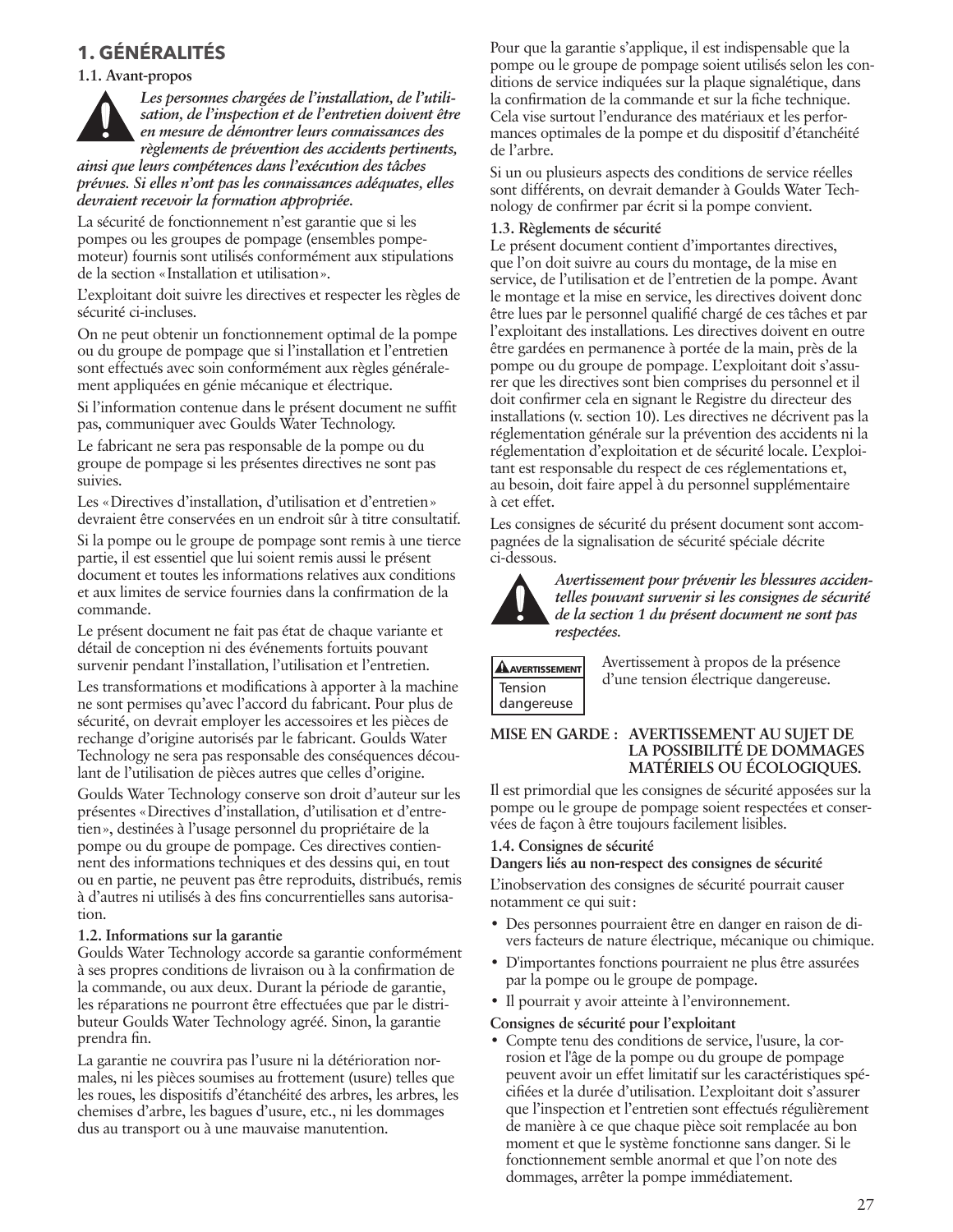- Si le bris ou la défaillance du système de pompage peuvent causer des blessures ou des dommages matériels, on doit munir le système de dispositifs d'alarme ou de modules de secours, ou des deux, et essayer dispositifs et modules périodiquement pour s'assurer de leur bon fonctionnement.
- Lorsque des composants de système peuvent devenir suffisamment froids ou chauds pour causer des blessures, on doit les protéger pour empêcher tout contact avec la peau, ou bien signaler le risque à l'aide de panneaux avertisseurs.
- La protection empêchant l'accès aux pièces mobiles (p. ex. le carter d'accouplement) ne doit pas être enlevée pendant que le système est en service.
- Quand le produit pompé est dangereux (explosif, toxique, brûlant, etc.), prévoir un moyen d'évacuation du produit en cas de fuite (par le dispositif d'étanchéité de l'arbre, notamment) afin de prévenir tout danger pour le personnel et l'environnement. On doit respecter les dispositions de la loi.
- Prendre des mesures préventives contre les dangers relatifs à l'alimentation électrique (en se conformant aux règlements locaux sur l'équipement électrique, etc.). Si l'on travaille sur des composants sous tension, on devrait d'abord les débrancher, ou bien en couper le circuit d'alimentation avec l'interrupteur secteur, puis enlever le fusible. On doit munir le moteur d'un disjoncteur de protection.
- En règle générale, tout travail sur la pompe ou le groupe de pompage devrait être effectué seulement lorsque la pompe est arrêtée et mise hors pression. On doit laisser la température des composants atteindre le niveau ambiant. S'assurer que le moteur ne peut être mis en marche durant le travail en question. Il est essentiel de suivre les directives de mise hors service décrites dans le présent document. Les pompes et les systèmes de pompage contenant des produits dangereux doivent décontaminés avant d'être démontés. Voir dans les fiches techniques les informations sur la sécurité visant les divers liquides pompés. Une fois le travail en cause terminé, reposer et remettre en marche tous les dispositifs de sécurité et de protection.

#### **Vitesse de rotation, pression et température**

Prendre les mesures de sécurité appropriées sur place pour s'assurer que la vitesse de rotation, la pression et la température ne dépassent pas les valeurs limites données dans la fiche technique pour la pompe et le dispositif d'étanchéité de l'arbre. La pression d'aspiration indiquée doit être suffisamment haute. La pompe doit être protégée (à l'aide d'un volant d'inertie, d'un réservoir antibélier et d'un clapet de non-retour posé du côté refoulement) contre les à-coups de pression produits lors de mises hors service soudaines des installations.

#### **Force permise sur les brides**

Les conduites d'aspiration et de refoulement devraient être installées de façon à ce que la force qu'elles exercent sur la pompe soit réduite au minimum. Si cela est impossible, communiquer avec le distributeur pour obtenir la force limite.

#### **Hauteur nette d'aspiration (NPSH)**

Au point d'entrée dans la roue, le liquide aspiré doit avoir une pression minimale (hauteur nette d'aspiration — NPSH) pour empêcher la cavitation ou la perte de débit. Cette hauteur nette d'aspiration disponible (NPSHA) convient si elle est bien supérieure à la hauteur nette d'aspiration requise (NPSHR) dans les conditions de service de la pompe.

On doit porter une attention particulière à la hauteur nette d'aspiration quand le liquide pompé est près du point d'ébullition. Si la hauteur nette d'aspiration du liquide chute sous la hauteur nette d'aspiration requise (NPSHR) par la pompe, la cavitation et la surchauffe s'ensuivant peuvent endommager la pompe.

La NPSHR est indiquée dans les courbes de performances de chaque pompe. Des feuilles de calcul de la hauteur nette d'aspiration peuvent êtres fournies sur demande.

#### **Étanchéisation, rinçage et refroidissement**

On doit prévoir des installations appropriées pour la régulation et la surveillance des systèmes d'étanchéisation, de rinçage et de refroidissement. Lorsque le liquide pompé est dangereux ou très chaud, il est important de s'assurer que la pompe s'arrêtera si l'un de ces systèmes tombe en panne.

Les systèmes d'étanchéisation, de rinçage et de refroidissement doivent toujours être en service avant le démarrage de la pompe et devraient le rester tant que la pompe n'est pas arrêtée, à condition que le type d'installation le permette.

#### **Débit minimal**

Si le robinet de la conduite de refoulement est fermé au démarrage de la pompe, l'énergie motrice reçue par la pompe sera transférée au liquide sous forme de chaleur. Le liquide pourrait alors surchauffer en un temps relativement court et causer des dommages aux composants internes de la pompe. Donc, une fois que la pompe a atteint sa vitesse de service, le robinet de refoulement devrait être ouvert aussi vite que possible. Lorsque les conditions de service peuvent causer un débit nul (*q* = 0) ou que le liquide pompé est chaud, on devrait munir le système d'un clapet de non-retour à passage intégral, ou bien d'un tuyau de dérivation s'il s'agit d'un système de dimensions plus réduites.

#### **Protection contre le fonctionnement à sec**

Étant donné que la surchauffe peut endommager les composants de la pompe (p. ex. les garnitures mécaniques), cette dernière ne doit jamais fonctionner à sec.

#### **Retour de liquide**

S'il s'agit d'un système fonctionnant en circuit fermé sous pression (présence de vapeur ou d'autres gaz sous pression), la pression ne doit pas être réduite par l'intermédiaire de la pompe, car le débit de retour du liquide pourrait alors être bien supérieur au débit de la pompe, causant ainsi la destruction du groupe de pompage.

# **2. DESCRIPTION**

#### **2.1. Modèle MPVN**

Le modèle MPVN présente les particularités suivantes: • Pompe verticale à palier de butée distinct lubrifié par

- tétons de graissage.
- Moteurs de pompe conformes à la norme NEMA MG 1-4.07.
- Accouplement flexible entre la pompe et le moteur.
- Corps d'aspiration à palier à coussinet-douille lubrifié au liquide pompé.
- Facilité d'entretien dispositif d'étanchéité de l'arbre accessible sans démonter la pompe.

#### **Position de montage**

L'arbre est censé tourner en position verticale.

Toute autre position doit faire l'objet d'une entente préalable.

#### **2.2. Dispositif d'étanchéité de l'arbre**

Le modèle MPVN de base vient avec une garniture mécanique, compensée (code SB) ou non (code SA).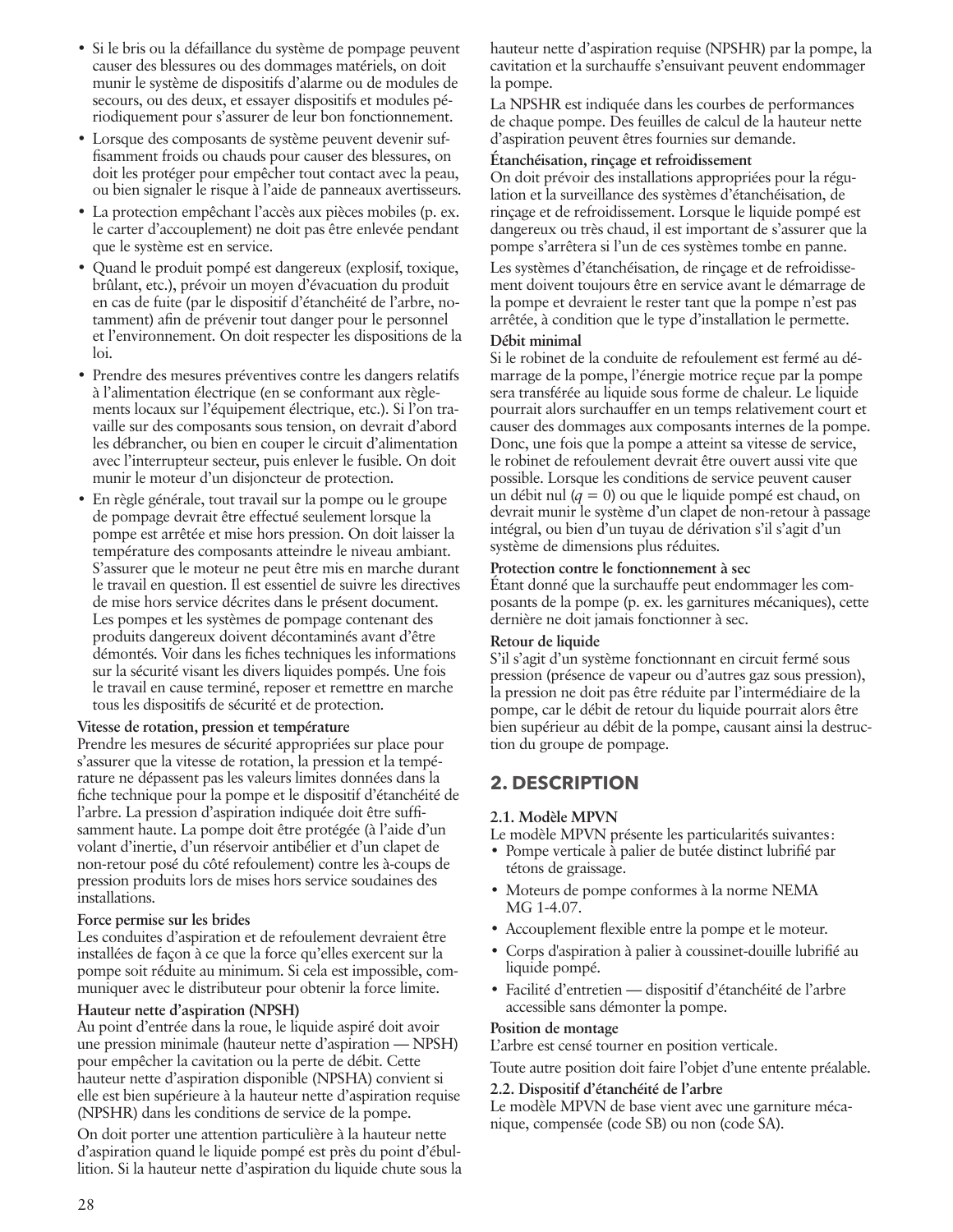#### **MISE EN GARDE : D'AUTRES INFORMATIONS SUR LES GARNITURES MÉCANIQUES ET LES RISQUES D'ACCIDENT Y AFFÉRENTS SONT FOURNIES À 4.6. ET À 5.**

#### **2.3. Paliers, roulements et lubrification**

**Côté moteur**: roulements à rouleaux graissables (palier de butée).

**Côté pompe**: palier à coussinet-douille lubrifié au liquide pompé.

#### **Lubrification des roulements à rouleaux**

Version standard: lubrification à la graisse par tétons de graissage.

Les graisses doivent être à base de lithium de grade 2.

Les roulements sont déjà lubrifiés à la graisse et sont donc prêts à utiliser.

#### **Types de roulements à rouleaux**

| <b>Pompe</b>             | Roulement,<br>lubrifié à la graisse                      |
|--------------------------|----------------------------------------------------------|
| MPVN 40.2 et MPVN 40.3   | B306-C3                                                  |
| MPVN 65.2 et MPVN 65.2   | B307-C3                                                  |
| MPVN 100.1et MPVN 100.2  | $ 2 \times 7308$ (face à face – charge en X)             |
| MPVN 125.1 et MPVN 125.2 | $\left 2 \times 7310\right $ (face à face – charge en X) |

**Intervalle de lubrification et quantité de graisse**

| Pompe               | ml (oz US)<br>de graisse | 3550<br>r/min | 2950<br>r/min | 2200<br>r/min | Intervalle de lubrification (heures de fonctionnement)<br>1750<br>r/min | 1450<br>r/min |
|---------------------|--------------------------|---------------|---------------|---------------|-------------------------------------------------------------------------|---------------|
| MPVN 40.2 et 40.3   | 12,1(0,41)               | 3800          | 4300          | 5500          | 6000                                                                    | 6500          |
| MPVN 65.1 et 65.2   | 15,7(0,53)               | 3500          | 4000          | 5000          | 5500                                                                    | 6000          |
| MPVN 100.1 et 100.2 | 23,1 (0,78)              | 3300          | 3800          | 4500          | 5000                                                                    | 5500          |
| MPVN 125.1 et 125.2 | 33,1(1,12)               | 2500          | 3300          | 4300          | 4800                                                                    | 5000          |

# **3. TRANSPORT, MANUTENTION ET ENTREPOSAGE**

#### **3.1. Transport et manutention**

- Vérifier la pompe (le groupe de pompage) et le manifeste dès leur réception pour s'assurer qu'il n'y a pas de dommages et qu'il ne manque aucune pièce.
- La pompe et le groupe de pompage doivent être transportés avec soin par du personnel compétent. Éviter les chocs graves.
- Garder la pompe et le groupe de pompage dans la position dans laquelle l'usine les a fait livrer. Suivre les directives sur l'emballage.
- Un bouchon doit recouvrir les orifices d'aspiration et de refoulement durant le transport et l'entreposage.

#### **MISE EN GARDE: SE DÉPARTIR DU MATÉRIEL D'EMBALLAGE SELON LES RÈGLEMENTS LOCAUX.**

- Les dispositifs de levage (chariot élévateur, grue, chèvre, poulies, élingues, etc.) doivent être suffisamment résistants.
- On ne peut lever la pompe et le groupe de pompage que par des points de levage solides tels le corps de pompe, les brides ou le bâti. L'illustration ci-dessus montre la bonne façon de lever l'appareil.



*Ne pas se placer sous les charges suspendues. Consulter la réglementation générale sur la prévention des accidents. Tant que la pompe ou le groupe de pompage ne seront pas définitivement installés,* 

*les retenir solidement pour les empêcher de basculer ou de glisser.*

## **3.2. Entreposage**

On doit protéger les pompes et les groupes de pompage entreposés longtemps contre la vibration et les recouvrir de papier huilé ou d'une feuille de plastique pour les protéger aussi de l'humidité et de la poussière. En outre, le lieu d'entreposage doit les abriter des intempéries. Durant l'entreposage, chaque orifice d'entrée, de sortie, d'aspiration et de refoulement de la pompe doit être obturé avec des brides factices ou des bouchons.

#### **Agent de protection**

Quand la durée d'entreposage prévue est de plus de trois (3) mois (selon les détails de la commande), la pompe est enduite d'un agent de protection spécial, que l'on doit enlever avant la mise en service de la pompe.

# **4. INSTALLATION ET UTILISATION**

## **4.1. Pose et raccordement de la pompe**

On doit ancrer les MPVN à un support fixe du genre massif de béton, plaque ou poutre d'acier, etc. Le support doit pouvoir résister aux charges maximales possibles durant le fonctionnement de la pompe. Les dimensions du support et la position et les dimensions des évidements du massif de béton pour les pièces d'ancrage sont indiquées sur le dessin coté, ayant force exécutoire.



Afin de prévenir la transmission des vibrations aux éléments environnants, le support de pompe devrait être placé sur une base isolante formée de panneaux antivibrants ou empêchant la transmission acoustique par les charpentes.

#### **MISE EN GARDE: LES DIMENSIONS DES PANNEAUX ISOLANTS VARIENT SELON LE CAS ET DEVRAIENT DONC ÊTRE DÉTERMINÉES PAR UN EXPERT.**

Avant d'installer la pompe, on doit surfacer le massif de béton et le laisser durcir complètement. Fixer la pompe au massif et, au besoin, régler la verticalité de celle-ci avec un niveau à bulle et de minces plaques de tôle. Serrer les pièces d'ancrage uniformément et à fond.



*L'alignement doit être exécuté avec le plus grand soin de façon à ce que la pompe fonctionne correctement. Si l'on ne suit pas ce conseil, la garantie sera annulée!*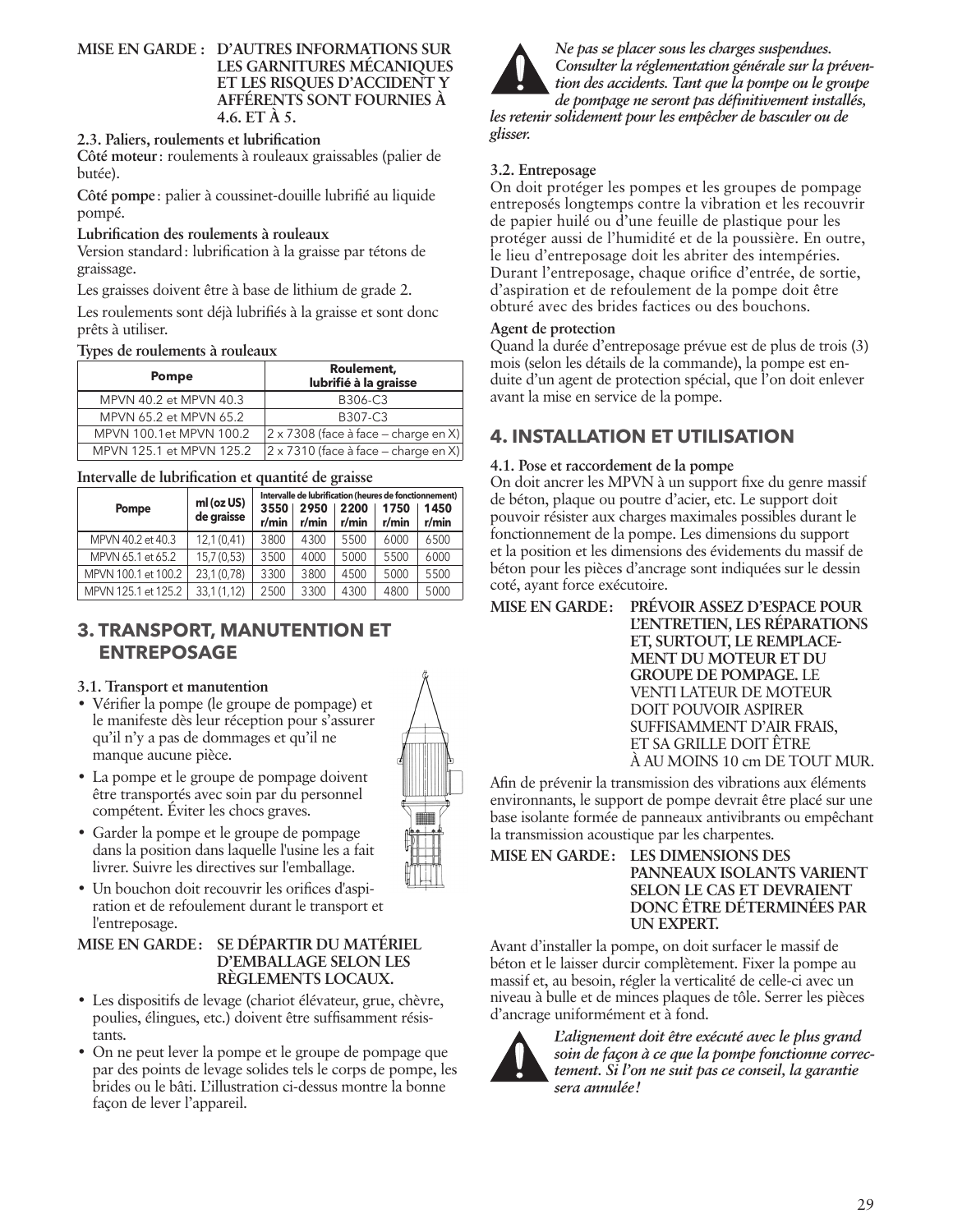**4.2. Pose et alignement de l'accouplement**

*S'assurer que personne ne peut démarrer le moteur durant l'exécution du travail sur l'accouplement. Selon les règlements de prévention des accidents, le groupe de pompage ne peut être mis en marche que lorsque le carter d'accouplement est posé.*

- Avant de poser l'accouplement, en nettoyer soigneusement les composants ainsi que les bouts d'arbre.
- Enfiler le moyeu d'accouplement sur le bout d'arbre du moteur jusqu'à ce que la face extérieure du moyeu affleure le bout d'arbre. Le moyeu peut d'abord être chauffé à 100°C dans un bain d'huile.
- Le moyeu d'accouplement du moteur est du type à ajustement avec serrage, et celui de la pompe, à ajustement avec jeu afin d'en régler la position le long de l'arbre de pompe pour pouvoir fixer les demi-manchons d'accouplement en élastomère aux moyeux.
- Placer un demi-manchon sur le pourtour des moyeux et le fixer avec ses vis d'assemblage autofreinées. (Les demimanchons espacent les moyeux d'accouplement.)
- Assujettir ensuite le moyeu d'accouplement de la pompe à l'arbre de pompe.
- Poser l'autre demi-manchon en élastomère. Serrer toutes les vis d'assemblage au couple recommandé ci-dessous.
- Poser le carter d'accouplement.

**Couple de serrage des vis d'assemblage**

|                                   | Grosseur de    | Serrage à sec |        |
|-----------------------------------|----------------|---------------|--------|
| Couple recommandé                 | l'accouplement | lbf.po        | lbf·pi |
|                                   | 2              |               |        |
|                                   | 3              |               |        |
|                                   | 4              | 204           | 17     |
| <b>IMPORTANT</b>                  | 5              |               |        |
|                                   | 10             |               |        |
| Les vis d'assemblage à pièces     | 20             |               |        |
| d'autofreinage ne devraient pas   | 30             | 360           | 30     |
| servir plus de deux fois, sauf si | 40             |               |        |
| l'on enduit les filets d'adhésif  | 50             |               |        |
| frein-filet par la suite.         | 60             |               |        |
| Ne pas lubrifier les filets des   | 70             | 900           | 75     |
| vis d'assemblage.                 | 80             |               |        |
|                                   | 100            | 3240          | 270    |
|                                   | 120            |               |        |
|                                   | 140            | 7080          | 590    |

#### **Alignement**

*(La durée de l'accouplement et de l'équipement qu'il relie est directement liée à l'alignement de l'accouplement.)*

Bien que les accouplements Omega puissent permettre un alignement sommaire, veiller à ce que l'alignement soit optimal pour obtenir les performances optimales. L'alignement avec compas et règle rectifiée est décrit et montré ci-dessous. Si l'alignement doit être plus précis, l'utilisation d'un comparateur à cadran est recommandée. Dans certains cas, le fabricant requiert des tolérances d'alignement particulières. On suivra alors les recommandations du fabricant.

- Pour rectifier un désalignement angulaire, vérifier l'écart entre les moyeux d'accouplement avec un compas. Déplacer ou caler l'équipement jusqu'à ce que l'écart soit uniforme.
- On rectifiera un désaxage à l'aide d'une règle rectifiée placée perpendiculairement au pourtour des moyeux en deux endroits, à 90° l'un de l'autre. Déplacer ou caler l'équipement jusqu'à ce que la règle rectifiée touche aux deux moyeux et en soit perpendiculaire.
- Assujettir l'équipement, puis revérifier l'alignement.
- Poser les demi-manchons en élastomère et les fixer avec les vis d'assemblage serrées au couple indiqué dans la table ci-dessus.
- Si possible, revérifier et régler le couple de serrage après quelques heures de fonctionnement.



# **4.3. Raccordement des tuyaux à la pompe Tuyaux d'aspiration et de refoulement**

- Le calibre et la conception de la tuyauterie doivent permettre l'arrivée sans restriction du liquide dans la pompe et le fonctionnement optimal ce cette dernière. S'assurer que les tuyaux d'aspiration sont étanches et que la hauteur nette d'aspiration (NPSH) est conforme aux recommandations. Donner à la tuyauterie d'aspiration horizontale une légère pente ascendante vers la pompe afin d'empêcher la formation de poches d'air. En général, il est recommandé de poser un clapet de non-retour sur le tuyau de refoulement, peu après la pompe.
- S'assurer que la disposition des tuyaux ne limitera pas l'accessibilité à la pompe pour les travaux d'entretien et d'installation.
- Suivre les indications quant à la force permise sur les brides (v. 1.4.).
- Avant de raccorder la tuyauterie à la pompe, enlever les bouchons des orifices d'aspiration et de refoulement.
- Afin de limiter la présence de corps étrangers et de protéger ainsi le dispositif d'étanchéité de l'arbre (particulièrement la garniture mécanique), il est recommandé de poser un tamis maillé à 800 μm (microns) dans la tuyauterie d'aspiration et d'entrée de la pompe avant de mettre cette dernière en service.
- Le tartre, les projections de soudure, etc. doivent être enlevés de la tuyauterie, de ses raccords et de ses accessoires avant la mise en marche de la pompe. Avant d'installer et d'utiliser un groupe de pompage raccordé directement ou indirectement à un système d'alimentation en eau potable, on doit en supprimer tout polluant.
- Si la pompe est raccordée à la tuyauterie pendant les essais de pression sur la tuyauterie, ne pas dépasser la pression maximale permise pour le corps de pompe et le dispositif d'étanchéité de l'arbre (v. fiche technique).
- Après les essais de pression et la vidange subséquente de la pompe, s'assurer que celle-ci est traitée correctement pour prévenir la corrosion et les problèmes en découlant à la remise en service.
- Si la pompe est munie d'un presse-garniture, remplacer la garniture après l'essai de pression, car elle pourrait être devenue trop tassée, donc inutilisable.

#### **Tuyaux auxiliaires**

Tout raccord de tuyau d'étanchéisation, de rinçage ou de refroidissement requis doit être installé. Consulter la fiche technique pour savoir quel tuyau est nécessaire, ses dimensions et sa pression de service.

Le dessin détaillé pertinent du dispositif d'étanchéité de l'arbre contient une proposition schématique de la tuyauterie, de ses raccords et de ses accessoires. La proposition ne tient pas compte des règles de sécurité particulières à chaque groupe de pompage.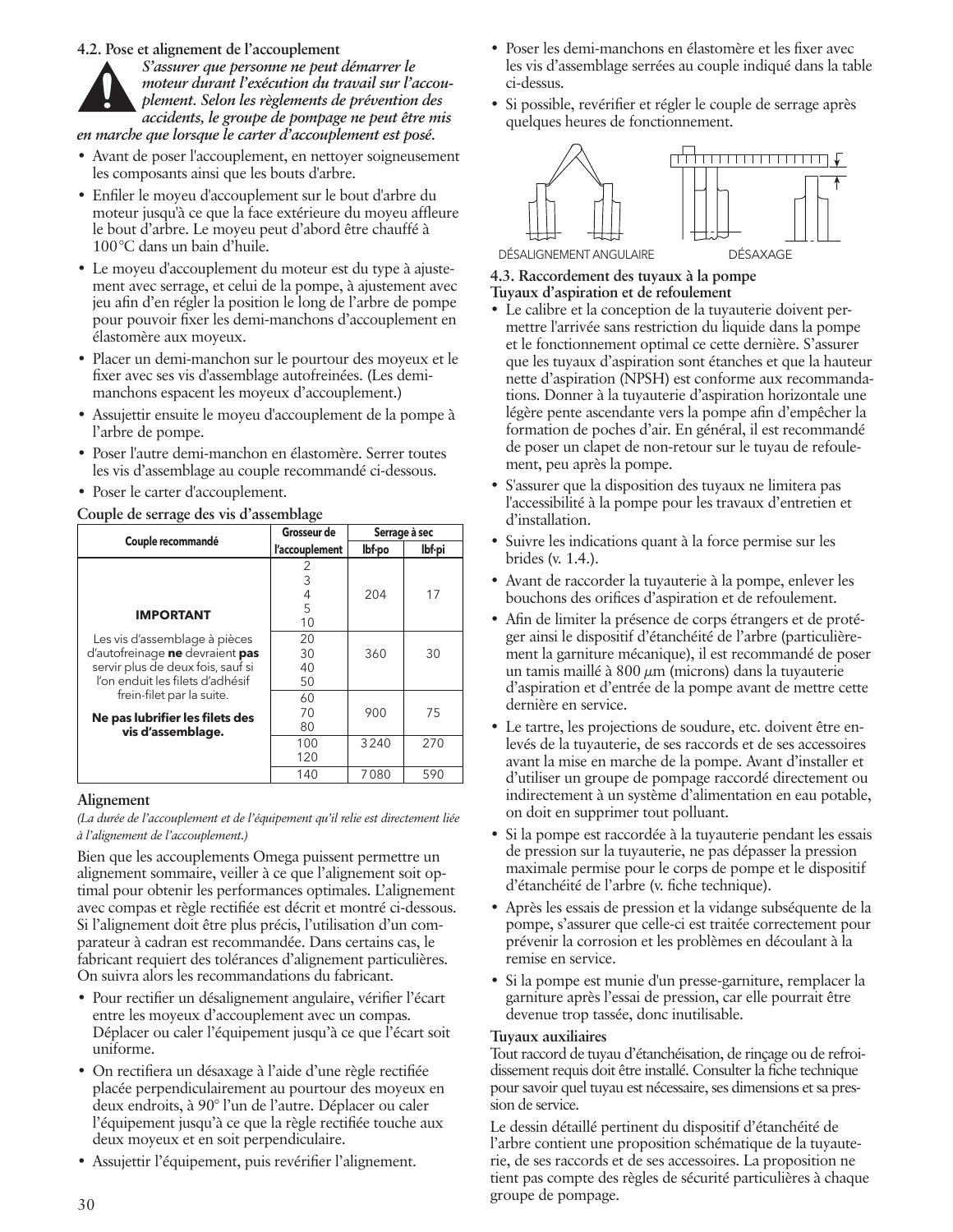#### **MISE EN GARDE: RESPECTER LES INDICATIONS SUR LES SYSTÈMES D'ÉTANCHÉI-SATION, DE RINÇAGE ET DE REFROIDISSEMENT (V. 1.4.) EN CE QUI A TRAIT À LEUR RÉGULATION ET À LEUR SURVEILLANCE.**

Il est recommandé d'installer une conduite d'évacuation au cas où le dispositif d'étanchéité de l'arbre fuirait. Pour les raccords de la conduite, voir la feuille de dimensions.

#### **4.4. Raccordement électrique**

| <b>ALAVERTISSEMENT</b> |
|------------------------|
| <b>Tension</b>         |
| dangereuse             |

Le raccordement électrique ne doit être effectué que par un professionnel autorisé. On doit observer les règles et règlements valides en matière d'électricité, particulièrement ceux qui visent la sécurité. Il faut aussi observer les règlements de la société d'électricité locale.

Avant de brancher le moteur, vérifier si les données de la plaque signalétique du moteur sont conformes à celles du secteur électrique local. Le câble d'alimentation du moteur doit être branché suivant le schéma de câblage fourni par le fabricant du moteur. On doit utiliser un interrupteur de protection pour le moteur.

**MISE EN GARDE: LA POMPE S'ABÎMERA SI ELLE TOURNE À SEC. ON NE DEVRAIT DONC EN VÉRIFIER LE SENS DE ROTATION QUE LORSQU'ELLE EST PLEINE DE LIQUIDE.**

#### **4.5. Mise en service**



*Les installations ne seront mises en service que par des personnes connaissant bien les règlements de sécurité locaux et les présentes directives d'utilisation, particulièrement en ce qui a trait aux règlements et aux consignes de sécurité qui s'y trouvent.*

*Afin de permettre la surveillance du dispositif d'étanchéité de l'arbre, le dispositif n'est muni d'aucune protection. Donc, quand la pompe fonctionne, prendre garde de trop s'en approcher si l'on porte les cheveux longs, des vêtements amples non attachés, etc.*

#### **Conseils sur l'alimentation de chaudières**

Les valeurs de pH limites pour la fonte dans les systèmes d'alimentation de chaudières ou de pompage de condensats sont de 9,0 (optimum: 9,3) et de 8,5 (court terme).

Les valeurs de pH du liquide pompé doivent être garanties conformes aux valeurs précitées du coté aspiration de la pompe dans tous les cas.

Il faut empêcher la formation de poches d'air dans le système.

#### **Mise en service initiale**

- Les MPVN ne requièrent aucune lubrification avant leur mise en service initiale.
- Avant toute mise en service, remplir de liquide à pomper la tuyauterie d'aspiration et la pompe pour en évacuer l'air. Pendant le remplissage, ôter le bouchon PM2 de l'orifice où il est vissé, puis le reposer dès le liquide sort de l'orifice.
- Ouvrir le robinet à guillotine la tuyauterie d'aspiration et d'entrée.
- Tourner l'arbre de pompe une fois de plus à la main pour s'assurer qu'il tourne sans frottement.
- S'assurer que le carter d'accouplement est posé et que tous les dispositifs de sécurité fonctionnent.
- Mettre en marche tout dispositif d'étanchéisation, de rinçage et de refroidissement fourni. Voir la fiche technique pour les exigences hydrauliques.
- Ouvrir le robinet à guillotine du tuyau de refoulement pour obtenir environ 25% du débit nominal. Si le débit de refoulement nominal de la pompe est inférieur à 200 gal US/min, le robinet peut rester fermé au cours du démarrage (v. «Débit minimal» à 1.4.).
- Démarrer brièvement le moteur à quelques reprises et vérifier si son sens de rotation correspond bien au sens indiqué par la flèche sur le corps de palier.
- Mettre le moteur en marche.
- Dès que le moteur atteint sa vitesse normale, ouvrir le robinet de refoulement et régler le débit à la valeur requise (v. fiche technique).
- Les garnitures mécaniques ne nécessitent pas d'entretien et ne fuient presque jamais.

#### **Remise en service après un arrêt prolongé (1 mois)** Chaque fois que l'on remet la pompe en service, on doit procéder de la même façon que pour la mise en service initiale. La vérification du sens de rotation n'est toutefois pas nécessaire. Le système ne peut être remis automatiquement en fonction que lorsque la pompe est restée pleine de liquide durant l'arrêt et que les essais de fonctionnement ont été réalisés (v. 4.7.).

#### **4.6. Utilisation et vérification**



*Faire particulièrement attention de ne pas toucher aux pièces chaudes de la machine ni de trop s'approcher des pièces tournantes non protégées.* 

*Ne pas oublier que les systèmes automatiques peuvent démarrer inopinément. Des panneaux avertisseurs devraient être mis en place à cet effet.*

**MISE EN GARDE: UNE VÉRIFICATION ET UN ENTRETIEN PÉRIODIQUES PROLONGERONT LA DURÉE DE LA POMPE ET DU SYSTÈME DE POMPAGE.**

- On doit se conformer aux informations pertinentes fournies dans la fiche technique.
- Ne pas dépasser la puissance utile indiquée sur la plaque signalétique du moteur.
- Éviter de faire fonctionner la pompe à sec ou quand le robinet de refoulement est fermé, ou bien lorsque le liquide pompé est en phase vapeur.
- Éviter les changements brusques de température.
- La pompe et le moteur devraient tourner sans vibration. Vérifier ce point au moins une fois par semaine.
- Vérifier les installations de régulation et de surveillance des systèmes d'étanchéisation, de rinçage et de refroidissement chaque semaine pour s'assurer de leur bon fonctionnement. L'eau sortant du système de refroidissement devrait être à la température du corps.
- Les pompes exposées à des produits corrosifs ou abrasifs devraient être inspectées régulièrement pour la corrosion et l'usure. La première inspection devrait avoir lieu après six mois. Les intervalles d'inspection subséquents devraient être basés sur l'état de la pompe.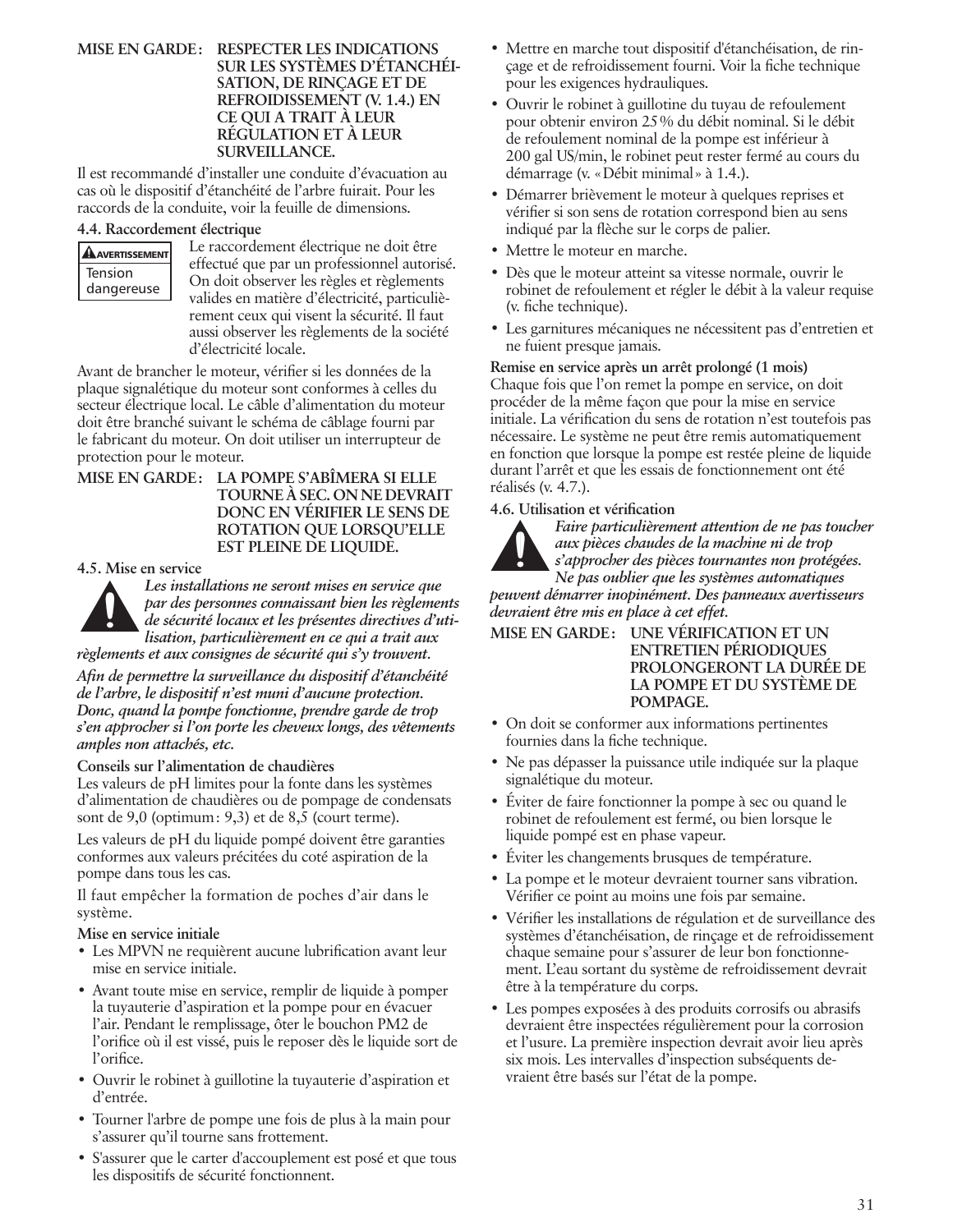#### **Nombre de démarrages permis par heure**

La pompe ne doit pas dépasser le nombre de démarrages permis (v. diagramme ci-dessous). Les directives d'utilisation du moteur électrique stipulent le nombre de démarrages par heure. Si les valeurs données sont différentes, la plus basse sera valable.



**4.7. Mise hors service**

- Fermer le robinet à guillotine du tuyau de refoulement. On n'a pas à le faire si le tuyau est muni d'un clapet de non-retour à ressort.
- Arrêter le moteur (s'assurer qu'il décélère en douceur).
- Fermer le robinet à guillotine du tuyau d'aspiration.
- Mettre les systèmes auxiliaires hors fonction, mais ne pas arrêter celui de refroidissement tant que la pompe n'aura pas refroidi.
- S'il y a risque de gel, vidanger la pompe, le système de refroidissement et les tuyaux.
- Si les conditions de service se maintiennent (pression et température) pendant l'arrêt de la pompe, laisser les systèmes d'étanchéisation, de rinçage et de refroidissement en fonction.
- Si les conditions de service se maintiennent pendant les arrêts prolongés, effectuer des essais de fonctionnement périodiques d'une durée minimale de 5 min. L'intervalle d'essai est fonction de l'état de la pompe, mais devrait être d'au moins une fois par semaine.

#### **4.8. Démontage**



*Les ajusteurs-monteurs de l'exploitant et du fabricant devraient être informés du type de liquide pompé. Avant le démontage de la pompe, les liquides dangereux devraient être éliminés d'une façon écologiquement acceptable.*

- Avant de démonter le groupe de pompage, s'assurer qu'il ne peut être remis en marche.
- Mettre la pompe hors pression, puis la vidanger.
- Il faut fermer chaque robinet des tuyaux d'aspiration et de refoulement.
- Tous les composants doivent avoir refroidi à la température ambiante.
- Pour prévenir la corrosion, il est recommandé de rincer la pompe et de la remplir avec un agent de protection hydrofuge comme le KLÜBERTOP K01.601 ou l'équivalent.
- Pour appliquer l'agent hydrofuge partout dans la pompe, remuer celle-ci à la main à quelques reprises, puis la vidanger et boucher tubulures et orifices.

# **5. ENTRETIEN**



*L'entretien ne devrait être effectué sur la pompe ou le groupe de pompage que lorsqu'ils ne fonctionnent pas. Il faut respecter les consignes de sécurité (v. 1.4.).*

- **MISE EN GARDE: L'ENTRETIEN NE DOIT ÊTRE** 
	- **EXÉCUTÉ QUE PAR DU PERSONNEL QUALIFIÉ ET EXPÉRIMENTÉ CONNAISSANT LE CONTENU DU PRÉSENT DOCUMENT, OU BIEN PAR LE PERSONNEL DU DISTRIBU-TEUR. LE TRAVAIL EFFECTUÉ DOIT ÊTRE CONSIGNÉ EN BONNE ET DUE FORME DANS LE JOURNAL D'ENTRETIEN (V. SECTION 11), PUIS CONFIRMÉ PAR SIGNATURE.**

**Garnitures mécaniques**



*Avant de démonter la pompe, il est primordial de revoir les «Consignes de sécurité» (v. 1.4.) et les directives sur le «Démontage» (v. 4.8.) et les «Réparations» (v. 8.).*

Les garnitures mécaniques ne requièrent aucun entretien et ne fuient normalement pas. Les pompes à garniture mécanique ne peuvent être mises en marche que lorsqu'elles sont pleines de liquide et exemptes de poches d'air. Le boîtier d'étanchéité contenant la garniture doit toujours être plein de liquide de barrage (d'étanchéité). Toute fuite par la garniture indique que celle-ci est endommagée et qu'il faut la remplacer.

Avant de poser la garniture mécanique, s'assurer que son boîtier d'étanchéité est tout à fait propre. Veiller particulièrement à ne pas endommager la surface des bagues d'étanchéité (si le siège ou le bout d'arbre comporte des arêtes vives, employer un manchon d'enfilage pour prévenir l'endommagement des bagues en élastomère contre les arêtes). Pour faciliter la pose des éléments tournants de la garniture sur l'arbre, lubrifier celui-ci et les éléments avec de l'eau, de l'eau savonneuse ou un savon doux. L'usage d'huile minérale n'est permis que lorsque tous les élastomères de la garniture peuvent résister à l'huile. Ne pas lubrifier la surface des bagues d'étanchéité.

#### **Lubrification des paliers et roulements**

- Voir 2.3. pour l'intervalle de lubrification et la quantité de graisse.
- Si la pompe est mise hors service pendant un certain temps, on devrait remplacer la graisse des roulements après deux (2) ans.

#### **Accouplement**

Vérifier si les demi-manchons en élastomère comportent des fissures de fatique de plus de ½ po de long en face des rainures de relâchement des contraintes, ¼ po à ½ po environ au-dessus de la semelle en métal (v. illustration ci-après). Vérifier également si la teinte orange de l'élastomère est plus foncée et terne par endroits, indice d'une détérioration possible de l'élastomère, et s'il y a fissuration superficielle, due à des conditions de service défavorables comme dans les tours de refroidissement ou les milieux agressifs ( $pH < 4$  ou  $> 10$ ).

Dans les utilisations critiques, la probabilité des arrêts imprévus peut être grandement réduite en planifiant le remplacement des demi-manchons à intervalles réguliers. La fréquence de remplacement sera alors fonction de la dureté de l'utilisation et du milieu. Un demi-manchon de dimension appropriée qui est entreposé et utilisé dans des conditions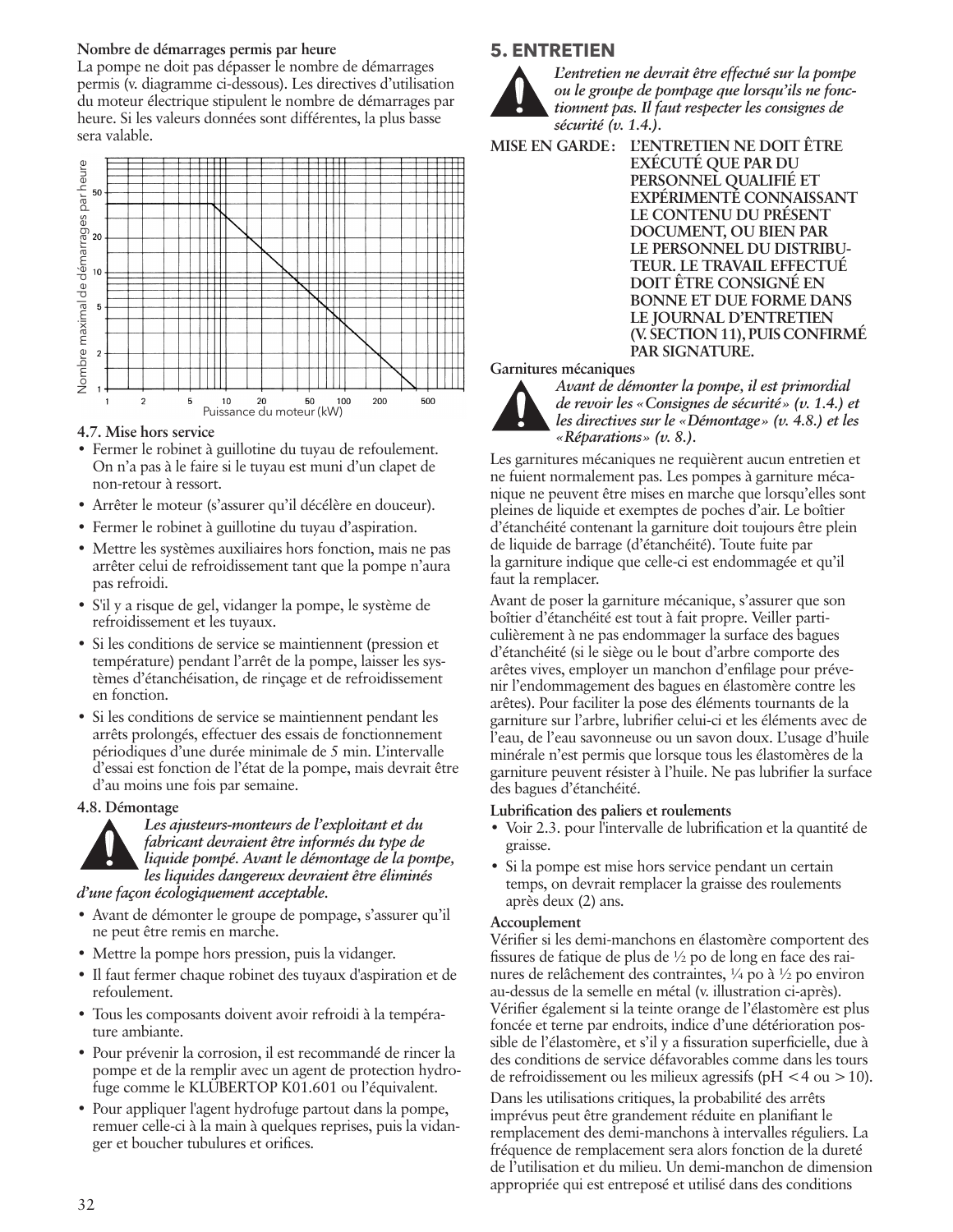normales (humidité <85% et température <85°F) devrait avoir une durée de vie minimale allant de 6 à 8 ans à partir de la date de fabrication. Un autocollant indiquant la date de production est apposé sur chaque demi-manchon pour en faciliter la gestion (p. ex.  $3Q93 = 3^e$  trimestre de 1993).

Après un certain temps, l'effort de torsion pourrait causer une certaine déformation de l'élastomère des demimanchons (jusqu'à ¼ po pour un accouplement E40 et davantage pour les accouplements plus gros). Due à une contrainte externe, la déformation n'altère cependant pas les performances de l'accouplement. Par contre, une déformation par torsion de très forte dimension peut être l'indice d'un mauvais choix de grosseur d'accouplement. Elle requerra un examen approfondi des paramètres d'utilisation et de sélection de l'accouplement. Pour faciliter le remontage, les demi-manchons devraient être reposés dans la même «position» qu'ils avaient avant leur dépose.



#### **Nettoyage de la pompe**

La saleté accumulée sur la pompe nuit au refroidissement de celle-ci en limitant la diffusion de la chaleur. La pompe devrait donc être nettoyée à l'eau régulièrement et dès qu'il y a accumulation de saleté.

**MISE EN GARDE: AFIN DE PRÉVENIR TOUT RISQUE D'ENTRÉE D'EAU DANS LES ROULEMENTS ET LE MOTEUR, IL EST PRÉFÉRABLE DE NE PAS UTILISER D'EAU SOUS PRESSION POUR NETTOYER LA POMPE.**

# **6. PÉRIODES D'ARRÊT PROLONGÉES**

#### **6.1. Pompes vidangées**

- Tourner l'arbre de pompe à la main au moins une fois par semaine (ne pas démarrer la pompe pour ne pas la faire fonctionner à sec).
- Au besoin, décoincer l'arbre en frappant légèrement l'accouplement dans le sens axial.
- Remplacer la graisse des roulements aux deux (2) ans.
- Remplacer les roulements aux cinq (5) ans.

#### **6.2. Pompes non vidangées**

- Une fois par semaine, démarrer et arrêter immédiatement les pompes auxiliaires.
- Si la pompe auxiliaire est maintenue à la pression et à la température de service, remplacer la graisse des roulements aux deux (2) ans.
- Si la pompe auxiliaire est maintenue à la pression et à la température de service, en remplacer les roulements aux cinq  $(5)$  ans.

# **7. ANOMALIES, CAUSES ET CORRECTIFS**

Les informations suivantes relatives aux anomalies, aux causes et aux correctifs ont pour but de faciliter le diagnostic des anomalies. Le service à la clientèle du distributeur offre de corriger les anomalies que l'exploitant ne peut ou ne veut corriger. Si l'exploitant répare ou change la pompe, les sous-sections 1.2. à 1.4. du présent document et les données de conception figurant dans la fiche technique devraient

être particulièrement prises en compte. Au besoin, on devra obtenir l'accord du distributeur par écrit.

#### **ANOMALIES**

DÉBIT DE REFOULEMENT TROP FAIBLE Voir causes et correctifs 1, 4, 6, 7, 8, 9, 10, 11, 12, 13, 14 et 15 DÉBIT DE REFOULEMENT DEVENANT NUL APRÈS UN CERTAIN TEMPS Voir causes et correctifs 8, 10, 11, 12 et 27 HAUTEUR DE CHARGE TROP BASSE Voir causes et correctifs 2, 4, 6, 7, 8, 9, 10, 11, 12, 13, 14, 15, 27 et 31 HAUTEUR DE CHARGE EXCESSIVE Voir causes et correctifs 3, 5 et 31 MÉCANISME D'ENTRAÎNEMENT SURCHARGÉ Voir causes et correctifs 2, 3, 5, 15, 22 et 24 FONCTIONNEMENT BRUYANT DE LA POMPE Voir causes et correctifs 7, 10, 14, 19, 20, 21, 22, 26, 27 et 30 SURCHAUFFE DE LA POMPE Voir causes et correctifs 7, 10 et 27 SURCHAUFFE DU DISPOSITIF D'ÉTANCHÉITÉ DE L'ARBRE Voir causes et correctifs 16, 17 et 18 SURCHAUFFE DU PALIER Voir causes et correctifs 2, 14, 20, 21, 22, 23, 26, 28 et 29 FUITE DE LA POMPE

Voir causes et correctifs 22 et 25

DÉBIT DE FUITE EXCESSIF DU DISPOSITIF D'ÉTAN-CHÉITÉ DE L'ARBRE

Voir causes et correctifs 17, 18, 19 et 22

#### **CAUSES ET CORRECTIFS**

- 1. Contre-pression excessive
	- Ouvrir le robinet de refoulement davantage.
	- Réduire la résistance hydraulique dans le tuyau de refoulement (nettoyer le filtre au besoin).
	- Employer une roue plus grande (selon la puissance de moteur disponible).
- 2. Contre-pression ou pression de refoulement trop faibles • Fermer le robinet de refoulement davantage.
- 3. Vitesse de rotation excessive
	- Réduire la vitesse.
	- Comparer la vitesse du moteur avec la vitesse nominale de la pompe (v. plaques signalétiques).
	- Pour régler la vitesse (transformateur de fréquence), tenir compte des valeurs de référence paramétrées.
- 4. Vitesse de rotation trop basse
	- Augmenter la vitesse (selon la puissance de moteur disponible).
	- Comparer la vitesse du moteur avec la vitesse nominale de la pompe (v. plaques signalétiques).
	- Pour régler la vitesse (transformateur de fréquence), tenir compte des valeurs de référence paramétrées.
- 5. Diamètre de roue excessif
	- Employer des roues plus petites.
- 6. Diamètre de roue trop petit
	- Utiliser des roues plus grandes (selon la puissance de moteur disponible).
- 7. Manque de liquide dans la pompe ou la tuyauterie d'aspiration
	- Remplir la pompe et la tuyauterie de liquide.
	- Mettre la pompe et la tuyauterie à l'air libre.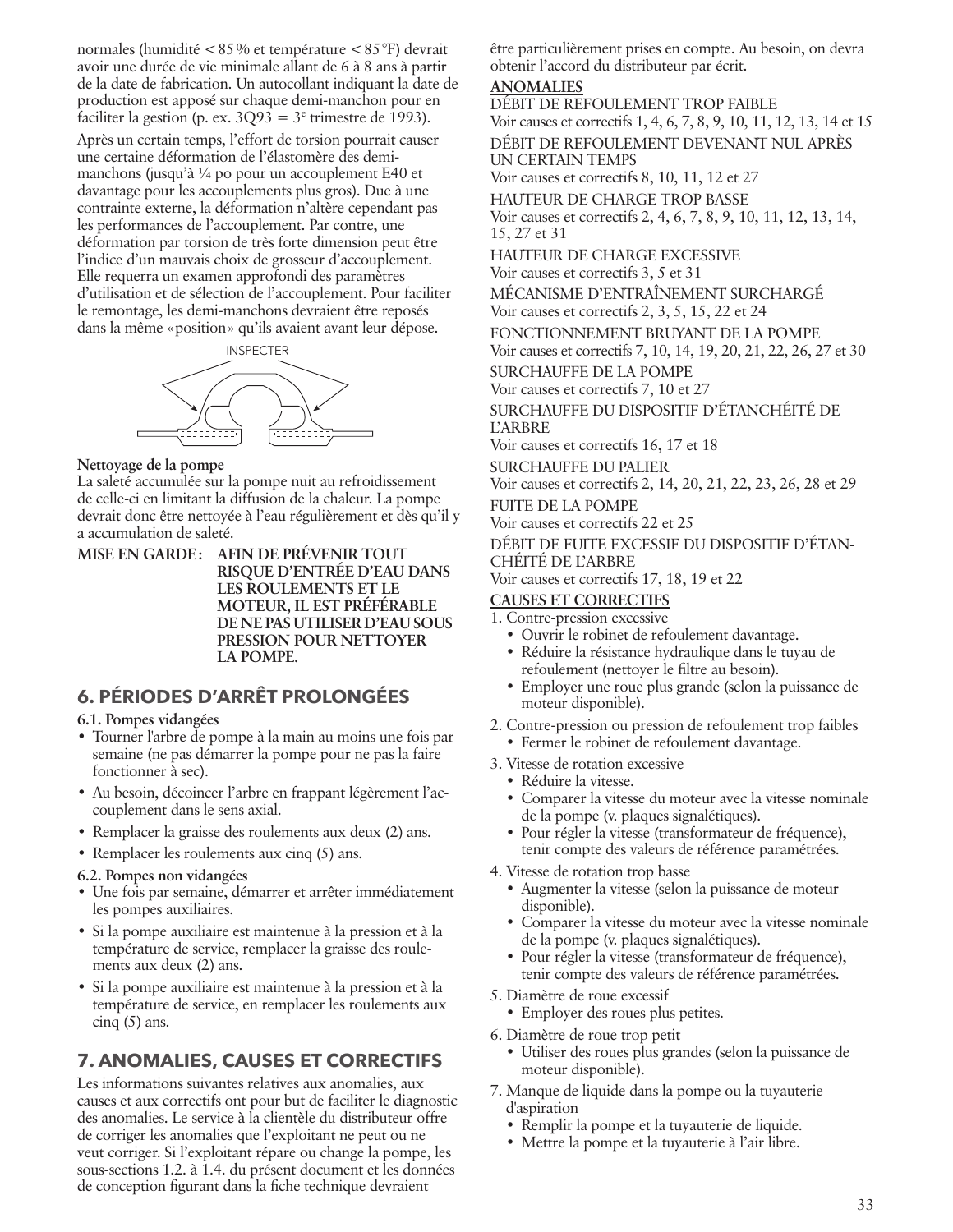- 8. Pompe ou tuyauterie d'aspiration et d'entrée bloquées • Les nettoyer.
- 9. Poche d'air présente dans la tuyauterie
	- Mettre la tuyauterie à l'air libre.
	- Améliorer le trajet de la tuyauterie.
- 10. Hauteur nette d'aspiration (NPSH) trop faible (du système)
	- Hausser le niveau du liquide.
	- Augmenter la pression d'admission.
	- Réduire la résistance hydraulique dans le tuyau d'aspiration (changer le trajet et le calibre nominal de la tuyauterie, ouvrir les robinets de sectionnement et nettoyer les filtres).
- 11. Aspiration d'air dans la tuyauterie
	- Hausser le niveau du liquide.
	- Vérifier l'étanchéité au vide de la tuyauterie d'aspiration.
	- Poser un tranquilliseur dans les raccords de tuyau d'aspiration et un siphon isolateur (joint hydraulique).

12. Aspiration d'air par le dispositif d'étanchéité de l'arbre

- Nettoyer le tuyau d'étanchéisation.
- Augmenter la pression d'étanchéisation.
- Remplacer le dispositif d'étanchéité de l'arbre.
- 13. Mauvais sens de rotation
	- Permuter deux phases du circuit d'alimentation (à effectuer par un électricien).
- 14. Composants internes usés
- Remplacer les pièces usées.
- 15. Densité ou viscosité excessives du liquide pompé
	- Demander assistance.
- 16. Dispositif d'étanchéité (de l'arbre) usé
	- Vérifier la pression des systèmes d'étanchéisation, de rinçage et de refroidissement.
	- Éviter de faire fonctionner la pompe à sec.
- 17. Arbre ou chemise d'arbre rayés ou rugueux
	- Remplacer les pièces endommagées.

#### 18. Garniture mécanique incrustée

- Nettoyer la garniture mécanique.
- Remplacer la garniture mécanique s'il y a lieu.
- Au besoin, augmenter le débit de rinçage ou d'arrosage.
- 19. Roues déséquilibrées
	- Désincruster les roues.
	- Remplacer les roues brisées ou usées irrégulièrement.
	- Vérifier les arbres pour s'assurer qu'ils ne sont pas faussés.
- 20. Accouplement désaligné
	- Améliorer l'alignement de l'accouplement.
- 21. Écart d'accouplement trop réduit
	- Remplacer l'accouplement.
- 22. Groupe de pompage soumis à une contrainte excessive par la tuyauterie
	- Apporter des changements (utiliser des supports de tuyauterie, des compensateurs de dilatation, etc.).
	- Vérifier si la plaque ou le bâti sont bien assujettis au massif de béton.
- 23. Lubrification insuffisante, excessive ou de type inapproprié
	- Apporter les changements requis.
- 24. Alimentation électrique inadéquate
	- Vérifier la tension de phase (alimentation diphasée).
	- Vérifier la connexion des câbles.
	- Vérifier les fusibles.
- 25. Étanchéité insuffisante
	- Resserrer les vis.
	- Remplacer le dispositif d'étanchéité.
- 26. Palier ou roulement endommagés
	- Remplacer la pièce endommagée.
	- Vérifier s'il y a présence de corps étrangers dans le lubrifiant et les logements de palier et de roulement (nettoyer les logements au besoin).
- 27. Débit de refoulement trop faible
	- Augmenter le seuil de débit (ouvrir les robinets à guillotine ou utiliser un tuyau de dérivation).
- 28. Débit de refoulement excessif
	- Réduire le débit (fermer le robinet à guillotine davantage).
- 29. Débit de refoulement insuffisant
	- Nettoyer les trous d'équilibrage des roues.
	- Remplacer les pièces usées (roues, bagues fendues, etc.).
	- Régler la pression d'aspiration selon les pressions d'aspiration et d'entrée inscrites sur le bon de commande du système.
- 30. Système bruyant (vibration et résonance)
- Demander assistance.
- 31. Indication de débit erronée
	- Vérifier le débitmètre.
	- Enlever tout ce qui obstrue le passage du liquide.
	- Installer le débitmètre en un endroit où l'écoulement n'est pas perturbé.

# **8. RÉPARATIONS**



*Seuls le personnel compétent autorisé et le personnel spécialisé du distributeur peuvent effectuer les travaux de réparation sur la pompe et le système de pompage.*

L'assistance des ingénieurs du service à la clientèle peut être fournie sur demande pour tout travail d'installation et de réparation. Pour la dépose de la pompe, on doit respecter les directives 1.4. (Consignes de sécurité), 3.1. (Transport et manutention) et 4.8. (Démontage).

# **9. PIÈCES ET POMPES DE RECHANGE**

#### **9.1. Pièces de rechange**

Les pièces de rechange devraient être choisies pour pouvoir fonctionner sans arrêt durant deux ans. Si aucune autre ligne directrice ne s'applique, il est recommandé de garder en stock le nombre de pièces indiqué ci-dessous.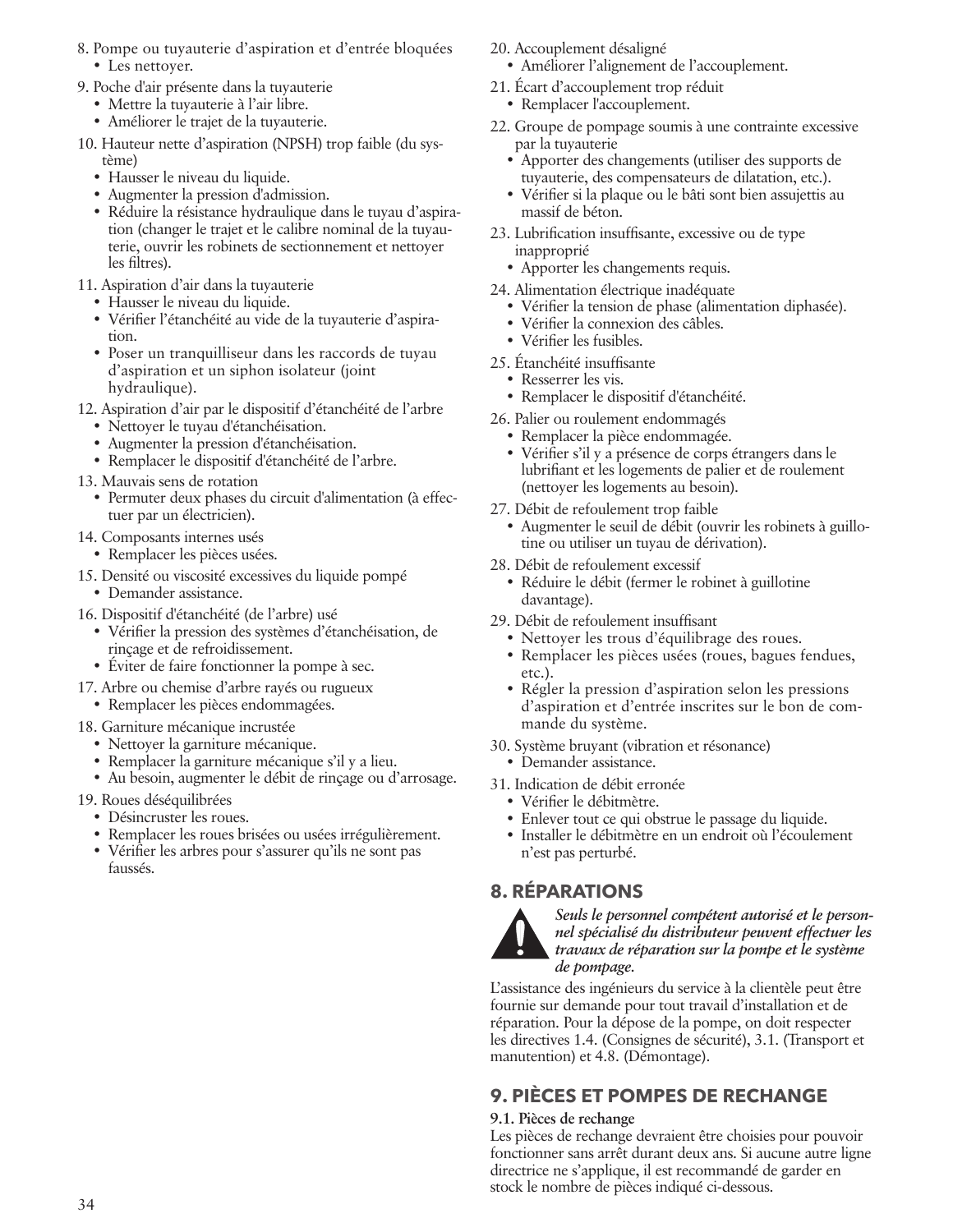| Nombre de pompes (y compris les pompes auxiliaires) |                              |                |                |                |                |               |      |  |  |
|-----------------------------------------------------|------------------------------|----------------|----------------|----------------|----------------|---------------|------|--|--|
|                                                     | 2                            | з              | 4              | 5              |                | 6 ou 7 8 ou 9 | >9   |  |  |
| Pièce de rechange                                   | Nombre de pièces de rechange |                |                |                |                |               |      |  |  |
| Roue                                                |                              |                |                | 2i             | 2i             | 3i            | 30%  |  |  |
| Diffuseur                                           | i/2                          | i/2            | i/2            |                |                | 3i/2          | 15%  |  |  |
| Arbre avec clavette et vis ou écrou                 |                              |                | $\mathfrak{D}$ | $\mathfrak{D}$ | $\mathfrak{D}$ | 3             | 30%  |  |  |
| Roulement à rouleaux                                |                              |                | $\overline{2}$ | $\mathfrak{D}$ | $\mathfrak{D}$ | 3             | 30%  |  |  |
| Chemise d'arbre                                     | $\mathfrak{D}$               | $\mathfrak{D}$ | $\mathfrak{D}$ | 3              | 3              | 4             | 50%  |  |  |
| Jeu de joints pour corps de pompe                   | 4                            | 6              | 8              | 8              | 9              | 12            | 150% |  |  |
| Autres jeux de joints                               | 4                            | 6              | 8              | 8              | 9              | 10            | 100% |  |  |
| Garniture mécanique                                 | 2                            | 3              | 4              | 5              | 6              |               | 90%  |  |  |

i = nombre maximal d'étages pour une seule pompe

**MISE EN GARDE: POUR GARANTIR UNE DISPONI-BILITÉ DE PIÈCES OPTIMALE, IL EST RECOMMANDÉ DE GARDER EN STOCK UNE QUANTITÉ ADÉ-QUATE DE PIÈCES DE RECHANGE, SURTOUT LES PIÈCES FAITES D'UN MATÉRIAU SPÉCIAL ET LES GARNITURES MÉCANIQUES, DONT LE DÉLAI DE LIVRAISON EST PLUS LONG.**

#### **Commande de pièces de rechange**

Pour commander des pièces de rechange, fournir les informations suivantes.

Type de pompe:

Numéro d'article de la pompe:

Nom de pièce (dans le dessin en coupe):

Toute l'information figure dans la fiche technique et le dessin en coupe pertinent.

#### **9.2. Pompes auxiliaires**



*Il est essentiel qu'un nombre suffisant de pompes auxiliaires soit maintenu en état de marche dans les installations où la défaillance d'une pompe* 

*pourrait compromettre la vie humaine ou causer des pertes financières et des dommages matériels importants. On devrait vérifier régulièrement les pompes en question pour s'assurer qu'elles sont toujours prêtes à fonctionner (v. 6.2.).*

# **10. REGISTRE DU DIRECTEUR DES INSTALLATIONS**

Le directeur des installations devrait apposer sa signature ci-dessous pour confirmer qu'il a reçu, lu et compris les présentes Directives d'installation, d'utilisation et d'entretien. Le directeur se fera un devoir de suivre les directives consciencieusement. Si les présentes directives ne sont pas respectées, la responsabilité et la garantie du fabricant prendront fin.

| Nom | Date | Signature |
|-----|------|-----------|
|     |      |           |
|     |      |           |
|     |      |           |
|     |      |           |
|     |      |           |
|     |      |           |
|     |      |           |
|     |      |           |
|     |      |           |
|     |      |           |
|     |      |           |
|     |      |           |
|     |      |           |
|     |      |           |
|     |      |           |
|     |      |           |
|     |      |           |
|     |      |           |
|     |      |           |
|     |      |           |
|     |      |           |